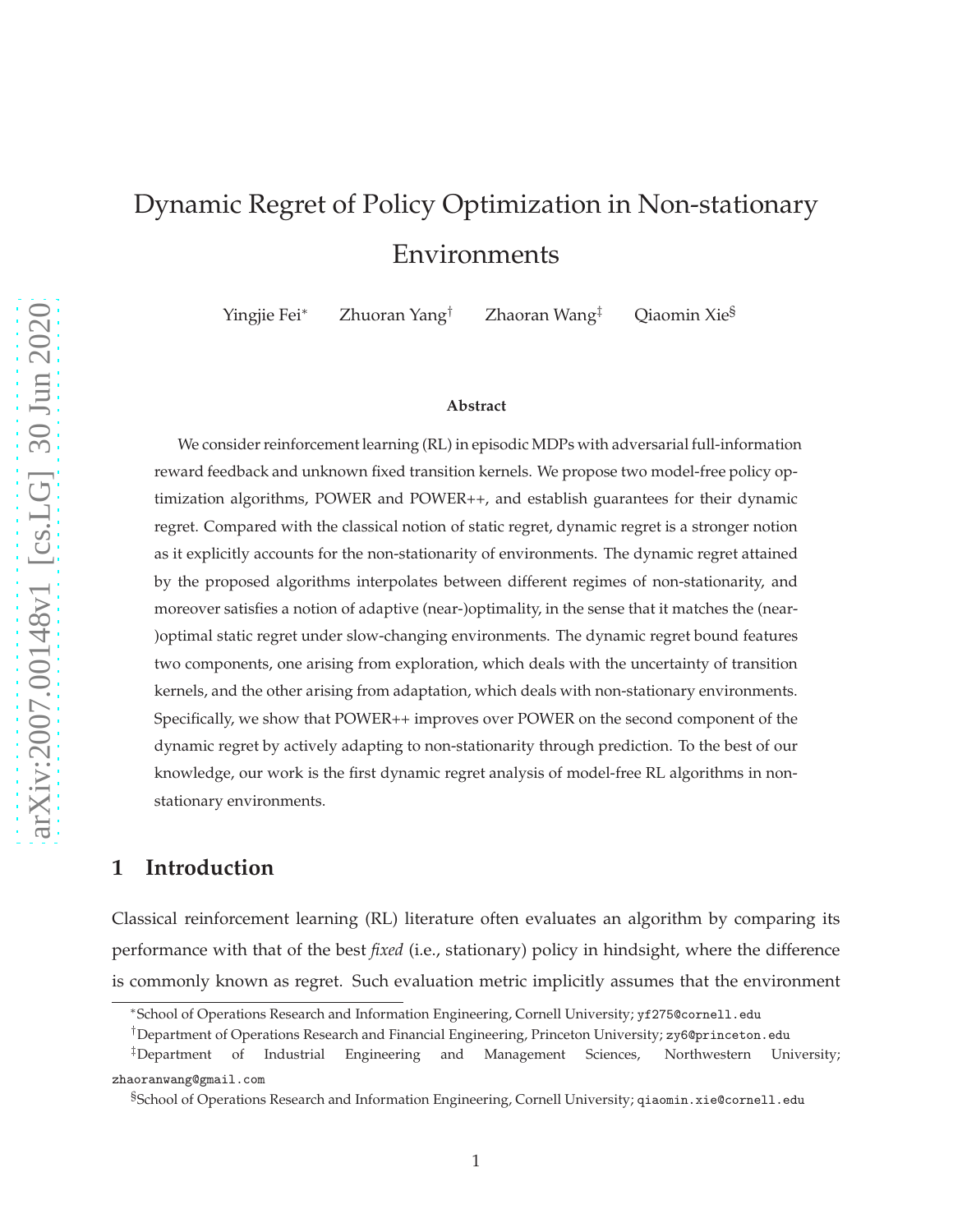is static so that it is appropriate to compare an algorithm to a single best policy. However, as we advance towards modern and practical RL problems, we face challenges arising in dynamic and non-stationary environments for which comparing against a single policy is no longer sufficient.

Two of the most prominent examples of RL for non-stationary environments are continual RL [\[30](#page-15-0)] and meta RL [\[16,](#page-14-0) [51\]](#page-17-0) (and more broadly meta learning [\[20](#page-15-1), [21](#page-15-2)]), which are central topics in the study of generalizability of RL algorithms. In these settings, an agent encounters a stream of tasks throughout time and aims to solve each task with knowledge accrued via solving previous tasks. The tasks can be very different in nature from each other, with potentially increasing difficulties. In particular, the reward mechanism may vary across tasks, and therefore requires the agent to adapt to the change of tasks. Another example of RL under non-stationary environments is humanmachine interaction [\[23,](#page-15-3) [41](#page-16-0)]. This line of research studies how humans and machines (or robots) should interact or collaborate to accomplish certain goals. In one scenario, a human teaches a robot to complete a task by assigning appropriate rewards to the robot but without intervening its dynamics. The rewards from the human can depend on the stage of the learning process and the rate of improvement in the robot's behaviors. Therefore, the robot has to adjust its policy over time to maximize the rewards it receives.

In the above examples, it is uninformative to compare an algorithm with a fixed stationary policy, which itself may not perform well given the rapidly changing nature of environments. It is also unclear whether existing algorithms, designed for static environments and evaluated by the standard notion of regret, are sufficient for tackling non-stationary problems.

We aim to address these challenges in this paper. We consider the setting of episodic Markov decision processes (MDPs) with adversarial full-information reward feedback and unknown fixed transition kernels. We are interested in the notion of *dynamic* regret, the performance difference between an algorithm and the set of policies optimal for *individual* episodes in hindsight. For nonstationary RL, dynamic regret is a significantly stronger and more appropriate notion of performance measure than the standard (static) regret, but on the other hand more challenging for algorithm design and analysis. We propose two efficient, model-free policy optimization algorithms, POWER and POWER++. Under a mild regularity condition of MDPs, we provide dynamic regret analysis for both algorithms and we show that the regret bounds interpolate bewteen different regimes of non-stationarity. In particular, the bounds are of order  $\tilde{O}(T^{1/2})$  when the underlying model is nearly stationary, matching with existing near-optimal static regret bounds. In that sense, our algorithms are *adaptively* near-optimal in slow-varying environments. To the best of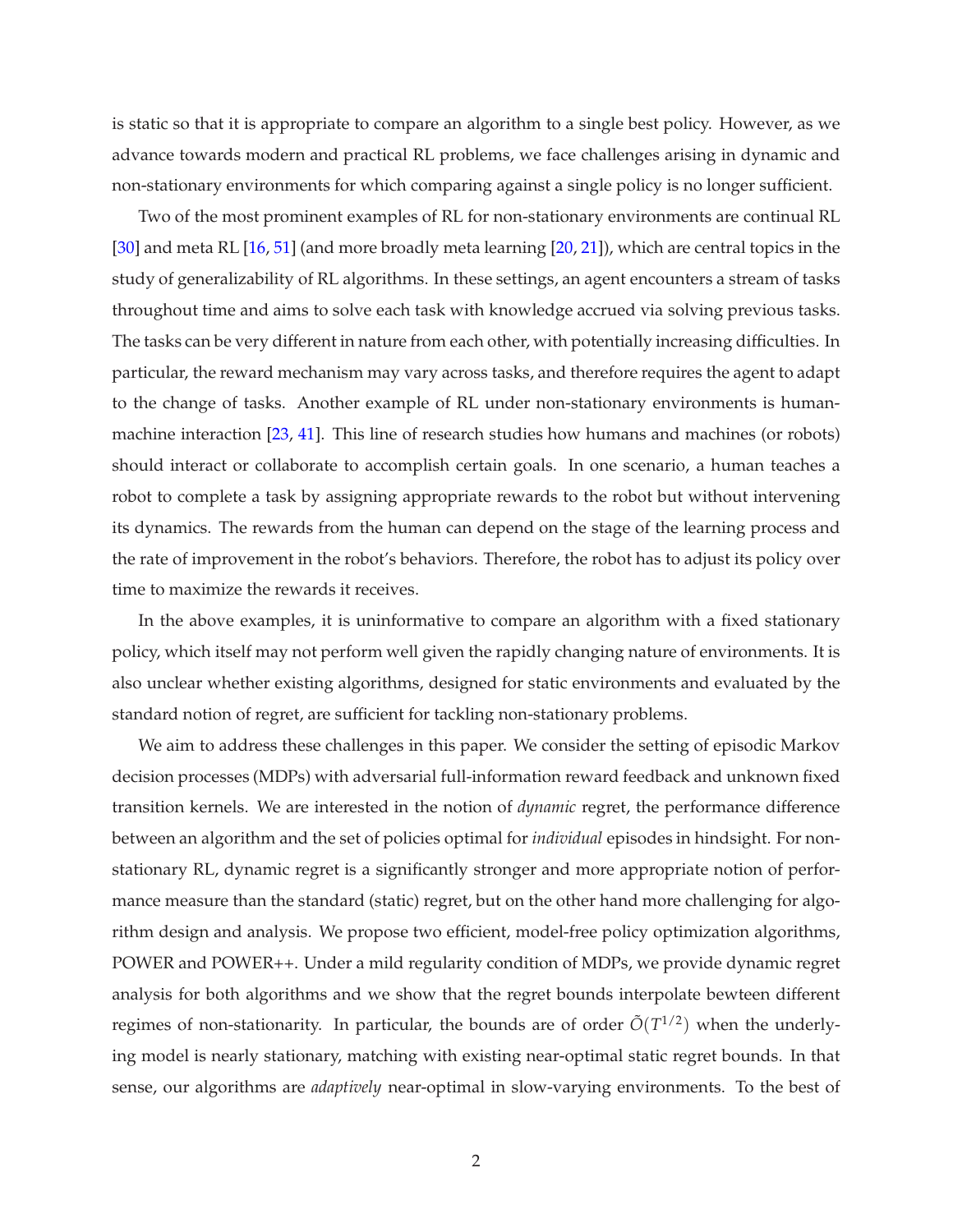our knowledge, we provide the first dynamic regret analysis for model-free RL algorithms under non-stationary environments.

Our dynamic regret bounds naturally decompose into two terms, one due to maintaining optimism and encouraging exploration in the face of uncertainty associated with the transition kernel, and the other due to the changing nature of reward functions. This decomposition highlights the two main components an RL algorithm needs in order to perform well in non-stationary environments: effective exploration under uncertainty and self-stabilization under drifting reward signals. Our second algorithm, POWER++, takes advantage of active prediction and improves over POWER in terms of the second term in the dynamic regret bounds.

**Our contributions.** The contributions of our work can be summarized as follows:

- We propose two model-free policy optimization algorithms, POWER and POWER++, for non-stationary RL with adversarial rewards;
- We provide dynamic regret analysis for both algorithms, and the regret bounds are applicable across all regimes of non-stationarity of the underlying model;
- When the environment is nearly stationary, our dynamic regret bounds are of order  $\tilde{O}(T^{1/2})$ and match the near-optimal static regret bounds, thereby demonstrating the adaptive nearoptimality of our algorithms in slow-changing environments.

**Related work.** Dynamic regret has been considered for RL in several papers. The work of [\[27](#page-15-4)] considers the setting of online MDP in which the transition kernel and reward function are allowed to change *l* times, and the regret compares the algorithm against optimal policies for each of the  $l + 1$  periods. It proposes UCRL2 with restart, which achieves an  $\tilde{O}((l + 1)^{1/3}T^{2/3})$  regret where *T* is the number of timesteps. The work of [\[22](#page-15-5)] considers the same setting and shows that UCRL2 with sliding windows achieves the same regret. Generalizing the previous settings, the work of [\[39\]](#page-16-1) studies the setting where the changes of model is allowed to take place in every timestep. It proves that UCRL with restart achieves a regret of  $\tilde{O}((B_r + B_p)^{1/3}T^{2/3})$  for sufficiently large  $B_r$ ,  $B_p > 0$ , where  $B_r$  and  $B_p$  are the variations of rewards and transition kernels over the *T* timesteps, respectively. The work of [\[13](#page-14-1)] proposes the sliding-window UCRL2 with confidence widening, which achieves an  $\tilde{O}((B_r + B_p + 1)^{1/4}T^{3/4})$  regret; under additional regularity conditions, the regret can be improved to  $\tilde{O}((B_r + B_p + 1)^{1/3}T^{2/3})$ . A Bandit-over-RL algorithm is also provided by [\[13](#page-14-1)] to adaptively tune the UCRL2-based algorithm to achieve an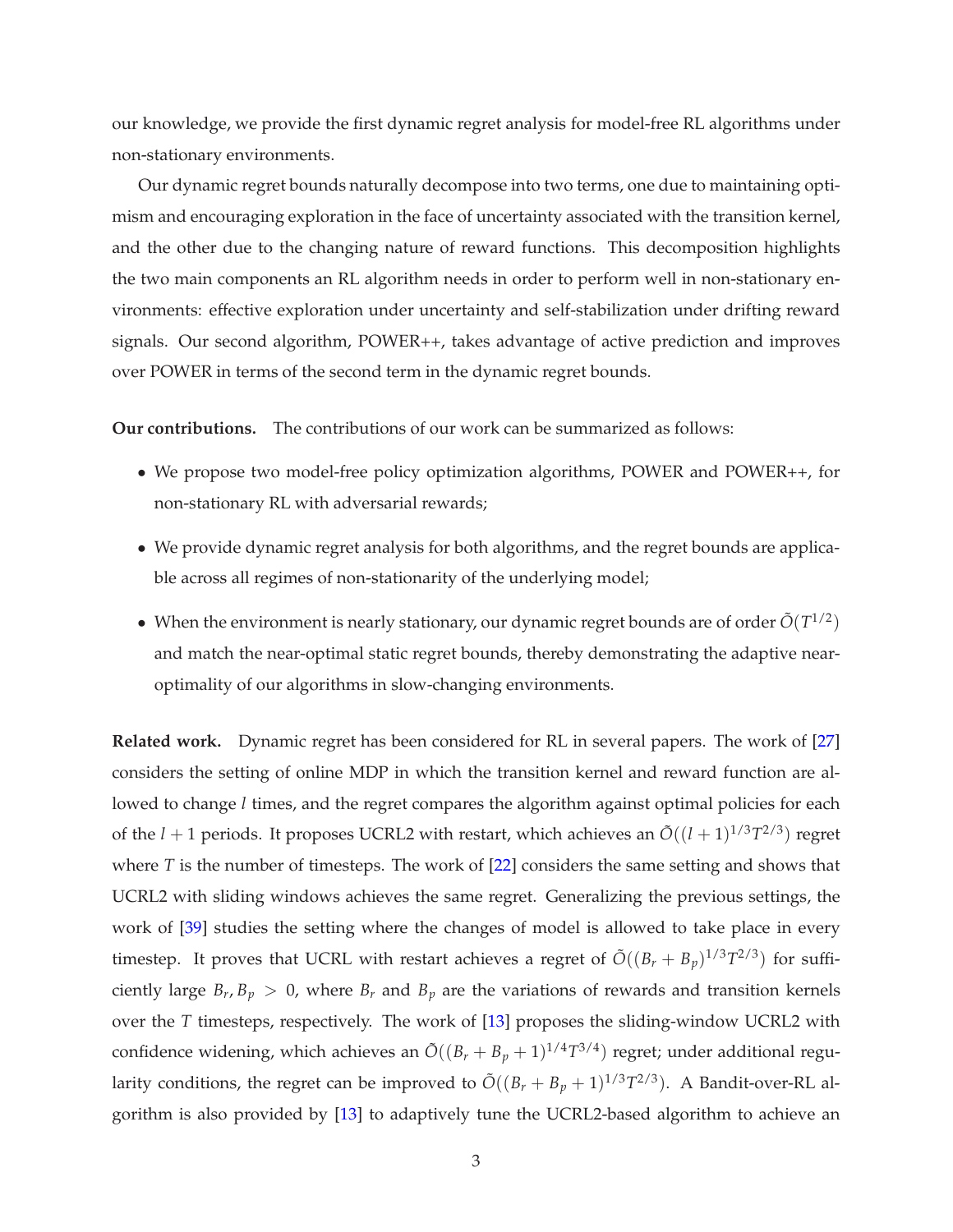$\tilde{O}((B_r + B_p + 1)^{1/4}T^{3/4})$  regret without knowing  $B_r$  or  $B_p$ . The work [\[34](#page-16-2)] considers the setting of episodic MDPs in which reward functions and transition kernels get corrupted by an adversary in  $K_0$  episodes. It proposes an algorithm called CRANE-RL that achieves a regret of  $\tilde O(K_0\sqrt{T}+K_0^2).$ We remark that all the work discussed so far study model-based algorithms, and we refer interested readers to [\[40\]](#page-16-3) for an excellent survey on the topic of RL in non-stationary environments. Dynamic regret has also been studied under the settings of multi-armed bandits [\[3](#page-13-0), [6,](#page-13-1) [8](#page-14-2), [11](#page-14-3), [12](#page-14-4), [31](#page-16-4)– [33,](#page-16-5) [48\]](#page-17-1), online convex optimization [\[7,](#page-13-2) [24](#page-15-6)[–26](#page-15-7), [44,](#page-17-2) [47,](#page-17-3) [49,](#page-17-4) [52](#page-17-5), [55](#page-18-0)[–62\]](#page-18-1) and games [\[17](#page-14-5)]. Interestingly, the notion of dynamic regret is related to the exploitability of strategies in two-player zero-sum games [\[14](#page-14-6)]. We would also like to mention a series of papers that consider the setting of nonstationary MDPs [\[1](#page-13-3), [2,](#page-13-4) [10](#page-14-7), [15](#page-14-8), [19,](#page-15-8) [28](#page-15-9), [36](#page-16-6)[–38](#page-16-7), [41,](#page-16-0) [45](#page-17-6), [46](#page-17-7), [53,](#page-17-8) [54](#page-18-2)], although they focus on static regret analysis.

**Notations.** For a positive integer *n*, we let  $[n] := \{1, 2, ..., n\}$ . We write  $x^+ = \max\{x, 0\}$  for a scalar or vector *x*, where the maximum operator is applied elementwise. For two non-negative sequences  $\{a_i\}$  and  $\{b_i\}$ , we write  $a_i \leq b_i$  if there exists a universal constant  $C > 0$  such that  $a_i \leq Cb_i$  for all *i*. We write  $a_i \approx b_i$  if  $a_i \leq b_i$  and  $b_i \leq a_i$ . We use  $\tilde{O}(\cdot)$  to denote  $O(\cdot)$  while hiding logarithmic factors. We use  $\|\cdot\|$  or  $\|\cdot\|_2$  to denote the  $\ell_2$  norm of a vector or spectral norm of a matrix, and  $\|\cdot\|_1$  for the  $\ell_1$  norm of a vector. We denote by  $\Delta(\mathcal{X})$  the set of probability distributions supported on a discrete set  $\mathcal{X}$ . We define

$$
\Delta(\mathcal{X} \mid \mathcal{Y}, H) := \left\{ \left\{ \pi_h(\cdot \mid \cdot) \right\}_{h \in [H]} : \pi_h(\cdot \mid y) \in \Delta(\mathcal{X}) \text{ for any } y \in \mathcal{Y} \text{ and } h \in [H] \right\}
$$

for any set *Y* and horizon length  $H \in \mathbb{Z}_{>0}$ . For  $p_1, p_2 \in \Delta(\mathcal{X})$ , we define  $D_{KL}(p_1||p_2)$  to be the KL divergence between  $p_1$  and  $p_2$ , that is,  $D_{\text{KL}}(p_1 \| p_2) := \sum_{x \in \mathcal{X}} p_1(x) \log \left( \frac{p_1(x)}{p_2(x)} \right)$ *p*2(*x*) .

# <span id="page-3-0"></span>**2 Preliminaries**

### **2.1 Episodic MDPs and dynamic regret**

In this paper, we study RL in non-stationary environments via episodic MDPs with adversarial full-information reward feedback and unknown fixed transition kernels. An episodic MDP is defined by the state space  $S$ , the action space  $A$ , the length  $H$  of each episode, the transition  $\{ \mathcal{P}_h(\cdot \mid \cdot, \cdot) \}_{h \in [H]}$  and the reward functions  $\{r_h^k: \mathcal{S} \times \mathcal{A} \to [0,1] \}_{(k,h) \in [K] \times [H]}$ . We assume that the reward functions are deterministic and potentially different across episodes, and that both S and A are discrete sets of sizes  $S := |\mathcal{S}|$  and  $A := |\mathcal{A}|$ , respectively.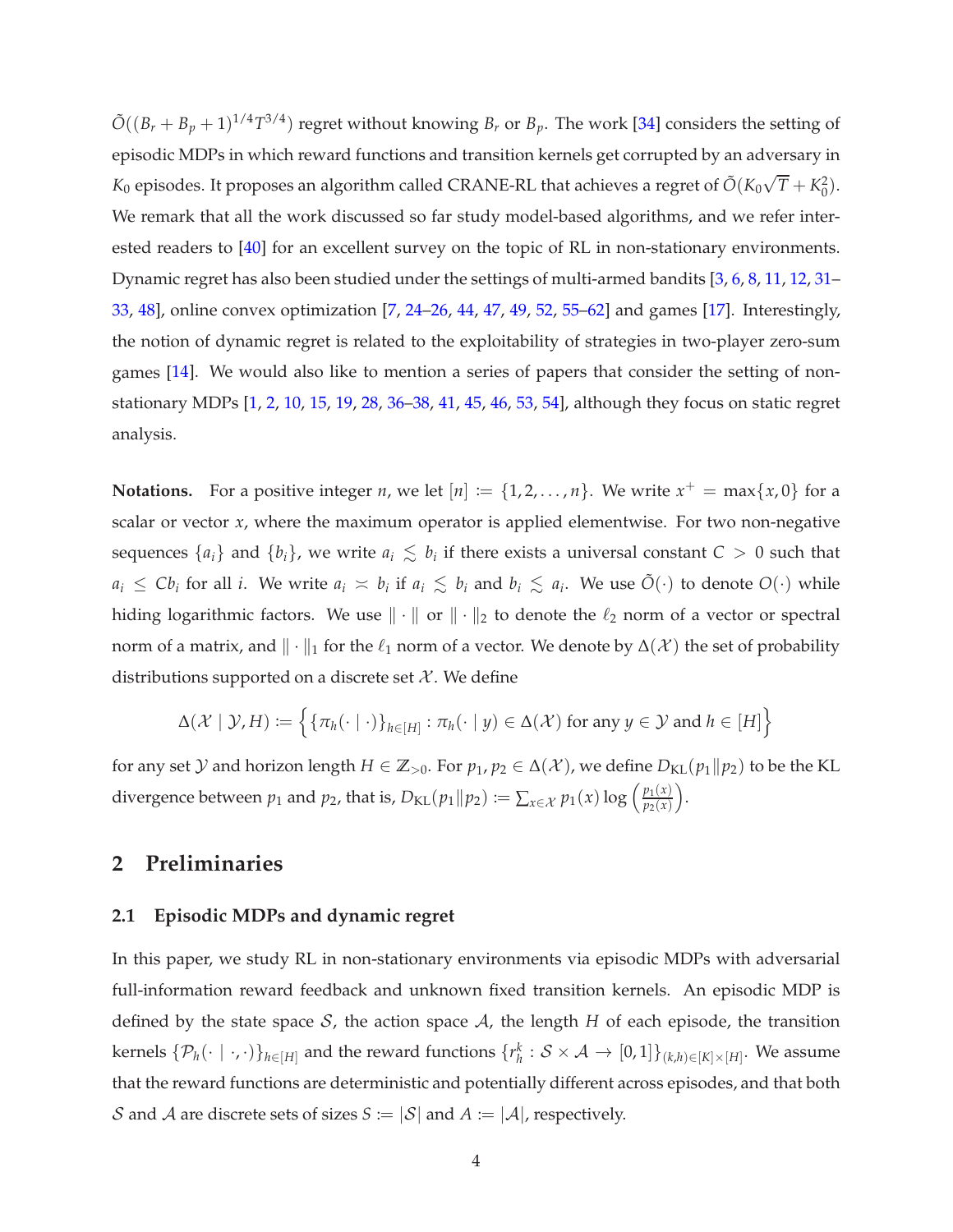An agent interacts with the MDP through *K* episodes without knowledge of {P*h*}. At the beginning of episode  $k$ , the environment provides an arbitrary state  $s_1^k$  to the agent and chooses reward functions  $\{r_h^k\}_{h \in [H]}$ . The choice of the reward functions is possibly adversarial and may depend on the history of the past (*k* − 1) episodes. In step *h* of episode *k*, the agent observes state  $s_h^k$  and then takes an action  $a_h^k$ , upon which the environment transitions to the next state  $s_{h+1}^k \sim \mathcal{P}(\cdot \mid s_h^k, a_h^k).$  At the same time, the environment also reveals the reward function  $r_h^k$  to the agent, and the agent receives the reward  $r_h^k(s_h^k, a_h^k)$  (known as the full-information setting). At step  $H+1$ , the agent observes state  $s_{H+1}^k$  but does not take any action (therefore receiving no reward), and episode  $k$  is completed. We denote by  $T := KH$  the total number of steps taken throughout the *K* episodes.

For any fixed policy  $\pi = {\pi_h}_{h \in [H]} \in \Delta(\mathcal{A} \mid \mathcal{S}, H)$  and any  $(k, h, s, a) \in [K] \times [H] \times \mathcal{S} \times \mathcal{A}$ , we define the value function  $V^{\pi,k}_h$  $\gamma_h^{\pi,\kappa}: \mathcal{S} \to \mathbb{R}$  as

$$
V_h^{\pi,k}(s) := \mathbb{E}_{\pi}\left[\sum_{i=h}^H r_i^k(s_i,a_i)\middle| s_h = s\right],
$$

and the corresponding action-value function  $Q_h^{\pi, k}$  $\frac{\pi}{h}$ :  $S \times A \rightarrow \mathbb{R}$  as

$$
Q_h^{\pi,k}(s,a) := \mathbb{E}_{\pi}\left[\sum_{i=h}^H r_i^k(s_i,a_i)\middle| s_h = s, a_h = a\right].
$$

Here, the expectation  $\mathbb{E}_{\pi}[\cdot]$  is taken over the randomness of the state-action tuples  $\{(s_h,a_h,s_{h+1})\}_{h\in[H]}$ where the action  $a_h$  is sampled from the policy  $\pi_h(\cdot \mid s_h)$  and the next state  $s_{h+1}$  is sampled from the transition kernel  $\mathcal{P}_h(\cdot | s_h, a_h)$ . The Bellman equation is given by

<span id="page-4-0"></span>
$$
Q_h^{\pi,k}(s, a) = r_h^k + \mathbb{P}_h V_{h+1}^{\pi,k}, \qquad V_h^{\pi,k}(s) := \left\langle Q_h^{\pi,k}, \pi_h \right\rangle_{\mathcal{A}}, \qquad V_{H+1}^{\pi}(s) = 0. \tag{1}
$$

In Equation [\(1\)](#page-4-0), we use  $\left< \cdot,\cdot \right>_{{\mathcal A}}$  to denote the inner product over  ${\mathcal A}$  and we will omit the subscript A in the sequel when appropriate; we also define the operator

$$
(\mathbb{P}_h f)(s, a) := \mathbb{E}_{s' \sim \mathcal{P}_h(\cdot \mid s, a)}[f(s')]
$$

for any function  $f : \mathcal{S} \to \mathbb{R}$ .

Under the setting of episodic MDPs, the agent aims to approximate the optimal non-stationary policy by interacting with the environment. Let  $\pi^{*,k} = \text{argmax}_{\pi \in \Delta(\mathcal{A}|\mathcal{S},H)} V_1^{\pi,k}$  $\gamma_1^{\pi,k}(s_1^k)$  be the optimal policy of episode  $k$ , and suppose that the agent executes policy  $\pi^k$  in episode  $k$ . The difference in values between  $V_1^{\pi^k, k}$  $\gamma_1^{\pi^k, k}(s_1^k)$  and  $V_1^{\pi^{*,k}, k}$  $\int_1^{\pi^{*,*},k}(s_1^k)$  serves as the regret or the sub-optimality of the agent's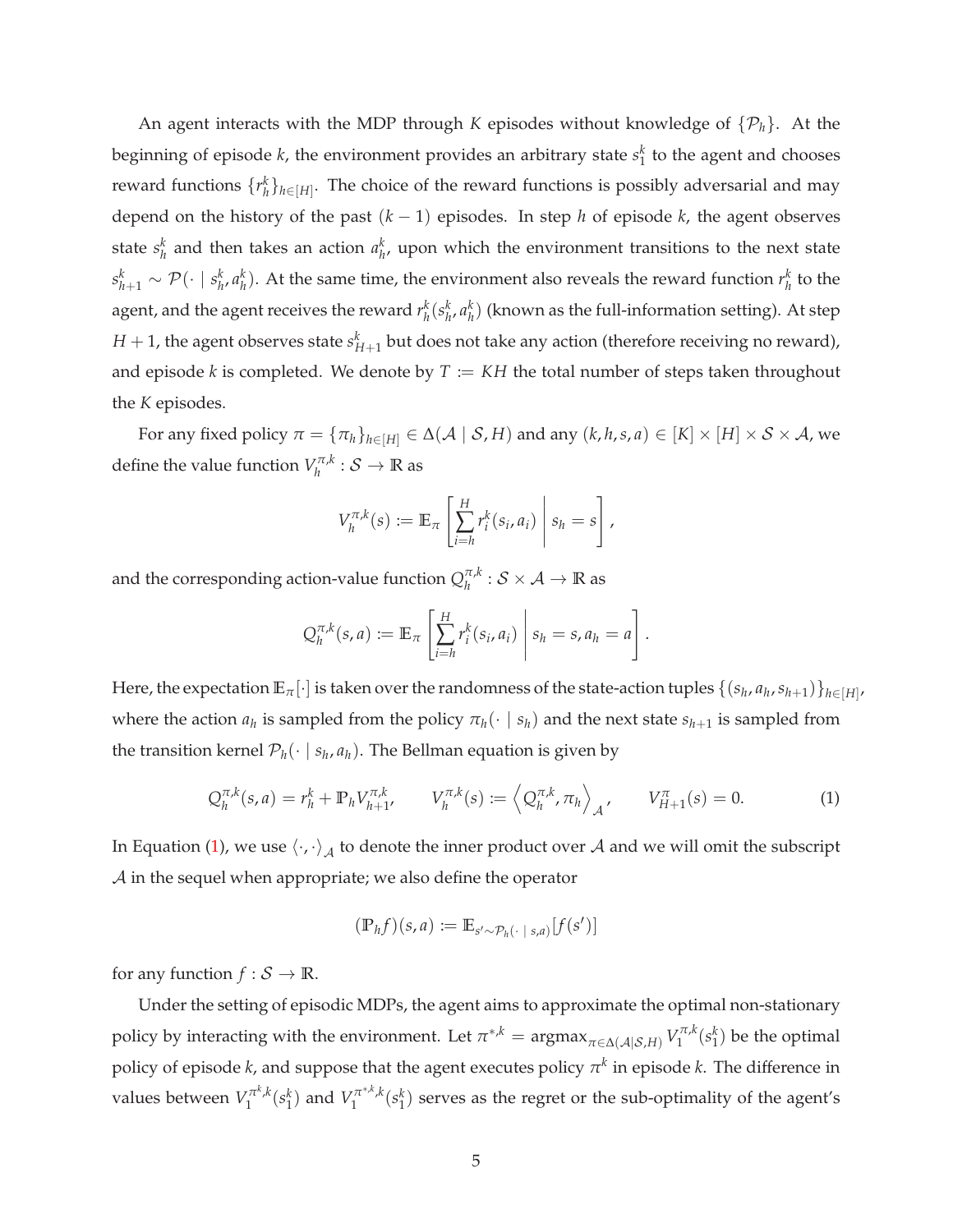policy *π k* in episode *k*. Therefore, the *dynamic regret* for *K* episodes is defined as

<span id="page-5-1"></span>
$$
\text{D-Regret}(K) := \sum_{k \in [K]} \left[ V_1^{\pi^{*,k}}(s_1^k) - V_1^{\pi^k,k}(s_1^k) \right]. \tag{2}
$$

Dynamic regret is a stronger notion than the classical regret measure found in the literature of online learning and reinforcement learning, which is also known as static regret and defined as

Regret(K) := 
$$
\sum_{k \in [K]} \left[ V_1^{\pi^*,k}(s_1^k) - V_1^{\pi^k,k}(s_1^k) \right],
$$
 (3)

where  $\pi^* = \text{argmax}_{\pi \in \Delta(\mathcal{A}|\mathcal{S},H)} \sum_{k \in [K]} V_1^{\pi,k}$  $\int_1^{\pi,k}(s_1^k)$ . In words, dynamic regret compares the agent's policy to the optimal policy of *each individual* episode in the hindsight, while static regret compares the agent's policy to only the optimal fixed policy over all episodes combined. Therefore, the notion of dynamic regret is a more natural measure of performance under non-stationary environments. It is clear that dynamic regret always upper bounds static regret:

$$
\begin{split} \text{D-Regret}(K) &= \sum_{k \in [K]} \left[ \max_{\pi \in \Delta(\mathcal{A}|\mathcal{S}, H)} V_1^{\pi, k}(s_1^k) - V_1^{\pi^k, k}(s_1^k) \right] \\ &\ge \max_{\pi \in \Delta(\mathcal{A}|\mathcal{S}, H)} \sum_{k \in [K]} \left[ V_1^{\pi, k}(s_1^k) - V_1^{\pi^k, k}(s_1^k) \right] = \text{Regret}(K). \end{split}
$$

When  $\{\pi^{*,k}\}$  happen to be identical for all episodes  $k \in [K]$ , dynamic regret reduces to static regret.

#### **2.2 Model assumptions**

For any policy  $\pi$ , step  $h \in [H]$  and states  $s, s' \in S$ , we denote by  $\mathcal{P}_h^{\pi}(s' \mid s)$  the probability of transitioning from *s* to *s'* in step *h* when policy  $\pi$  is executed, i.e.,  $\mathcal{P}_h^{\pi}(s' \mid s) := \sum_{a \in \mathcal{A}} \mathcal{P}_h(s' \mid s, a)$ .  $\pi_h(a \mid s)$ . The quantity  $\mathcal{P}_h^{\pi}$  is also known as the visitation measure of  $\pi$  at state *s* and step *h*. For any pair of policies  $\pi$  and  $\pi'$ , we define the shorthands

$$
\|\pi_h - \pi'_h\|_{\infty} := \max_{s \in \mathcal{S}} \|\pi_h(\cdot \mid s) - \pi'_h(\cdot \mid s)\|_1,
$$
  

$$
\|\mathcal{P}_h^{\pi} - \mathcal{P}_h^{\pi'}\|_{\infty} := \max_{s \in \mathcal{S}} \|\mathcal{P}_h^{\pi}(\cdot \mid s) - \mathcal{P}_h^{\pi'}(\cdot \mid s)\|_1.
$$

<span id="page-5-0"></span>The following assumption stipulates that the visitation measures are smooth with respect to policies.

**Assumption 1** (Smooth visitation measures)**.** *We assume that there exists a universal constant C* > 0 *such that*  $\|\mathcal{P}_h^{\pi} - \mathcal{P}_h^{\pi'}\|_{\infty} \leq C \cdot \|\pi_h - \pi_h'\|_{\infty}$  *for all*  $h \in [H]$  *and all pairs of policies*  $\pi, \pi'.$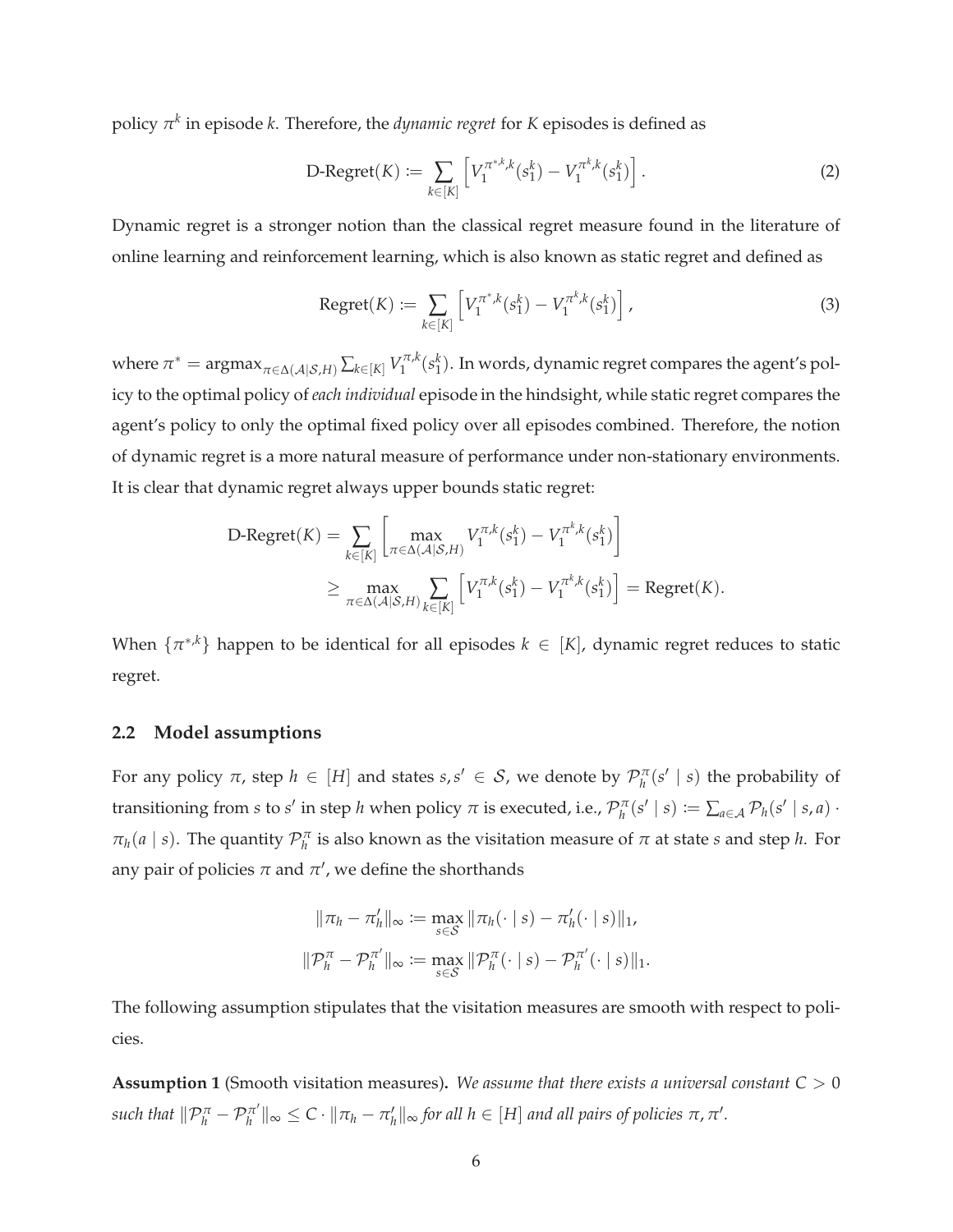Assumption [1](#page-5-0) states that the visitation measures do not change drastically when similar policies are executed. This notion of smoothness in visitation measures also appears in [\[41](#page-16-0)] in the context of two-player games.

*Remark* [1](#page-5-0). Assumption 1 can in fact be relaxed to  $\|\mathcal{P}_h^{\pi} - \mathcal{P}_h^{\pi'}\|_{\infty} \leq C \cdot \|\pi_h - \pi_h'\|_{\infty}$  for all  $h \in [H]$ and  $C = O(T^{\alpha})$  that holds for all  $\alpha > 0$  (i.e., the Lipschitz parameter *C* is sub-polynomial in *T*), and our algorithms and results remain the same. We choose to instead require  $C > 0$  to be a universal constant for clear exposition.

Next, we introduce several measures of changes in MDPs and algorithms. Define

$$
P_T := \sum_{k \in [K]} \sum_{h \in [H]} ||\pi_h^{*,k} - \pi_h^{*,k-1}||_{\infty},
$$
\n(4)

where we set  $\pi_h^{*,0} = \pi_h^{*,1}$  for  $h \in [H]$ . Note that  $P_T$  measures the total variation in the optimal policies of adjacent episodes. Oftentimes, algorithms are designed to estimate the optimal poli- $\{C^{n^*,k}\}_{k\in[K]}$  by estimating action-value functions  $\{Q^{\pi^{*,k},k}\}_{k\in[K]}$  via iterates  $\{Q^k\}_{k\in[K]}$ . For such algorithms, we define

<span id="page-6-0"></span>
$$
D_T := \sum_{k \in [K]} \sum_{h \in [H]} \max_{s \in S} ||Q_h^k(s, \cdot) - Q_h^{k-1}(s, \cdot)||_{\infty}^2,
$$
\n(5)

where we set  $Q_h^0 = Q_h^1$  for  $h \in [H]$ . Therefore, the quantity  $D_T$  computes total variation in algorithmic iterates  $\{Q^k\}$ . The notions of  $P_T$  and  $D_T$  are also used in the work of [\[7](#page-13-2), [24,](#page-15-6) [25,](#page-15-10) [43](#page-17-9), [62](#page-18-1)] and are known as *variation budgets* or *path lengths*. We assume that we have access to quantities *P<sup>T</sup>* and  $D_T$  or their upper bounds via an oracle, but we do not know  $\{\pi^{*,k}\}$ . Such assumptions are standard in non-stationary RL and online convex optimization [\[7,](#page-13-2) [22](#page-15-5), [27](#page-15-4), [39](#page-16-1), [42](#page-16-8), [43\]](#page-17-9).

## **2.3 Connections with popular RL paradigms**

We briefly discuss how the setting introduced in Section [2.1](#page-3-0) is related to several popular paradigms of RL. In certain settings of continual and meta RL, an agent needs to solve tasks one after another in the same physical environment and receives rewards for each task commensurate to the agent's performance in solving the task. A task can therefore be seen as an episode in our episodic setting. Since the tasks are presented and solved within the same physical environment, it is sufficient to assume a fixed transition model as we do in Section [2.1.](#page-3-0) On the other hand, the tasks to be solved by the agent can be substantially different from each other in reward mechanism, as such detail of each task is potentially determined by the agent's performance in all previous tasks. This suggests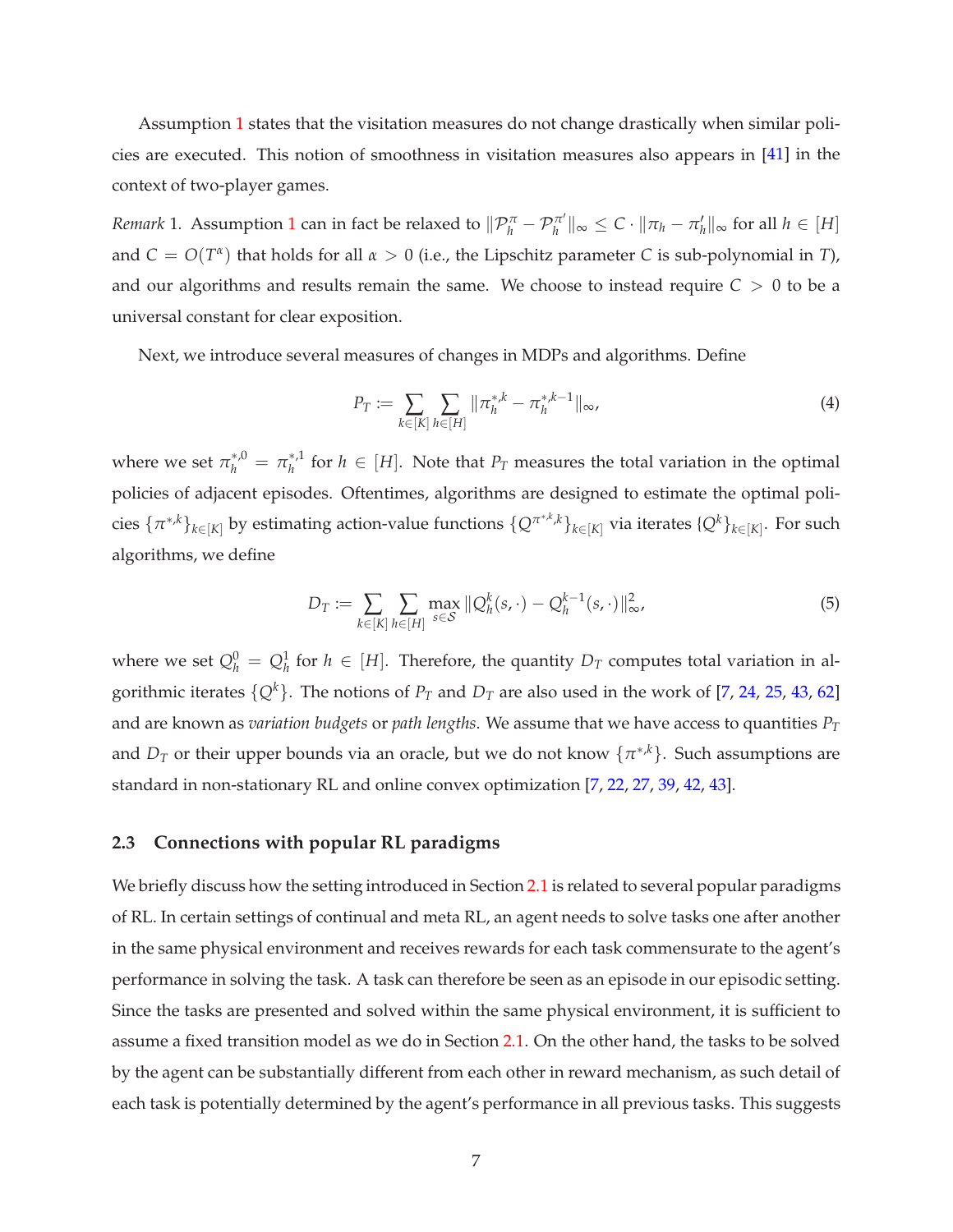that the rewards of the tasks are possibly non-stationary, corresponding to the quantities  $\{r_h^k\}$  in our setting.

Our setting can also be viewed as a high-level abstraction for human-machine interaction. As in the example discussed in Section [1,](#page-0-0) a human guides a robot (the learner) to accomplish certain tasks by only presenting rewards according to the performance of the robot. Here, we can think of the period in between two presented rewards as an episode in our setting. We may also set the physical state of the robot as the state of our model, thus implying a fixed state transition from the robot's perspective. Moreover, the rewards are controlled by the human in a way that possibly depends on time and history of the robot's performance, which corresponds to our assumption on  $\{r_h^k\}.$ 

# **3 Algorithms**

In this section, we present two efficient and model-free algorithms: **P**olicy **O**ptimization **W**ith P**E**riodic **R**estart (POWER) and its enhanced version, POWER++. Let us introduce some additional notations before proceeding. We set  $d = |\mathcal{S}| |\mathcal{A}|$ , and let  $\phi(s, a)$  be the canonical basis of  $\mathbb{R}^d$ corresponding to the state-action pair  $(s, a) \in S \times A$ : that is, the  $(s', a')$ -th entry of  $\phi(s, a)$  equals to 1 if  $(s, a) = (s', a')$  and 0 otherwise.

## **3.1 POWER**

We present our first algorithm, POWER, in Algorithm [1.](#page-9-0) Algorithm [1](#page-9-0) is inspired by the work of [\[9](#page-14-9), [18\]](#page-14-10). It mainly consists of a policy update and a policy evaluation step. The policy update step in Line [7](#page-19-0) is equivalent to solving the following optimization problem:

<span id="page-7-0"></span>
$$
\pi^{k} = \underset{\pi \in \Delta(\mathcal{A} \mid \mathcal{S}, H)}{\text{argmax}} L_{k-1}(\pi) - \frac{1}{\alpha} \mathbb{E}_{\pi^{k-1}} \left[ \sum_{h \in [H]} D_{\text{KL}}(\pi_{h}(\cdot \mid s_{h}) || \pi_{h}^{k-1}(\cdot \mid s_{h})) \middle| s_{1} = s_{1}^{k} \right], \tag{6}
$$

where

$$
L_{k-1}(\pi) := V_1^{\pi^{k-1},k-1}(s_1^k)
$$
  
+  $\mathbb{E}_{\pi^{k-1}}\left[\sum_{h \in [H]} \left\langle Q_h^{\pi^{k-1},k-1}(s_h,\cdot), \pi_h(\cdot \mid s_h) - \pi_h^{k-1}(\cdot \mid s_h) \right\rangle \middle| s_1 = s_1^k \right]$ 

is a local linear approximation of  $V_1^{\pi,k-1}(s_1^k)$  at  $\pi = \pi^{k-1}$ . In view of Equation [\(6\)](#page-7-0), we observe that the policy update step can be seen as a mirror descent (MD) step with KL divergence as the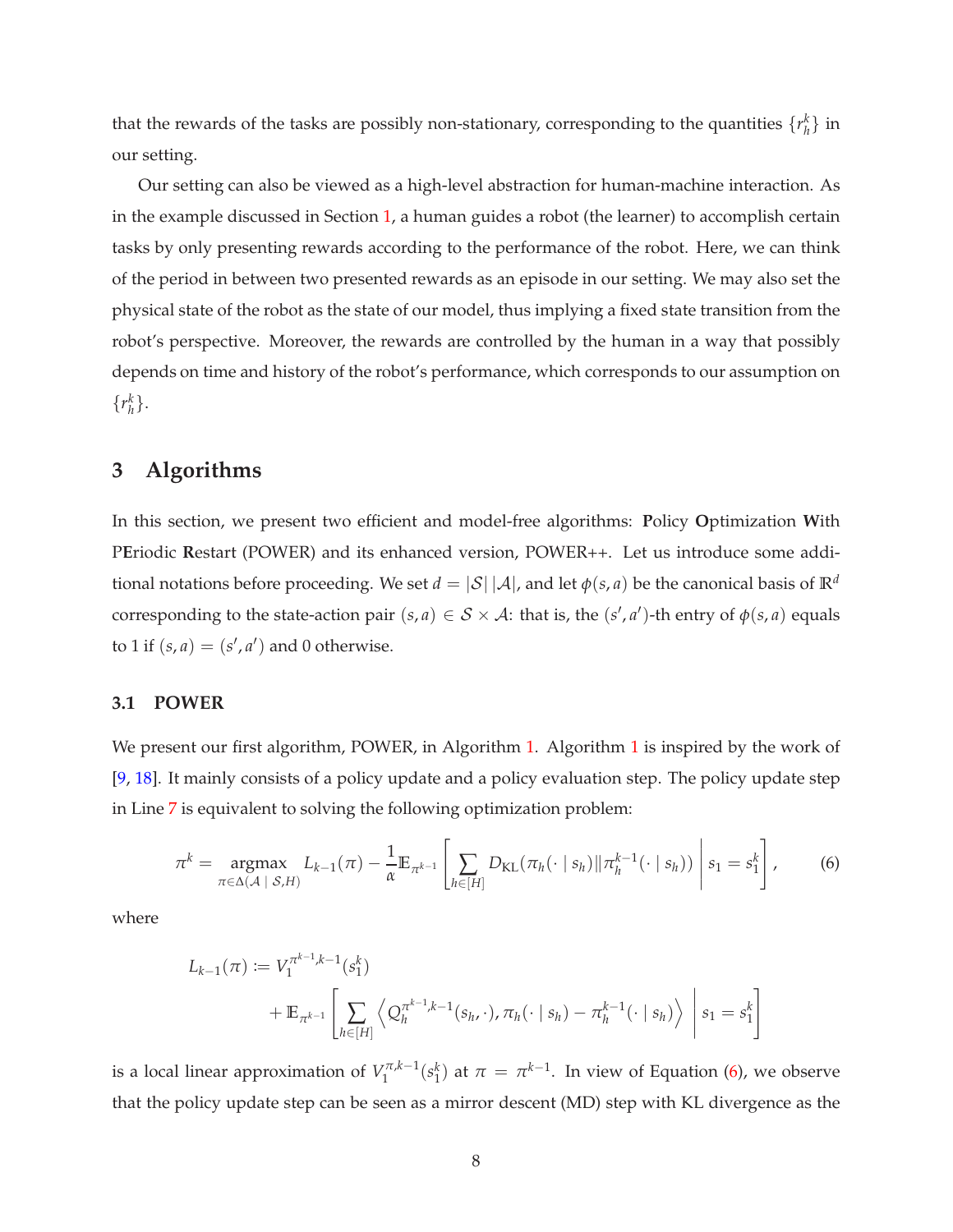Bregman divergence. The policy evaluation step in Line [11](#page-10-0) estimates value functions of each step. To that end, it invokes a subroutine, EvaluatePolicy, which computes the intermediate estimates  $w_h^k$  as the solution of the following regularized least-squares problem

$$
w_h^k \leftarrow \underset{w \in \mathbb{R}^d}{\text{argmin}} \sum_{t \in [k-1]} (V_{h+1}^k(s_{h+1}^t) - \phi(s_h^t, a_h^t)^\top w)^2 + \lambda \cdot \|w\|_2^2.
$$

This step can be efficiently computed by taking the sample mean of  $\{V_{h+1}^k(s_{h+1}^t)\}_{t\in[k-1]}$ . In fact, one has

$$
w_h^k(s, a) = \phi(s, a)^\top w_h^k = \sum_{s' \in \mathcal{S}} \frac{N_h^k(s, a, s')}{N_h^k(s, a) + \lambda} \cdot V_{h+1}^k(s'),
$$

for each  $(s, a)$ , where the function  $N_h^k$  counts the number of times each tuple  $(s, a, s')$  or  $(s, a)$  has been visited by the algorithm at step *h* prior to episode *k*. To facilitate exploration in the face of uncertainties, EvaluatePolicy additionally defines a bonus term  $\Gamma_h^k(s, a) \propto [N_h^k(s, a)]^{-1/2}$  for each state-action pair  $(s, a)$ . The estimated action-value function is then set as  $Q_h^k = r_h^k + w_h^k +$  $\Gamma_h^k$ . We provide the detailed implementation of the subroutine EvaluatePolicy in Algorithm [3](#page-19-1) in Appendices.

In addition to updating and evaluating policy, Algorithm [1](#page-9-0) features a periodic restart mechanism, which resets its policy estimate every *τ* episodes. Restart mechanisms have been used to handle non-stationarity in RL [\[27,](#page-15-4) [39\]](#page-16-1) and related problems including bandits [\[6](#page-13-1)], online convex optimization [\[7,](#page-13-2) [26\]](#page-15-7) and games [\[17,](#page-14-5) [41\]](#page-16-0). Intuitively, by employing the restart mechanism, Algorithm [1](#page-9-0) is able to stabilize its iterates against non-stationary drift in the learning process due to adversarial reward functions. We remark that our Algorithm [1](#page-9-0) is very different from those used in the existing non-stationary RL literature. Notably, Algorithm [1](#page-9-0) is model-free, which is more efficient than the model-based algorithms proposed in e.g., [\[12](#page-14-4), [22](#page-15-5), [27](#page-15-4), [34,](#page-16-2) [39\]](#page-16-1), with respect to both time and space complexities.

## **3.2 POWER++**

Instead of only passively tackling non-stationarity, we may enhance our algorithms with active prediction of the environment. Optimistic mirror descent (OMD) provides exactly such prediction functionality via the so-called predictable sequences. It is well-known in the online learning literature that OMD provides improved regret guarantees than MD algorithm [\[42](#page-16-8), [43](#page-17-9)]. First proposed by [\[35\]](#page-16-9) under the name "mirror-prox", OMD maintains a sequence of main and intermediate iterates. Through the predictable sequences in intermediate iterates, it exploits certain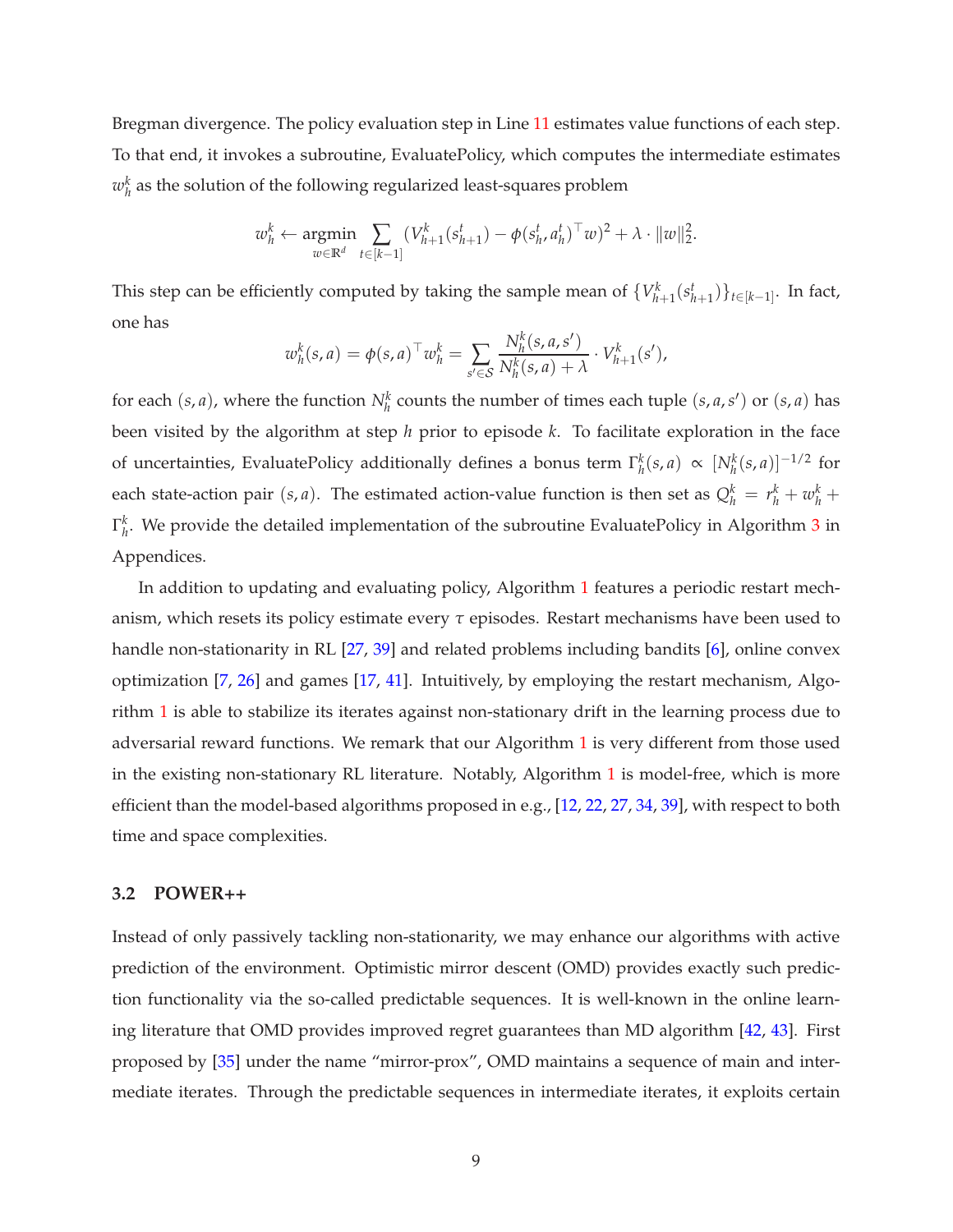### <span id="page-9-0"></span>**Algorithm 1** POWER

**Input:** Confidence level *δ*, number of episodes *K*, restart cycle length *τ*, regularization factor *λ* and bonus multiplier *β* 1: **for** episode  $k = 1, \ldots, K$  **do** 2: Receive the initial state  $s_1^k$ 3: **if**  $k \mod \tau = 1$  **then**  $\triangleright$  periodic restart 4: Set  $\{Q_h^{k-1}\}_{h\in[H]}$  as zero functions and  $\{\pi_h^{k-1}\}_{h\in[H]}$  as uniform distributions on A 5: **end if** 6: **for** step  $h = 1, 2, ..., H$  **do**  $\triangleright$  policy update 7: Update the policy by  $\pi_h^k(\cdot | \cdot) \propto \pi_h^{k-1}(\cdot | \cdot) \cdot \exp\{\alpha \cdot Q_h^{k-1}(\cdot, \cdot)\}\$ 8: Take action  $a_h^k \sim \pi_h^k(\cdot \mid s_h^k)$ 9: Observe the reward function  $r_h^k(\cdot, \cdot)$  and receive the next state  $s_{h+1}^k$ 10: **end for** 11: Compute  $\{Q_h^k\}$  by EvaluatePolicy( $k, \{r_h^k\}, \{\pi_h^k\}$ }, *<sup>λ</sup>*, *<sup>β</sup>*) <sup>⊲</sup> policy evaluation 12: **end for**

structures of the problem at hand, and therefore achieve better theoretical guarantees. We incorporate predictable sequences into POWER and arrive at an enhanced algorithm, POWER++, which is presented in Algorithm [2.](#page-10-1)

In Algorithm [2,](#page-10-1) Lines [8](#page-19-2) and [12](#page-10-2) together form the OMD steps. Line [10](#page-10-3) estimates the intermediate action-value function  $Q_h^{k-1/2}$  to be used in the second OMD step (Line [12\)](#page-10-2). The series of iterates  $\{Q_h^{k-1}\}\$  in Line [8](#page-19-2) is the so-called predictable sequence in OMD. Note that we do not execute the intermediate policy  $\pi^{k-1/2}$  in the first (and intermediate) OMD step (Line [8\)](#page-19-2), which is only used to compute the intermediate value estimates  $\{V_h^{k-1/2}\}\$ . Rather, we execute the policy  $\pi^k$  updated by the second (and main) OMD step. Finally, we remark that both Algorithms [1](#page-9-0) and [2](#page-10-1) have polynomial space and time complexities in *S*, *A* and *T*.

# **4 Main results**

<span id="page-9-1"></span>To help with the presentation of our main results, we define the thresholding operator  $\Pi_{[a,b]}(x)\coloneqq$ max  $\{\min\{x, b\}, a\}$  and we adopt the convention that  $x/0 = \infty$  for  $x \in \mathbb{R}$ . We also define  $L \coloneqq \lceil \frac{K}{\tau} \rceil$ *τ* to be the number of restarts that take place in Algorithm [1](#page-9-0) or [2.](#page-10-1) The following theorem gives an upper bound for the dynamic regret incurred by Algorithm [1.](#page-9-0)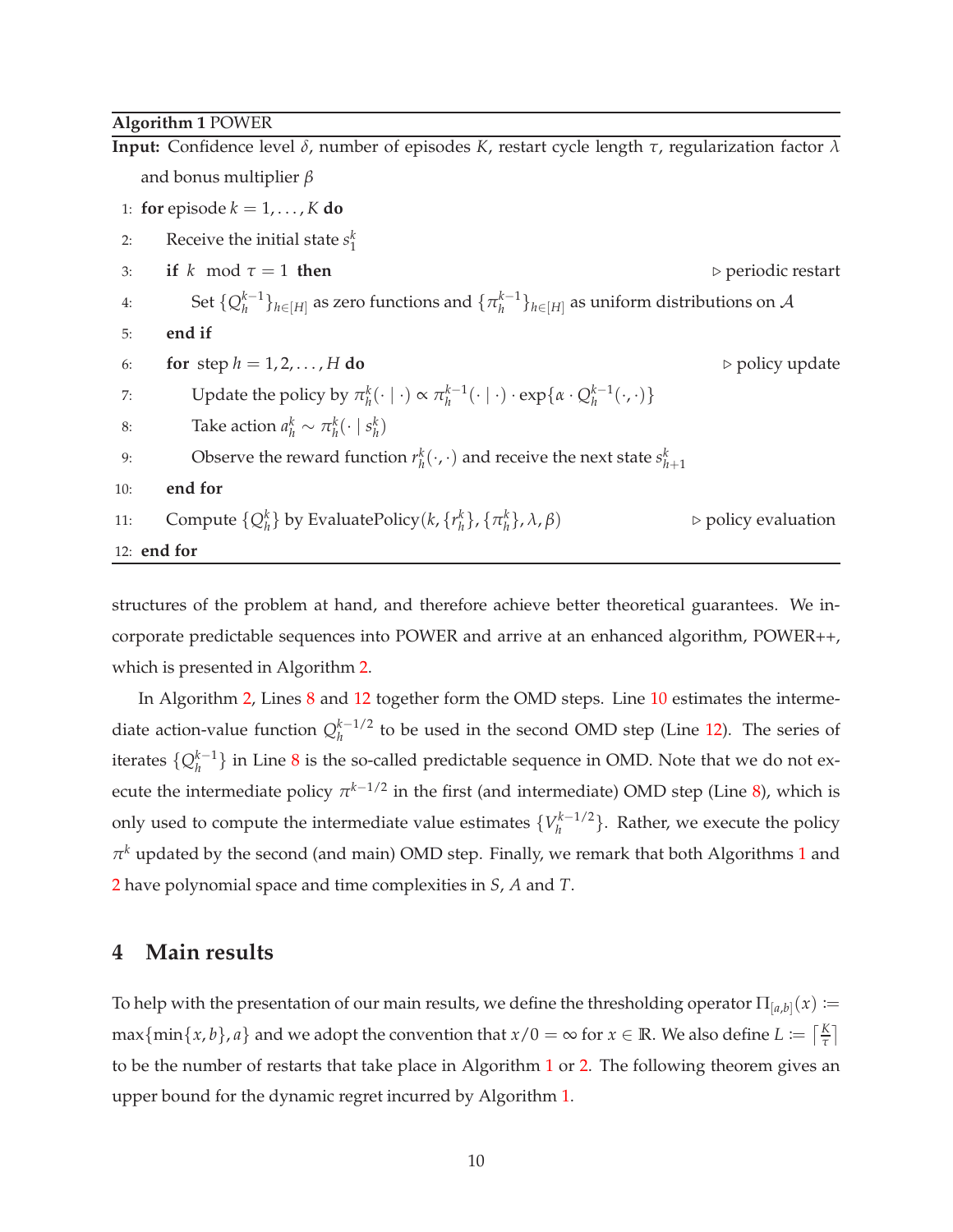### <span id="page-10-1"></span>**Algorithm 2** POWER++

**Input:** Confidence level *δ*, number of episodes *K*, restart cycle length *τ*, regularization factor *λ* and bonus multiplier *β* 1: Set  $\{r_h^0\}_{h \in [H]}$  as zero functions 2: **for** episode  $k = 1, \ldots, K$  **do** 3: Receive the initial state  $s_1^k$ 4: **if**  $k \mod \tau = 1$  **then**  $\triangleright$  periodic restart 5: Set  $\{Q_h^{k-1}\}_{h\in[H]}$  as zero functions and  $\{\pi_h^{k-1}\}_{h\in[H]}$  as uniform distributions on A 6: **end if** 7: **for** step  $h = 1, 2, ..., H$  **do**  $\triangleright$  intermediate policy update 8: Update the policy by  $\pi_h^{k-1/2}(\cdot \mid \cdot) \propto \pi_h^{k-1}(\cdot \mid \cdot) \cdot \exp{\{\alpha \cdot Q_h^{k-1}(\cdot, \cdot)\}}$ 9: **end for** 10: Compute  $\{Q_h^{k-1/2}\}\$  by EvaluatePolicy(*k*,  $\{r_h^{k-1}\}\$ ,  $\{\pi_h^{k-1/2}\}\$ ,  $\lambda$ , β) ⊲ intermediate policy evaluation 11: **for** step  $h = 1, 2, ..., H$  **do**  $\triangleright$  main policy update 12: Update the policy by  $\pi_h^k(\cdot \mid \cdot) \propto \pi_h^{k-1}(\cdot \mid \cdot) \cdot \exp\{\alpha \cdot Q_h^{k-1/2}(\cdot, \cdot)\}\$ 13: Take action  $a_h^k \sim \pi_h^k(\cdot \mid s_h^k)$ 14: Observe the reward function  $r_h^k(\cdot, \cdot)$  and receive the next state  $s_{h+1}^k$ 15: **end for** 16: Compute  $\{Q_h^k\}$  by EvaluatePolicy( $k, \{r_h^k\}, \{\pi_h^k\}$ }, *<sup>λ</sup>*, *<sup>β</sup>*) <sup>⊲</sup> main policy evaluation 17: **end for**

<span id="page-10-3"></span><span id="page-10-2"></span><span id="page-10-0"></span>**Theorem 1** (Upper bound for Algorithm [1\)](#page-9-0). *Under Assumption [1,](#page-5-0) for any*  $\delta \in (0,1]$ *, with probability at least*  $1 - \delta$  *and the choice of*  $\lambda = 1$ ,  $\alpha = \sqrt{\frac{L \log A}{KH^2}}$  $\frac{G_{1}G_{2}H_{2}}{KH^{2}}$ ,  $\tau = \Pi_{[1,K]}$  $\int$   $\int$   $T\sqrt{\log A}$  $\left\langle \frac{\log A}{HP_T} \right\rangle^{2/3} \Bigg| \ \Bigg)$  and  $\beta = C_\beta H \sqrt{S \log(dT/\delta)}$  (for some universal constant  $C_\beta > 0$ ) in Algorithm [1,](#page-9-0) the dynamic regret of *Algorithm [1](#page-9-0) is bounded by*

$$
\text{D-Regret}(K) \lesssim \sqrt{H^3 S^2 A T \cdot \log^2(dT/\delta)} + \begin{cases} \sqrt{H^3 T \log A}, & \text{if } 0 \le P_T \le \sqrt{\frac{\log A}{K}}, \\ \left(H^2 T \sqrt{\log A}\right)^{2/3} P_T^{1/3}, & \text{if } \sqrt{\frac{\log A}{K}} \le P_T \lesssim K \sqrt{\log A}, \\ H^2 P_T, & \text{if } P_T \gtrsim K \sqrt{\log A}. \end{cases}
$$

*The result also holds if we replace P<sup>T</sup> in the above with its upper bound. When the upper bounds on* D-Regret(*K*) *exceed T*, we have D-Regret(*K*)  $\leq$  *T*.

The proof is given in Appendix [C.](#page-28-0) The regret bound in Theorem [1](#page-9-1) interpolates smoothly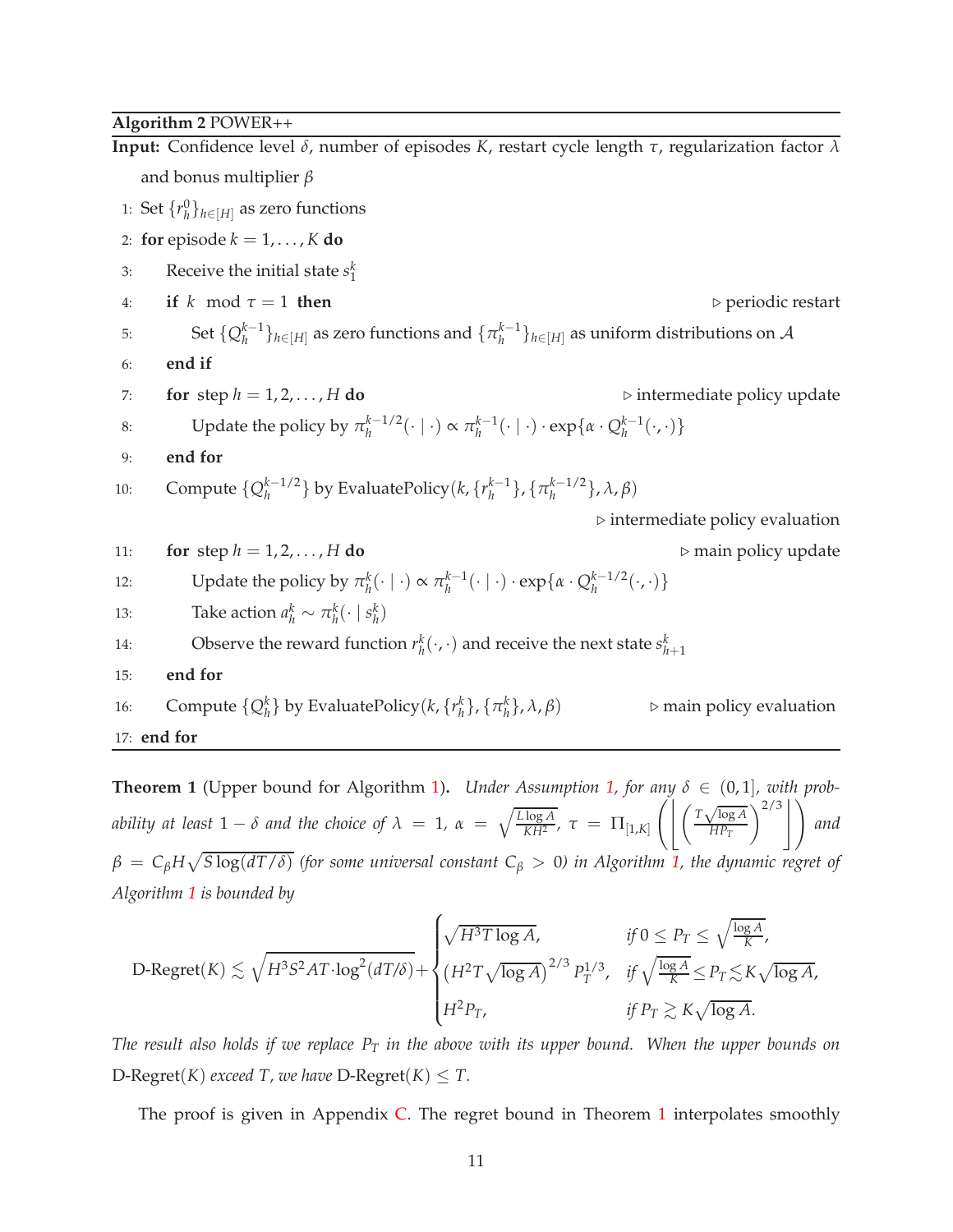throughout three regimes of  $P_T$ :

- Small  $P_T$ : when  $0 \le P_T \le \sqrt{\frac{\log A}{K}}$  $\frac{gA}{K}$ , the dynamic regret scales as  $\tilde{O}(T^{1/2})$  and subsumes the static regret results in [\[9](#page-14-9), [18](#page-14-10)] under the full-information setting. In view of [\[4](#page-13-5)], this bound is also nearly optimal (up to polynomial factors of *H*, *S* and *A*). Therefore, our bound in Theorem [1](#page-9-1) is *adaptively* near-optimal under small *PT*;
- Moderate  $P_T$ : when  $\sqrt{\frac{\log A}{K}} \leq P_T \lesssim K \sqrt{\log A}$ , we obtain a dynamic regret of order  $\tilde O(T^{2/3} P_T^{1/3})$  $T^{1/3}$ ), which is  $\tilde{O}(T^{2/3})$  if  $P_T = O(1)$  and sub-linear in  $T$  if  $P_T = o(K)$ . Similar  $\tilde{O}(T^{2/3})$  bounds have been achieved by model-based algorithms in [\[13,](#page-14-1) [22](#page-15-5), [27](#page-15-4), [39](#page-16-1)], which are less efficient than our model-free algorithms in both time and space complexities;
- Large  $P_T$ : when  $P_T \gtrsim K \sqrt{\log A}$ , the model is highly non-stationary and Algorithm [1](#page-9-0) incurs a linear regret in *T*.

In addition, the dynamic regret bound in Theorem [1](#page-9-1) can be seen as a combination of two parts. The first is the cost paid for being optimistic and due to sum of bonus terms  $\{\Gamma_h^k\}$  in Algorithm [3](#page-19-1) (see Equation [\(15\)](#page-28-1) in the proof for details). This part is necessary to enforce optimism in the face of uncertainty generated by the transition kernels and is key to effective exploration. The second part is the error caused by non-stationarity of reward functions and depends on  $P_T$ . Such decomposition is not available in the dynamic regret analysis of online convex optimization problems where MD/OMD-based algorithms have been widely applied. In particular, the dynamic regret bound for online optimization lacks the term due to bonus as it does not require exploration, which is nevertheless a key component underlying RL algorithms that provably explore.

<span id="page-11-0"></span>Next we present a result for Algorithm [2.](#page-10-1)

**Theorem 2** (Upper bound for Algorithm [2\)](#page-10-1). *Under Assumption [1,](#page-5-0) for any*  $\delta \in (0,1]$ *, with probability at least*  $1 - \delta$  *and the choice of*  $\lambda = 1$ ,  $\alpha = \sqrt{\frac{LH \log A}{D_T}}$  $\frac{\log A}{D_T}$ ,  $\tau = \Pi_{[1,K]}$  $\left( \frac{\sqrt{D_T \cdot T \log A}}{}$  $\left(\frac{\rho_T \cdot T \log A}{H^2 P_T}\right)^{2/3}$  and  $\beta =$  $C_\beta$ H $\sqrt{S\log(dT/\delta)}$  (for some universal constant  $C_\beta>0$ ) in Algorithm [2,](#page-10-1) the dynamic regret of Algorithm *[2](#page-10-1) is bounded by*

$$
\text{D-Regret}(K) \lesssim \sqrt{H^3 S^2 AT \cdot \log^2(dT/\delta)} + \begin{cases} \sqrt{D_T \cdot H \log A}, & \text{if } 0 \leq P_T \leq \sqrt{\frac{D_T \cdot \log A}{K^2 H^3}}, \\ \left(H \sqrt{D_T \cdot T \log A}\right)^{2/3} P_T^{1/3}, & \text{if } \sqrt{\frac{D_T \cdot \log A}{K^2 H^3}} \leq P_T \lesssim \frac{\sqrt{D_T \cdot T \log A}}{H^2}, \\ H^2 P_T, & \text{if } P_T \gtrsim \frac{\sqrt{D_T \cdot T \log A}}{H^2}. \end{cases}
$$

*The result also holds if we replace P<sup>T</sup> and D<sup>T</sup> in the above with their upper bounds. When the upper bounds on*  $D$ -Regret(*K*) *exceed*  $T$ *, we have*  $D$ -Regret(*K*)  $\leq T$ *.*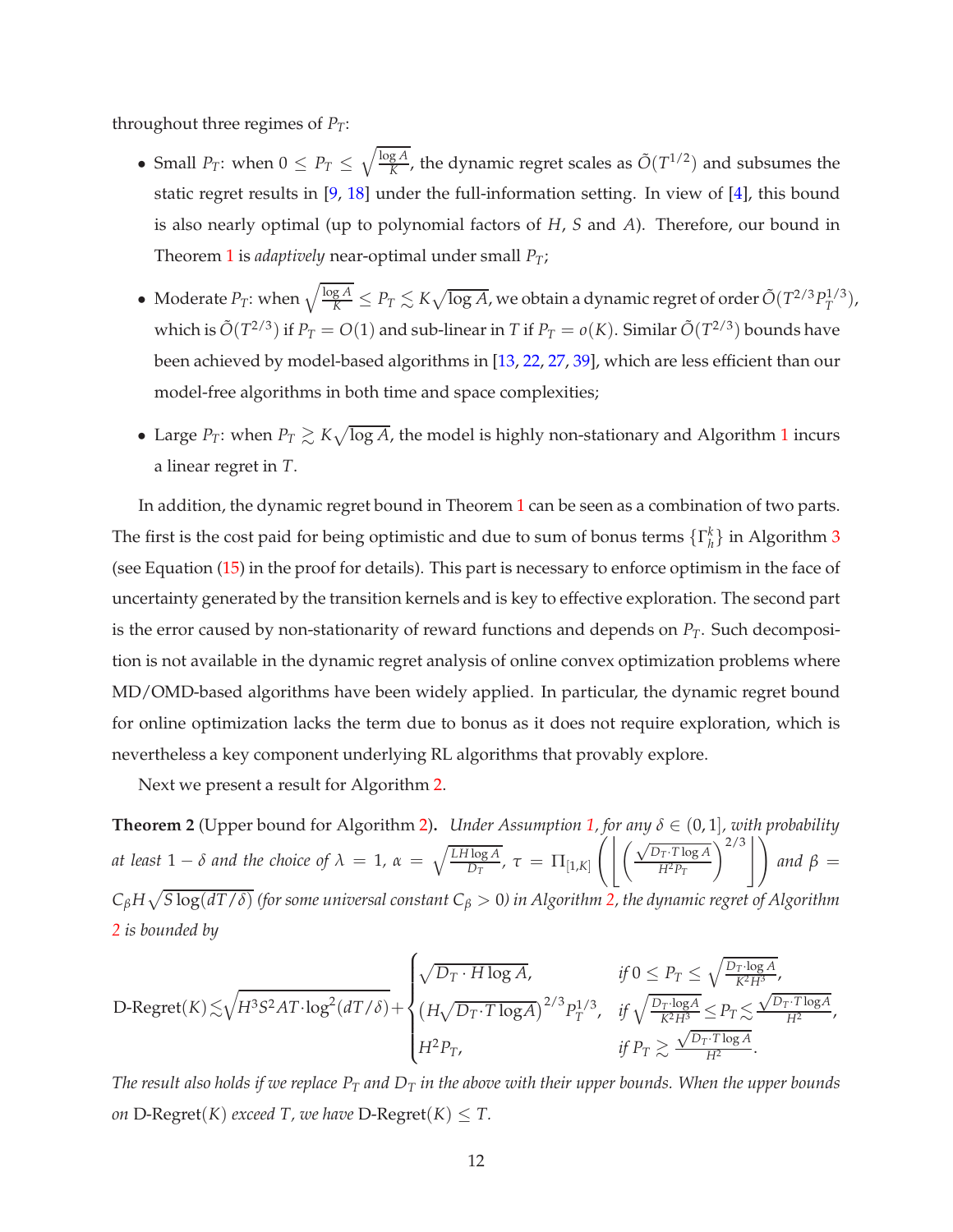The proof is given in Appendix [D.](#page-29-0) A few remarks about Theorem [2](#page-11-0) are in order. Similar to Theorem [1,](#page-9-1) the result in Theorem [2](#page-11-0) interpolates across three regimes depending on the magnitude of *PT*, and decomposes into two terms respectively arising from the uncertainties of transition kernels and non-stationarity of reward functions. Moreover, thanks to the OMD steps in Algo-rithm [2](#page-10-1) that actively make predictions via predictable sequence  $\{Q_h^{k-1}\}$ , the bound in Theorem [2](#page-11-0) is strictly better than that in Theorem [1](#page-9-1) in view of the fact that  $D_T\lesssim\,K$ H<sup>3</sup>. When  $P_T$  is moderate, i.e.,  $\sqrt{\frac{D_T \cdot \log A}{K^2 H^3}} \leq P_T \lesssim$  $\sqrt{D_T \cdot T \log A}$  $\frac{1}{H^2}$  $\frac{1}{H^2}$  $\frac{1}{H^2}$ , the dynamic regret bound in Theorem 2 is of order  $\tilde{O}(T^{1/3}D_T^{1/3})$  $_{T}^{1/3}P_{T}^{1/3}$  $T^{(1/3)}$ , which is similar to the result of  $[26,$  Theorem 3] obtained for online optimization problems. Regret bounds that depend on *DT*, the variation of predictable sequences, have also appeared in [\[42,](#page-16-8) [43](#page-17-9)], although for static regret and online optimization problems.

**Technical highlights.** A central step of our dynamic regret analysis is to control the expected performance difference between the estimated policies  $\{\pi^k\}$  and the optimal  $\{\pi^{*,k}\}$ , defined as

$$
\sum_{k\in[K]}\sum_{h\in[H]}\mathbb{E}_{\pi^{*,k}}\left[\left\langle Q_h^k(s_h,\cdot),\pi_h^{*,k}(\cdot\mid s_h)-\pi_h^k(\cdot\mid s_h)\right\rangle\;\middle|\;s_1=s_1^k\right].
$$

Note the the expectation is taken over  $\{\pi^{*,k}\}$  which may vary over episodes *k*. For static regret, i.e., when  $\pi^{*,k} \equiv \pi^*$  for  $k \in [K]$ , we may control the above term by a standard telescoping argument, which is not viable for dynamic regret analysis. Instead, we decompose the above expectation into  $\mathbb{E}_{\pi^{*,k}}[\cdot] = \mathbb{E}_{\pi^{*,k_0}}[\cdot] + \mathbb{E}_{\pi^{*,k} - \pi^{*,k_0}}[\cdot]$ . Here,  $k_0 < k$  is the episode in which restart takes place most recently prior to episode *k*. The first expectation  $\mathbb{E}_{\pi^{*,k_0}}[\cdot]$  is taken over  $\pi^{*,k_0}$ , which stays constant for the period from  $k_0$  to the next restart. Therefore, we may apply a customized telescoping argument to each period between restarts. The second expectation **<sup>E</sup>***π*∗,*k*−*<sup>π</sup>* ∗,*k*0 [·] from the decomposition involves the difference  $\pi^{*,k} - \pi^{*,k_0}$  and can be bounded by  $P_T$ . See Lemmas [3](#page-20-0) and [4](#page-22-0) in Appendices, respectively, for details of controlling the two expectations. Furthermore, it is noteworthy that the restart cycle length *τ* plays an important role of balancing the tradeoffs that 1) the optimal policies between two adjacent restarts are relatively stationary among themselves so that the algorithm is compared to stable benchmarks, and that 2) there are not too many restarts so that the sub-optimality of algorithm do not grow too fast when combined over periods in between restarts.

**Comparison with existing results.** We compare the results in Theorems [1](#page-9-1) and [2](#page-10-1) to those in [\[13\]](#page-14-1), which is so far state-of-the-art in dynamic regret analysis for non-stationary RL. First, our modelfree algorithms are more efficient than the model-based algorithm in [\[13\]](#page-14-1) that is adapted from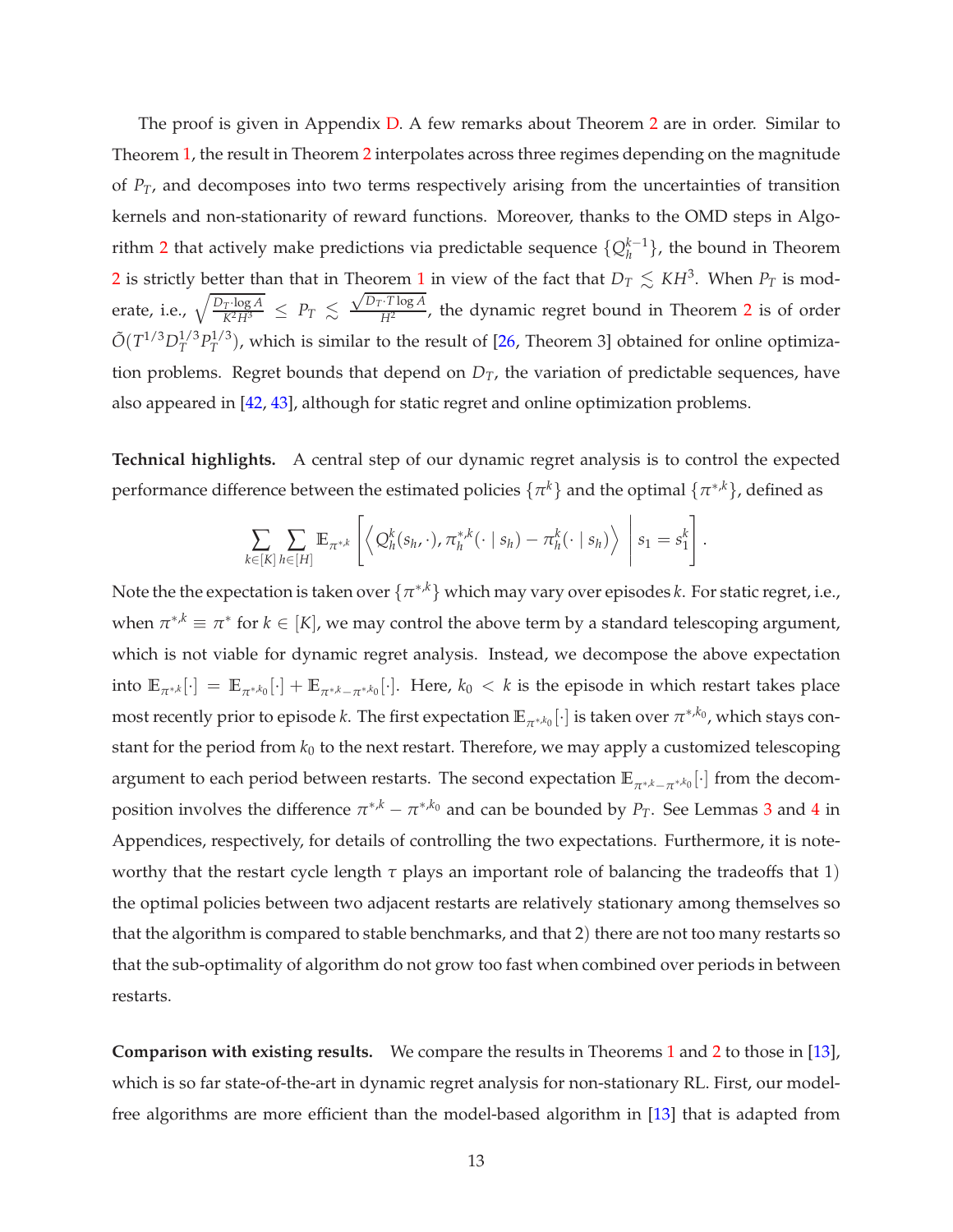UCRL2 and requires solving linear programs in each timestep. Second, our bounds in Theorems [1](#page-9-1) and [2](#page-11-0) are on the near-optimal order  $\tilde{O}(T^{1/2})$  when  $P_T$  is sufficiently small, whereas the results in [\[13\]](#page-14-1) are of order  $\tilde{O}(T^{2/3})$ . On the other hand, [\[13](#page-14-1)] studies a more general setting where the transition kernel of the MDP is allowed to vary adversarially in each timestep. It also provides a procedure to adaptively tune its UCRL2-based algorithm to achieve an  $\tilde{O}(T^{3/4})$  regret without knowledge of variations such as *PT*.

# **Acknowledgement**

This work is supported in part by National Science Foundation Grant CCF-1704828.

# **References**

- <span id="page-13-3"></span>[1] Yasin Abbasi-Yadkori, Peter L. Bartlett, Varun Kanade, Yevgeny Seldin, and Csaba Szepesvári. Online learning in Markov decision processes with adversarially chosen transition probability distributions. In *Advances in Neural Information Processing Systems*, pages 2508–2516, 2013.
- <span id="page-13-4"></span>[2] Raman Arora, Ofer Dekel, and Ambuj Tewari. Deterministic mdps with adversarial rewards and bandit feedback. *arXiv preprint arXiv:1210.4843*, 2012.
- <span id="page-13-0"></span>[3] Peter Auer, Pratik Gajane, and Ronald Ortner. Adaptively tracking the best bandit arm with an unknown number of distribution changes. In *Conference on Learning Theory*, pages 138–158, 2019.
- <span id="page-13-5"></span>[4] Mohammad Gheshlaghi Azar, Ian Osband, and Rémi Munos. Minimax regret bounds for reinforcement learning. In *International Conference on Machine Learning*, pages 263–272, 2017.
- <span id="page-13-6"></span>[5] Yu Bai and Chi Jin. Provable self-play algorithms for competitive reinforcement learning. *arXiv preprint arXiv:2002.04017*, 2020.
- <span id="page-13-1"></span>[6] Omar Besbes, Yonatan Gur, and Assaf Zeevi. Stochastic multi-armed bandit with nonstationary rewards. In *Advances in Neural Information Processing Systems*, 2014.
- <span id="page-13-2"></span>[7] Omar Besbes, Yonatan Gur, and Assaf Zeevi. Non-stationary stochastic optimization. *Operations research*, 63(5):1227–1244, 2015.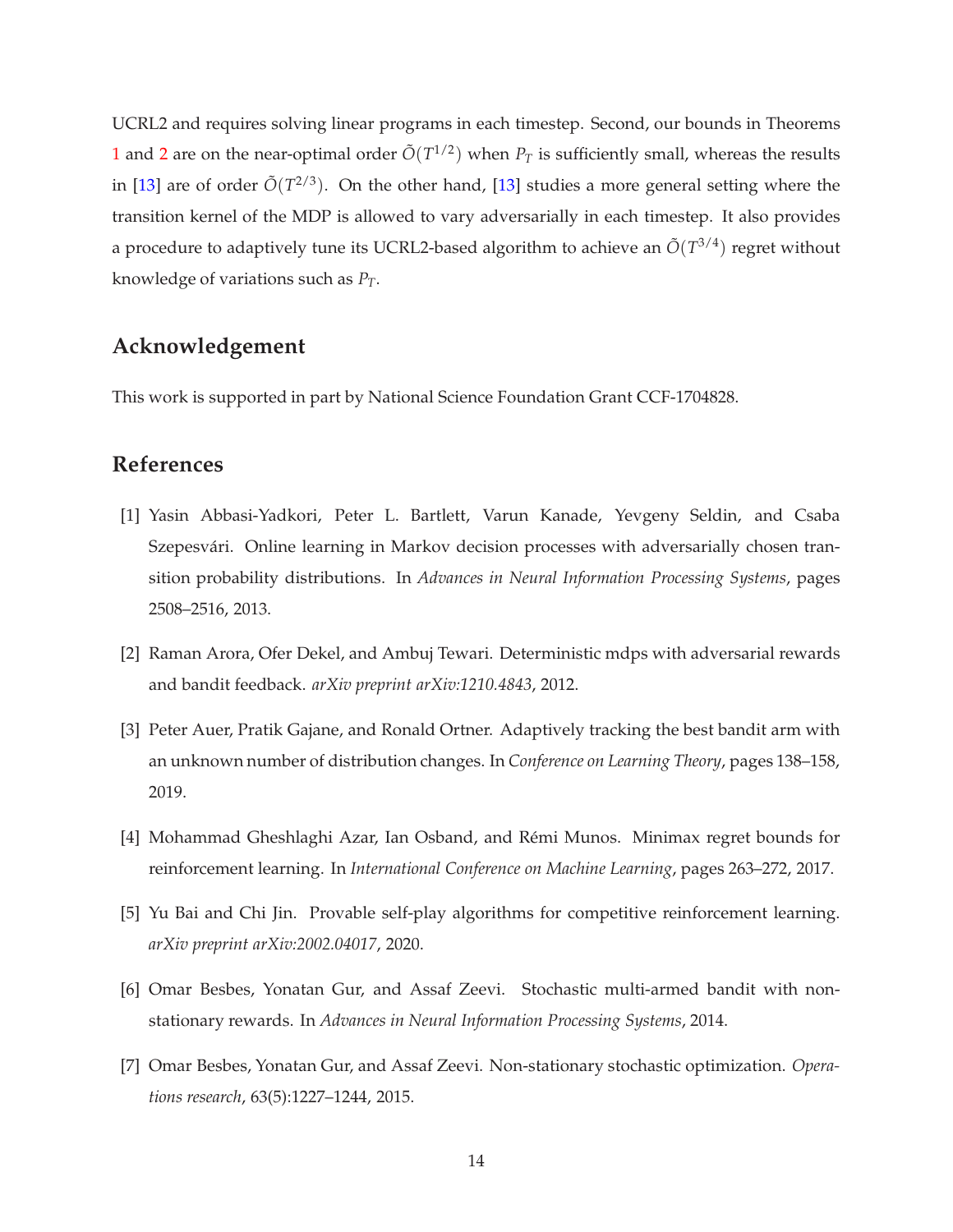- <span id="page-14-2"></span>[8] Lilian Besson and Emilie Kaufmann. The generalized likelihood ratio test meets klucb: an improved algorithm for piece-wise non-stationary bandits. *arXiv preprint arXiv:1902.01575*, 2019.
- <span id="page-14-9"></span>[9] Qi Cai, Zhuoran Yang, Chi Jin, and Zhaoran Wang. Provably efficient exploration in policy optimization. *arXiv preprint arXiv:1912.05830*, 2019.
- <span id="page-14-7"></span>[10] Adrian Rivera Cardoso, He Wang, and Huan Xu. Large scale Markov decision processes with changing rewards. In *Advances in Neural Information Processing Systems*, pages 2337– 2347, 2019.
- <span id="page-14-3"></span>[11] Yifang Chen, Chung-Wei Lee, Haipeng Luo, and Chen-Yu Wei. A new algorithm for nonstationary contextual bandits: Efficient, optimal and parameter-free. In *Conference on Learning Theory*, pages 696–726, 2019.
- <span id="page-14-4"></span>[12] Wang Chi Cheung, David Simchi-Levi, and Ruihao Zhu. Learning to optimize under nonstationarity. In *International Conference on Artificial Intelligence and Statistics*, pages 1079–1087, 2019.
- <span id="page-14-1"></span>[13] Wang Chi Cheung, David Simchi-Levi, and Ruihao Zhu. Drifting reinforcement learning: The blessing of (more) optimism in face of endogenous & exogenous dynamics. *arXiv preprint arXiv:1906.02922v3*, 2019.
- <span id="page-14-6"></span>[14] Trevor Davis, Neil Burch, and Michael Bowling. Using response functions to measure strategy strength. In *Twenty-Eighth AAAI Conference on Artificial Intelligence*, 2014.
- <span id="page-14-8"></span>[15] Travis Dick, Andras Gyorgy, and Csaba Szepesvari. Online learning in Markov decision processes with changing cost sequences. In *International Conference on Machine Learning*, pages 512–520, 2014.
- <span id="page-14-0"></span>[16] Yan Duan, John Schulman, Xi Chen, Peter L Bartlett, Ilya Sutskever, and Pieter Abbeel. Rl: Fast reinforcement learning via slow reinforcement learning. *arXiv preprint arXiv:1611.02779*, 2016.
- <span id="page-14-5"></span>[17] Benoit Duvocelle, Panayotis Mertikopoulos, Mathias Staudigl, and Dries Vermeulen. Learning in time-varying games. *arXiv preprint arXiv:1809.03066*, 2018.
- <span id="page-14-10"></span>[18] Yonathan Efroni, Lior Shani, Aviv Rosenberg, and Shie Mannor. Optimistic policy optimization with bandit feedback. *arXiv preprint arXiv:2002.08243*, 2020.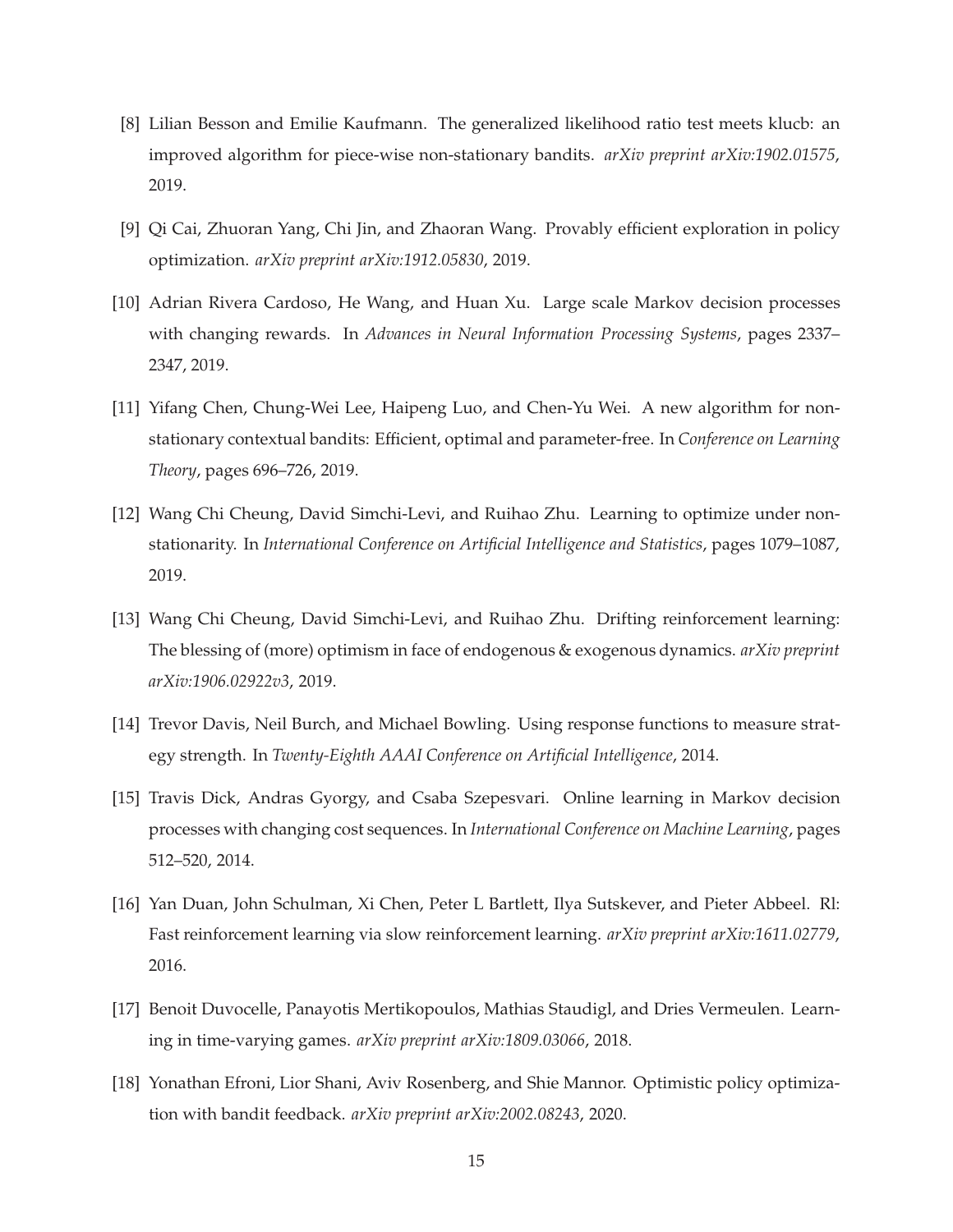- <span id="page-15-8"></span>[19] Eyal Even-Dar, Sham M Kakade, and Yishay Mansour. Experts in a Markov decision process. In *Advances in Neural Information Processing Systems*, pages 401–408, 2005.
- <span id="page-15-1"></span>[20] Chelsea Finn, Pieter Abbeel, and Sergey Levine. Model-agnostic meta-learning for fast adaptation of deep networks. In *International Conference on Machine Learning*, pages 1126–1135. JMLR. org, 2017.
- <span id="page-15-2"></span>[21] Chelsea Finn, Aravind Rajeswaran, Sham Kakade, and Sergey Levine. Online meta-learning. *arXiv preprint arXiv:1902.08438*, 2019.
- <span id="page-15-5"></span>[22] Pratik Gajane, Ronald Ortner, and Peter Auer. A sliding-window algorithm for Markov decision processes with arbitrarily changing rewards and transitions. *arXiv preprint arXiv:1805.10066*, 2018.
- <span id="page-15-3"></span>[23] Dylan Hadfield-Menell, Stuart J. Russell, Pieter Abbeel, and Anca Dragan. Cooperative inverse reinforcement learning. In *Advances in Neural Information Processing Systems*, pages 3909–3917, 2016.
- <span id="page-15-6"></span>[24] Eric C. Hall and Rebecca M. Willett. Dynamical models and tracking regret in online convex programming. In *International Conference on Machine Learning*, pages I–579, 2013.
- <span id="page-15-10"></span>[25] Eric C. Hall and Rebecca M. Willett. Online convex optimization in dynamic environments. *IEEE Journal of Selected Topics in Signal Processing*, 9(4):647–662, 2015.
- <span id="page-15-7"></span>[26] Ali Jadbabaie, Alexander Rakhlin, Shahin Shahrampour, and Karthik Sridharan. Online optimization: Competing with dynamic comparators. In *International Conference on Artificial Intelligence and Statistics*, pages 398–406, 2015.
- <span id="page-15-4"></span>[27] Thomas Jaksch, Ronald Ortner, and Peter Auer. Near-optimal regret bounds for reinforcement learning. *Journal of Machine Learning Research*, 11(Apr):1563–1600, 2010.
- <span id="page-15-9"></span>[28] Chi Jin, Tiancheng Jin, Haipeng Luo, Suvrit Sra, and Tiancheng Yu. Learning adversarial mdps with bandit feedback and unknown transition. *arXiv preprint arXiv:1912.01192*, 2019.
- <span id="page-15-11"></span>[29] Chi Jin, Zhuoran Yang, Zhaoran Wang, and Michael I. Jordan. Provably efficient reinforcement learning with linear function approximation. *arXiv preprint arXiv:1907.05388*, 2019.
- <span id="page-15-0"></span>[30] Christos Kaplanis, Murray Shanahan, and Claudia Clopath. Continual reinforcement learning with complex synapses. In *International Conference on Machine Learning*, pages 2497–2506, 2018.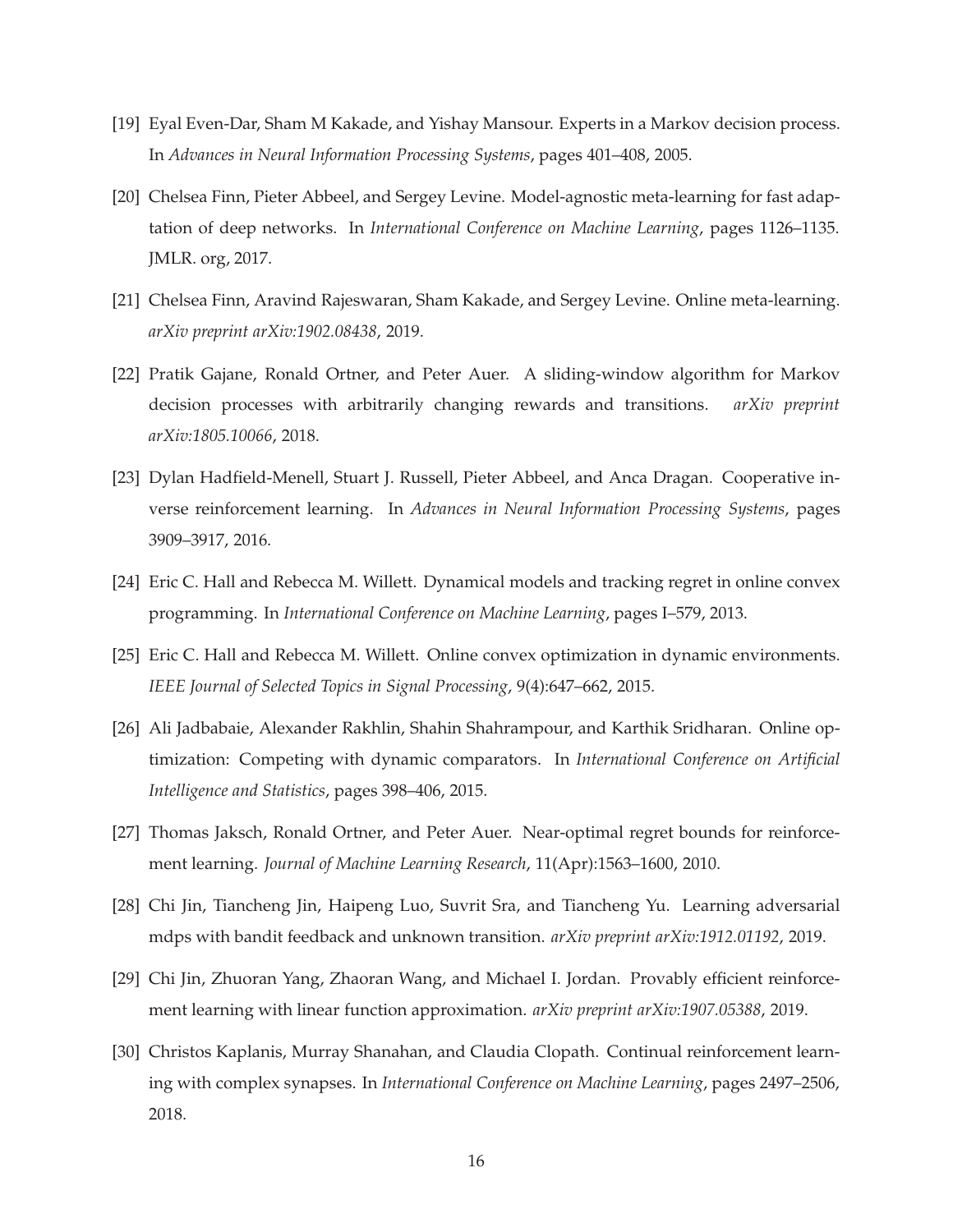- <span id="page-16-4"></span>[31] Zohar S. Karnin and Oren Anava. Multi-armed bandits: Competing with optimal sequences. In *Advances in Neural Information Processing Systems*, pages 199–207, 2016.
- [32] N Bora Keskin and Assaf Zeevi. Chasing demand: Learning and earning in a changing environment. *Mathematics of Operations Research*, 42(2):277–307, 2017.
- <span id="page-16-5"></span>[33] Haipeng Luo, Chen-Yu Wei, Alekh Agarwal, and John Langford. Efficient contextual bandits in non-stationary worlds. In *Conference on Learning Theory*, pages 1739–1776, 2018.
- <span id="page-16-2"></span>[34] Thodoris Lykouris, Max Simchowitz, Aleksandrs Slivkins, and Wen Sun. Corruption robust exploration in episodic reinforcement learning. *arXiv preprint arXiv:1911.08689v1*, 2019.
- <span id="page-16-9"></span>[35] Arkadi Nemirovski. Prox-method with rate of convergence o (1/t) for variational inequalities with lipschitz continuous monotone operators and smooth convex-concave saddle point problems. *SIAM Journal on Optimization*, 15(1):229–251, 2004.
- <span id="page-16-6"></span>[36] Gergely Neu, Andras Antos, András György, and Csaba Szepesvári. Online Markov decision processes under bandit feedback. In *Advances in Neural Information Processing Systems*, pages 1804–1812, 2010.
- [37] Gergely Neu, András György, and Csaba Szepesvári. The online loop-free stochastic shortestpath problem. In *Conference on Learning Theory*, volume 2010, pages 231–243. Citeseer, 2010.
- <span id="page-16-7"></span>[38] Gergely Neu, Andras Gyorgy, and Csaba Szepesvári. The adversarial stochastic shortest path problem with unknown transition probabilities. In *International Conference on Artificial Intelligence and Statistics*, pages 805–813, 2012.
- <span id="page-16-1"></span>[39] Ronald Ortner, Pratik Gajane, and Peter Auer. Variational regret bounds for reinforcement learning. In *Conference on Uncertainty in Artificial Intelligence*, 2019.
- <span id="page-16-3"></span>[40] Sindhu Padakandla. A survey of reinforcement learning algorithms for dynamically varying environments. *arXiv preprint arXiv:2005.10619*, 2020.
- <span id="page-16-0"></span>[41] Goran Radanovic, Rati Devidze, David Parkes, and Adish Singla. Learning to collaborate in Markov decision processes. *arXiv preprint arXiv:1901.08029*, 2019.
- <span id="page-16-8"></span>[42] Alexander Rakhlin and Karthik Sridharan. Online learning with predictable sequences. *arXiv preprint arXiv:1208.3728*, 2012.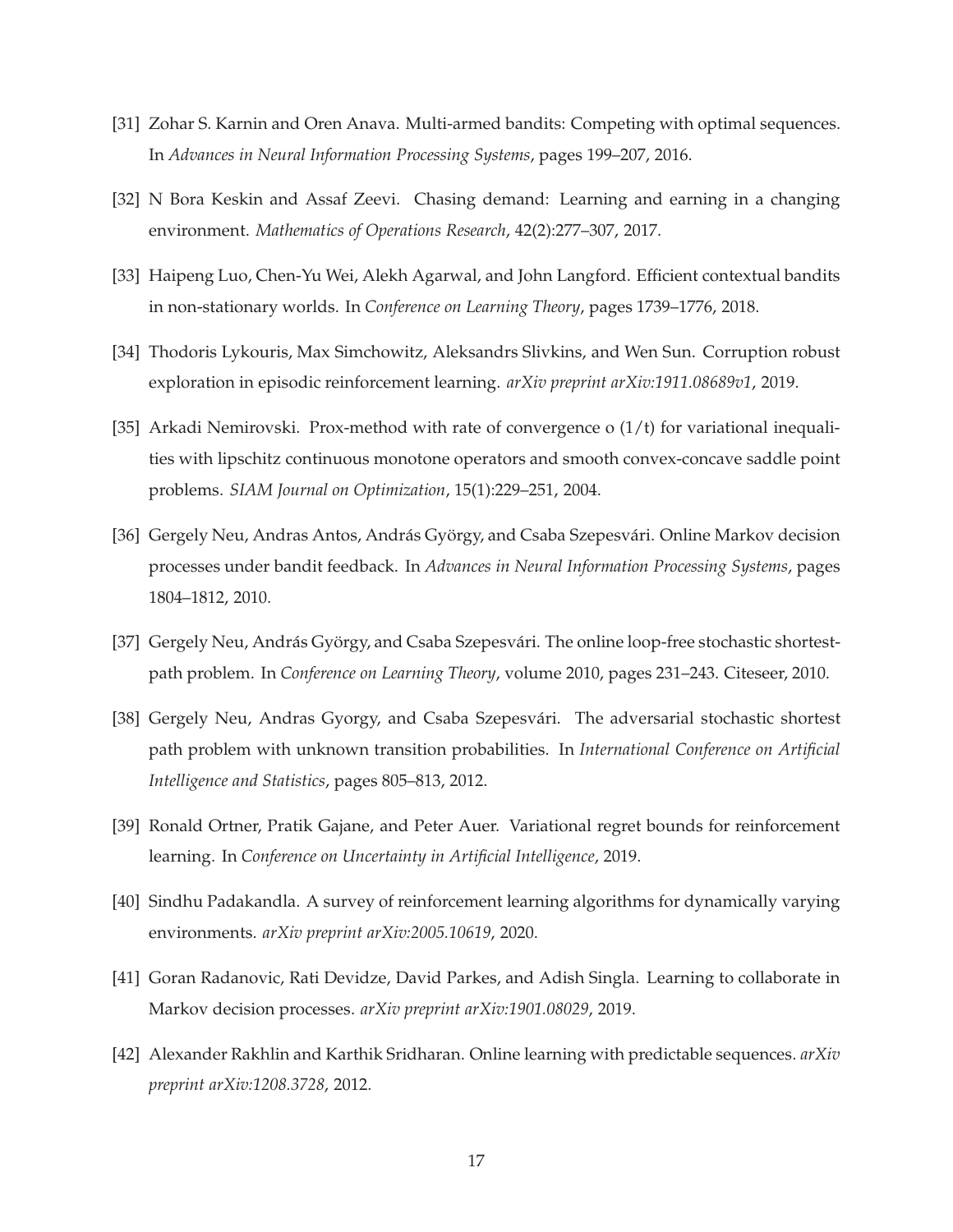- <span id="page-17-9"></span>[43] Sasha Rakhlin and Karthik Sridharan. Optimization, learning, and games with predictable sequences. In *Advances in Neural Information Processing Systems*, pages 3066–3074, 2013.
- <span id="page-17-2"></span>[44] Robert Ravier and Vahid Tarokh. Prediction in online convex optimization for parametrizable objective functions. *arXiv preprint arXiv:1901.11500*, 2019.
- <span id="page-17-6"></span>[45] Aviv Rosenberg and Yishay Mansour. Online convex optimization in adversarial Markov decision processes. *arXiv preprint arXiv:1905.07773*, 2019.
- <span id="page-17-7"></span>[46] Aviv Rosenberg and Yishay Mansour. Online stochastic shortest path with bandit feedback and unknown transition function. In *Advances in Neural Information Processing Systems*, pages 2209–2218, 2019.
- <span id="page-17-3"></span>[47] Abhishek Roy, Krishnakumar Balasubramanian, Saeed Ghadimi, and Prasant Mohapatra. Multi-point bandit algorithms for nonstationary online nonconvex optimization. *arXiv preprint arXiv:1907.13616*, 2019.
- <span id="page-17-1"></span>[48] Yoan Russac, Claire Vernade, and Olivier Cappé. Weighted linear bandits for non-stationary environments. In *Advances in Neural Information Processing Systems*, pages 12017–12026, 2019.
- <span id="page-17-4"></span>[49] Shahin Shahrampour and Ali Jadbabaie. Distributed online optimization in dynamic environments using mirror descent. *IEEE Transactions on Automatic Control*, 63(3):714–725, 2017.
- <span id="page-17-10"></span>[50] Vasilis Syrgkanis, Alekh Agarwal, Haipeng Luo, and Robert E. Schapire. Fast convergence of regularized learning in games. In *Advances in Neural Information Processing Systems*, pages 2989–2997, 2015.
- <span id="page-17-0"></span>[51] Jane X. Wang, Zeb Kurth-Nelson, Dhruva Tirumala, Hubert Soyer, Joel Z. Leibo, Remi Munos, Charles Blundell, Dharshan Kumaran, and Matt Botvinick. Learning to reinforcement learn. *arXiv preprint arXiv:1611.05763*, 2016.
- <span id="page-17-5"></span>[52] Tianbao Yang, Lijun Zhang, Rong Jin, and Jinfeng Yi. Tracking slowly moving clairvoyant: Optimal dynamic regret of online learning with true and noisy gradient. In *International Conference on Machine Learning*, pages 449–457, 2016.
- <span id="page-17-8"></span>[53] Jia Yuan Yu and Shie Mannor. Online learning in Markov decision processes with arbitrarily changing rewards and transitions. In *2009 International Conference on Game Theory for Networks*, pages 314–322. IEEE, 2009.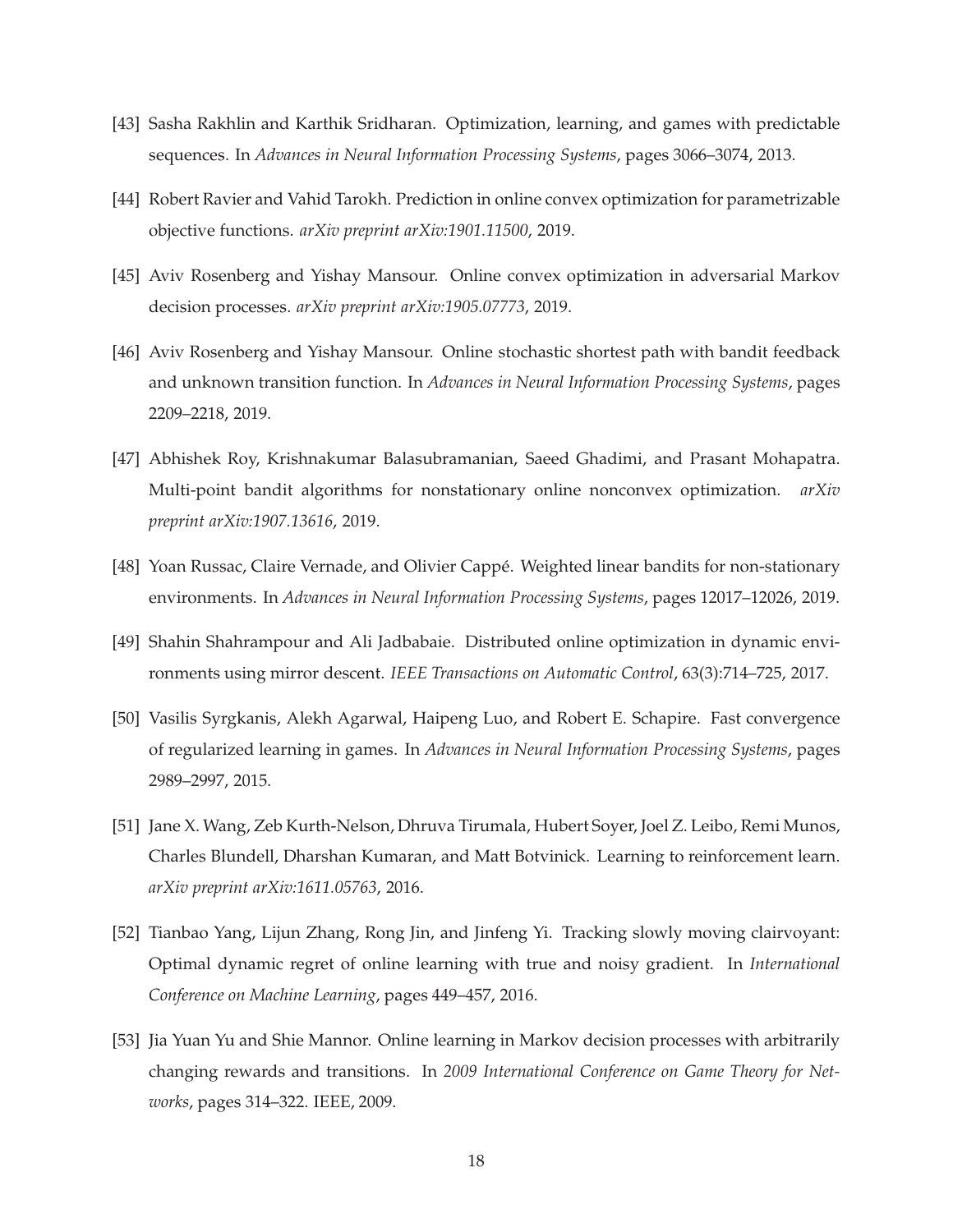- <span id="page-18-2"></span>[54] Jia Yuan Yu, Shie Mannor, and Nahum Shimkin. Markov decision processes with arbitrary reward processes. *Mathematics of Operations Research*, 34(3):737–757, 2009.
- <span id="page-18-0"></span>[55] Lijun Zhang, Tianbao Yang, Jinfeng Yi, Rong Jin, and Zhi-Hua Zhou. Improved dynamic regret for non-degenerate functions. In *Advances in Neural Information Processing Systems*, pages 732–741, 2017.
- [56] Lijun Zhang, Shiyin Lu, and Zhi-Hua Zhou. Adaptive online learning in dynamic environments. In *Advances in Neural Information Processing Systems*, pages 1323–1333, 2018.
- [57] Lijun Zhang, Tianbao Yang, Zhi-Hua Zhou, et al. Dynamic regret of strongly adaptive methods. In *International Conference on Machine Learning*, pages 5882–5891, 2018.
- [58] Lijun Zhang, Shiyin Lu, and Tianbao Yang. Minimizing dynamic regret and adaptive regret simultaneously. *arXiv preprint arXiv:2002.02085*, 2020.
- [59] Peng Zhao, Guanghui Wang, Lijun Zhang, and Zhi-Hua Zhou. Bandit convex optimization in non-stationary environments. *arXiv preprint arXiv:1907.12340*, 2019.
- [60] Yawei Zhao, Shuang Qiu, and Ji Liu. Proximal online gradient is optimum for dynamic regret. *arXiv preprint arXiv:1810.03594*, 2018.
- [61] Yawei Zhao, Qian Zhao, Xingxing Zhang, En Zhu, Xinwang Liu, and Jianping Yin. Understand dynamic regret with switching cost for online decision making. *arXiv preprint arXiv:1911.12595*, 2019.
- <span id="page-18-1"></span>[62] Martin Zinkevich. Online convex programming and generalized infinitesimal gradient ascent. In *International Conference on Machine Learning*, pages 928–936, 2003.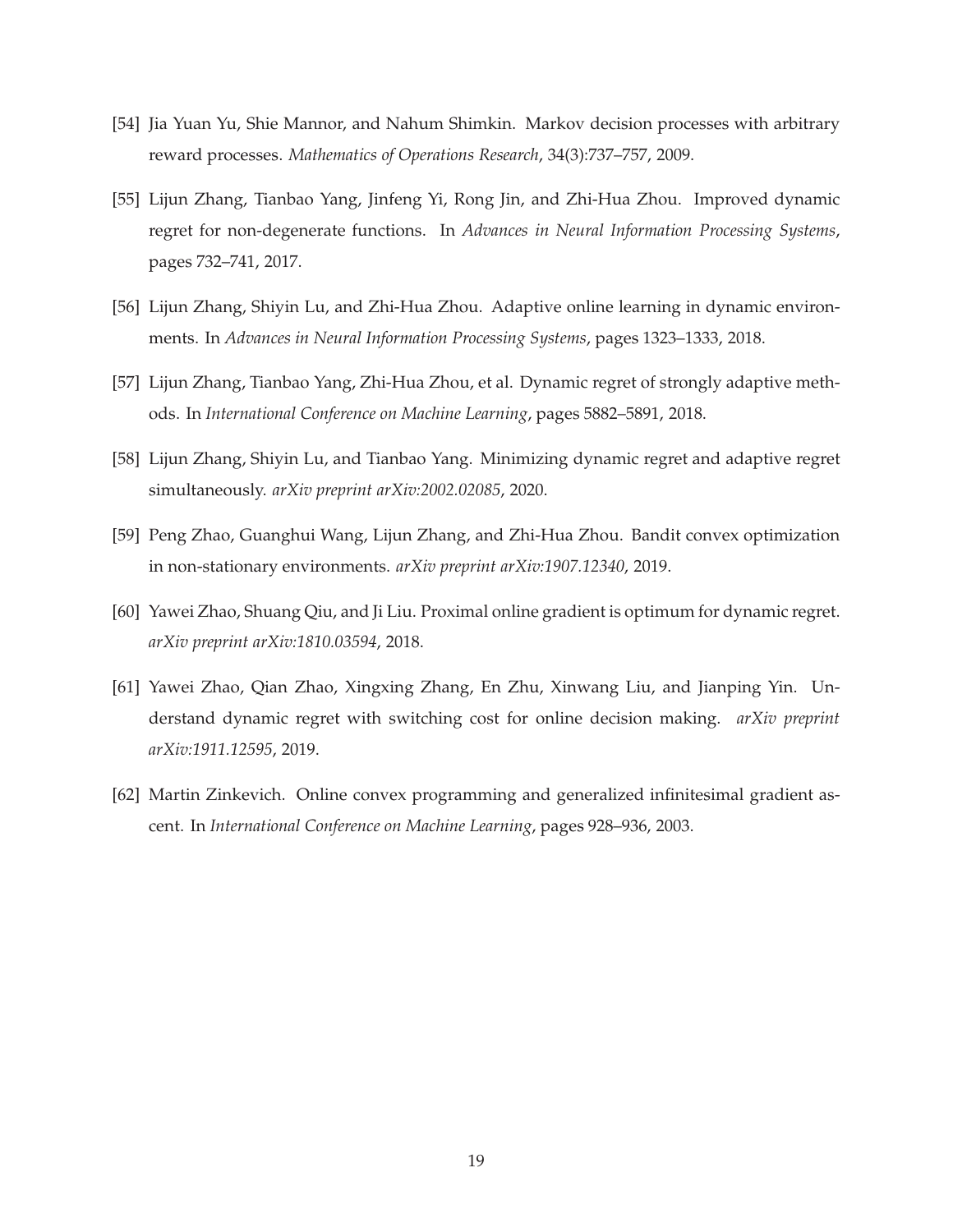# **Appendices**

# **A Implementation of EvaluatePolicy**

<span id="page-19-1"></span>**Algorithm 3** EvaluatePolicy

**Input:** Episode index *k*, reward functions  $\{r_h\}$ , policies  $\{\pi_h\}$ , regularization factor  $\lambda$  and bonus multiplier *β*

**Output:** Updated Q-values {*Qh*}

1: Initialize  $V_{H+1}$  as a zero function

<span id="page-19-4"></span>2: **for** step  $h = H, H - 1, ..., 1$  **do** 3:  $\Lambda_h \leftarrow \sum_{t \in [k-1]} \phi(s_h^t, a_h^t) \phi(s_h^t, a_h^t)^\top + \lambda \cdot \mathbf{I}$ 4:  $w_h \leftarrow (\Lambda_h)^{-1} \sum_{t \in [k-1]} \phi(s_h^t, a_h^t) \cdot V_{h+1}(s_{h+1}^t)$ 5:  $\Gamma_h(\cdot,\cdot) \leftarrow \beta \cdot [\phi(\cdot,\cdot)^\top (\Lambda_h)^{-1} \phi(\cdot,\cdot)]^{1/2}$ 6:  $Q_h(\cdot,\cdot) \leftarrow r_h(\cdot,\cdot) + \min{\{\phi(\cdot,\cdot)^\top w_h + \Gamma_h(\cdot,\cdot), H - h\}}^+$ 7:  $V_h(\cdot) \leftarrow \langle Q_h(\cdot, \cdot), \pi_h(\cdot \mid \cdot) \rangle_A$ 8: **end for**

<span id="page-19-2"></span><span id="page-19-0"></span>In Algorithm [3,](#page-19-1) the tuples  $\{(s_h^t, a_h^t)\}_{t \in [k-1]}$  $\{(s_h^t, a_h^t)\}_{t \in [k-1]}$  $\{(s_h^t, a_h^t)\}_{t \in [k-1]}$  are state-action pairs visited by Algorithm 1 or [2](#page-10-1) before episode *k*.

# **B Proofs of technical lemmas**

Recall that  $L \coloneqq \lceil \frac{K}{\tau} \rceil$ *τ* . Algorithm [1](#page-9-0) divides *K* episodes into *L* periods, and at the the beginning of each period it resets its Q-value and policy estimates. Each period contains *τ* episodes, except for the last one, which consists of at most *τ* episodes. For ease of notations, we assume that the last period has exactly *τ* episodes. Our proof can be easily extended to the case where the last period has fewer than *τ* episodes.

### **B.1 Regret decomposition**

For any  $(k, h, s) \in [K] \times [H] \times S$ , we define the model prediction error

$$
t_h^k := r_h^k + \mathbb{P}_h V_{h+1}^k - Q_h^k. \tag{7}
$$

<span id="page-19-3"></span>We have the following decomposition of the dynamic regret [\(2\)](#page-5-1).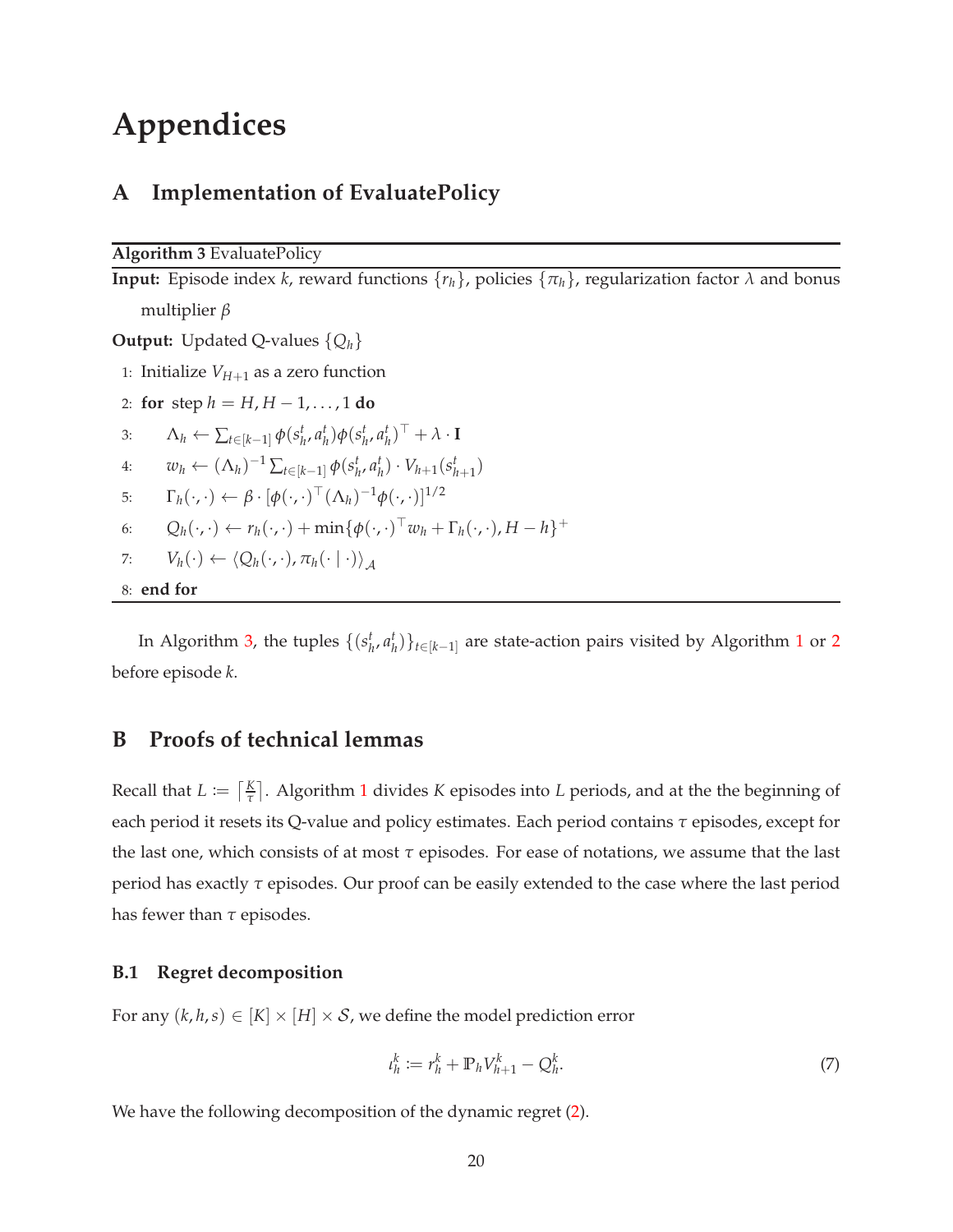**Lemma 1.** We have

$$
\text{D-Regret}(K) = \sum_{l \in [L]} \sum_{k=(l-1)\tau+1}^{l\tau} \sum_{h \in [H]} \mathbb{E}_{\pi^{*,k}} \left[ \left\langle Q_h^k(s_h, \cdot), \pi_h^{*,k}(\cdot \mid s_h) - \pi_h^k(\cdot \mid s_h) \right\rangle \middle| s_1 = s_1^k \right] + \sum_{l \in [L]} \sum_{k=(l-1)\tau+1}^{l\tau} \sum_{h \in [H]} \left[ \mathbb{E}_{\pi^{*,k}} [\iota_h^k(s_h, a_h) \mid s_1 = s_1^k] - \iota_h^k(s_h^k, a_h^k) \right] + M_{K,H},
$$

where  $M_{K,H}\coloneqq \sum_{k\in[K]}\sum_{h\in[H]}M_h^k$  is a martingale that satisfies  $\left|M_h^k\right|\leq 4H$  for  $(k,h)\in[K]\times[H].$ 

We defer its proof to Section [B.5.](#page-27-0)

## **B.2 Performance difference bound**

We may further decompose the first term on the RHS of Lemma [1](#page-19-3) as

$$
\sum_{l \in [L]} \sum_{k=(l-1)\tau+1}^{l\tau} \sum_{h \in [H]} \mathbb{E}_{\pi^{*k}} \left[ \left\langle Q_h^k(s_h, \cdot), \pi_h^{*,k}(\cdot \mid s_h) - \pi_h^k(\cdot \mid s_h) \right\rangle \middle| s_1 = s_1^k \right]
$$
\n
$$
= \sum_{l \in [L]} \sum_{k=(l-1)\tau+1}^{l\tau} \sum_{h \in [H]} \mathbb{E}_{\pi^{*,(l-1)\tau+1}} \left[ \left\langle Q_h^k(s_h, \cdot), \pi_h^{*,k}(\cdot \mid s_h) - \pi_h^k(\cdot \mid s_h) \right\rangle \middle| s_1 = s_1^k \right]
$$
\n
$$
+ \sum_{l \in [L]} \sum_{k=(l-1)\tau+1}^{l\tau} \sum_{h \in [H]} (\mathbb{E}_{\pi^{*,k}} - \mathbb{E}_{\pi^{*,(l-1)\tau+1}}) \left[ \left\langle Q_h^k(s_h, \cdot), \pi_h^{*,k}(\cdot \mid s_h) - \pi_h^k(\cdot \mid s_h) \right\rangle \middle| s_1 = s_1^k \right]. \tag{8}
$$

### **B.2.1 First term in Equation** [\(8\)](#page-20-1)

<span id="page-20-2"></span>We first introduce a "one-step descent" result.

**Lemma 2** ([\[9](#page-14-9), Lemma 3.3])**.** *For any distribution p*∗ *and p supported on* A*, state s* ∈ S*, and function*  $Q: \mathcal{S} \times \mathcal{A} \to [0, H]$ , it holds for a distribution  $p'$  supported on  $\mathcal{A}$  with  $p'(\cdot) \propto p(\cdot) \cdot \exp\{\alpha \cdot Q(s, \cdot)\}$ *that*

<span id="page-20-1"></span>
$$
\langle Q(s,\cdot),p^*(\cdot)-p(\cdot)\rangle\leq \frac{1}{2}\alpha H^2+\frac{1}{\alpha}\left[D_{KL}(p^*(\cdot)\parallel p(\cdot))-D_{KL}(p^*(\cdot)\parallel p'(\cdot))\right].
$$

<span id="page-20-0"></span>The next lemma controls the performance difference for any initial state.

**Lemma 3.** *For any*  $s_1^k \in S$ , *we have* 

$$
\sum_{l \in [L]} \sum_{k=(l-1)\tau+1}^{l\tau} \sum_{h \in [H]} \mathbb{E}_{\pi^{*,(l-1)\tau+1}} \left[ \left\langle Q_h^k(s_h, \cdot), \pi_h^{*,k}(\cdot \mid s_h) - \pi_h^k(\cdot \mid s_h) \right\rangle \middle| s_1 = s_1^k \right]
$$
  

$$
\leq \frac{1}{2} \alpha K H^3 + \frac{1}{\alpha} L H \log A + \tau H P_T.
$$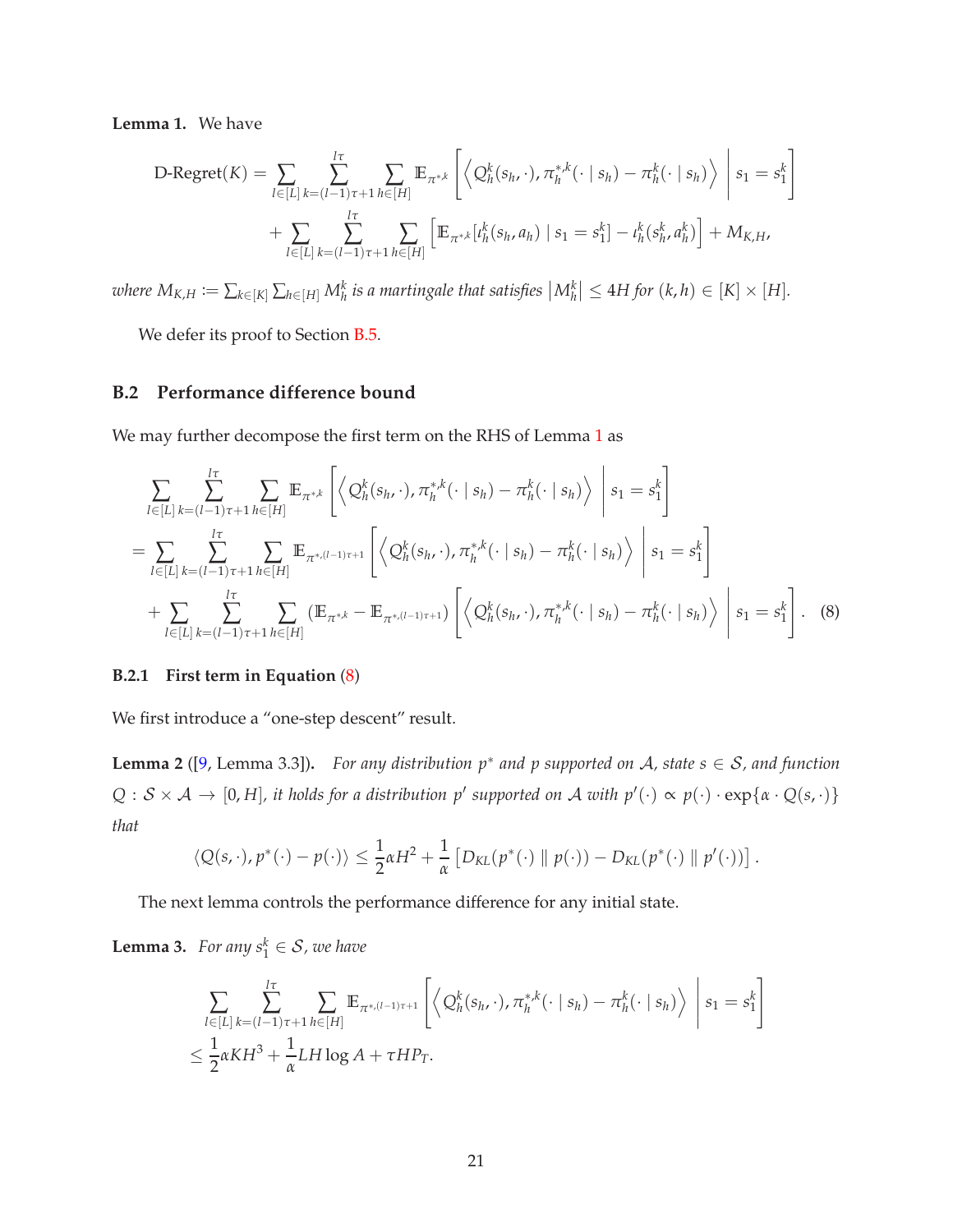*Proof.* For each  $l \in [L]$ , we let  $v^l = \{v^l_h\}_{h \in [H]}$  where each  $v^l_h$  is a policy (or a distribution supported A) to be specified. We have the decomposition

$$
\sum_{l \in [L]} \sum_{k=(l-1)\tau+1}^{l\tau} \sum_{h \in [H]} \mathbb{E}_{\pi^{*,(l-1)\tau+1}} \left[ \left\langle Q_h^k(s_h, \cdot), \pi_h^{*,k}(\cdot \mid s_h) - \pi_h^k(\cdot \mid s_h) \right\rangle \middle| s_1 = s_1^k \right]
$$
\n
$$
= \sum_{l \in [L]} \sum_{k=(l-1)\tau+1}^{l\tau} \sum_{h \in [H]} \mathbb{E}_{\pi^{*,(l-1)\tau+1}} \left[ \left\langle Q_h^k(s_h, \cdot), \nu_h^l(\cdot \mid s_h) - \pi_h^k(\cdot \mid s_h) \right\rangle \middle| s_1 = s_1^k \right]
$$
\n
$$
+ \sum_{l \in [L]} \sum_{k=(l-1)\tau+1}^{l\tau} \sum_{h \in [H]} \mathbb{E}_{\pi^{*,(l-1)\tau+1}} \left[ \left\langle Q_h^k(s_h, \cdot), \pi_h^{*,k}(\cdot \mid s_h) - \nu_h^l(\cdot \mid s_h) \right\rangle \middle| s_1 = s_1^k \right]
$$
\n
$$
=: E_1 + E_2.
$$
\n(9)

By Lemma [2,](#page-20-2) we have

$$
E_{1} \leq \frac{1}{2} \alpha KH^{3} + \sum_{h \in [H]} \frac{1}{\alpha}
$$
  
\n
$$
\times \sum_{l \in [L]} \mathbb{E}_{\pi^{*,(l-1)\tau+1}} \left[ \sum_{k=(l-1)\tau+1}^{l\tau} \left[ D_{\text{KL}}(\nu_{h}^{l}(\cdot \mid s_{h}) \mid \pi_{h}^{k}(\cdot \mid s_{h})) - D_{\text{KL}}(\nu_{h}^{l}(\cdot \mid s_{h}) \mid \pi_{h}^{k+1}(\cdot \mid s_{h})) \right] \right] s_{1} = s_{1}^{k}
$$
  
\n
$$
\leq \frac{1}{2} \alpha KH^{3} + \sum_{h \in [H]} \frac{1}{\alpha}
$$
  
\n
$$
\times \sum_{l \in [L]} \mathbb{E}_{\pi^{*,(l-1)\tau+1}} \left[ D_{\text{KL}}(\nu_{h}^{l}(\cdot \mid s_{h}) \mid \pi_{h}^{(l-1)\tau+1}(\cdot \mid s_{h})) - D_{\text{KL}}(\nu_{h}^{l}(\cdot \mid s_{h}) \mid \pi_{h}^{l\tau+1}(\cdot \mid s_{h})) \right] s_{1} = s_{1}^{k}
$$
  
\n
$$
\leq \frac{1}{2} \alpha KH^{3} + \sum_{h \in [H]} \frac{1}{\alpha} \cdot \sum_{l \in [L]} \mathbb{E}_{\pi^{*,(l-1)\tau+1}} \left[ D_{\text{KL}}(\nu_{h}^{l}(\cdot \mid s_{h}) \mid \pi_{h}^{(l-1)\tau+1}(\cdot \mid s_{h})) \right] s_{1} = s_{1}^{k}
$$
  
\n
$$
\leq \frac{1}{2} \alpha KH^{3} + \frac{1}{\alpha} LH \log A,
$$

where the second step holds by telescoping, the third step holds since the KL divergence is nonnegative, and the last step holds since by construction  $\pi_h^{(l-1)\tau+1}(\cdot \mid s)$  $\pi_h^{(l-1)\tau+1}(\cdot \mid s)$  $\pi_h^{(l-1)\tau+1}(\cdot \mid s)$  in Algorithm 1 is a uniform distribution on *A* and for any policy  $\nu$  and state  $s \in S$  we have

$$
D_{\text{KL}}(\nu(\cdot \mid s) \Vert \pi_h^{(l-1)\tau+1}(\cdot \mid s)) = \sum_{a \in \mathcal{A}} \nu(a \mid s) \cdot \log(A \cdot \nu(a \mid s))
$$
  
= log A +  $\sum_{a \in \mathcal{A}} \nu(a \mid s) \cdot \log(\nu(a \mid s))$   
 $\leq \log A$ 

given the fact that the entropy of any distribution is non-negative.

Now for each  $(l, h) \in [L] \times [H]$ , we set

$$
\nu_h^l \coloneqq \pi_h^{*,(l-1)\tau+1},
$$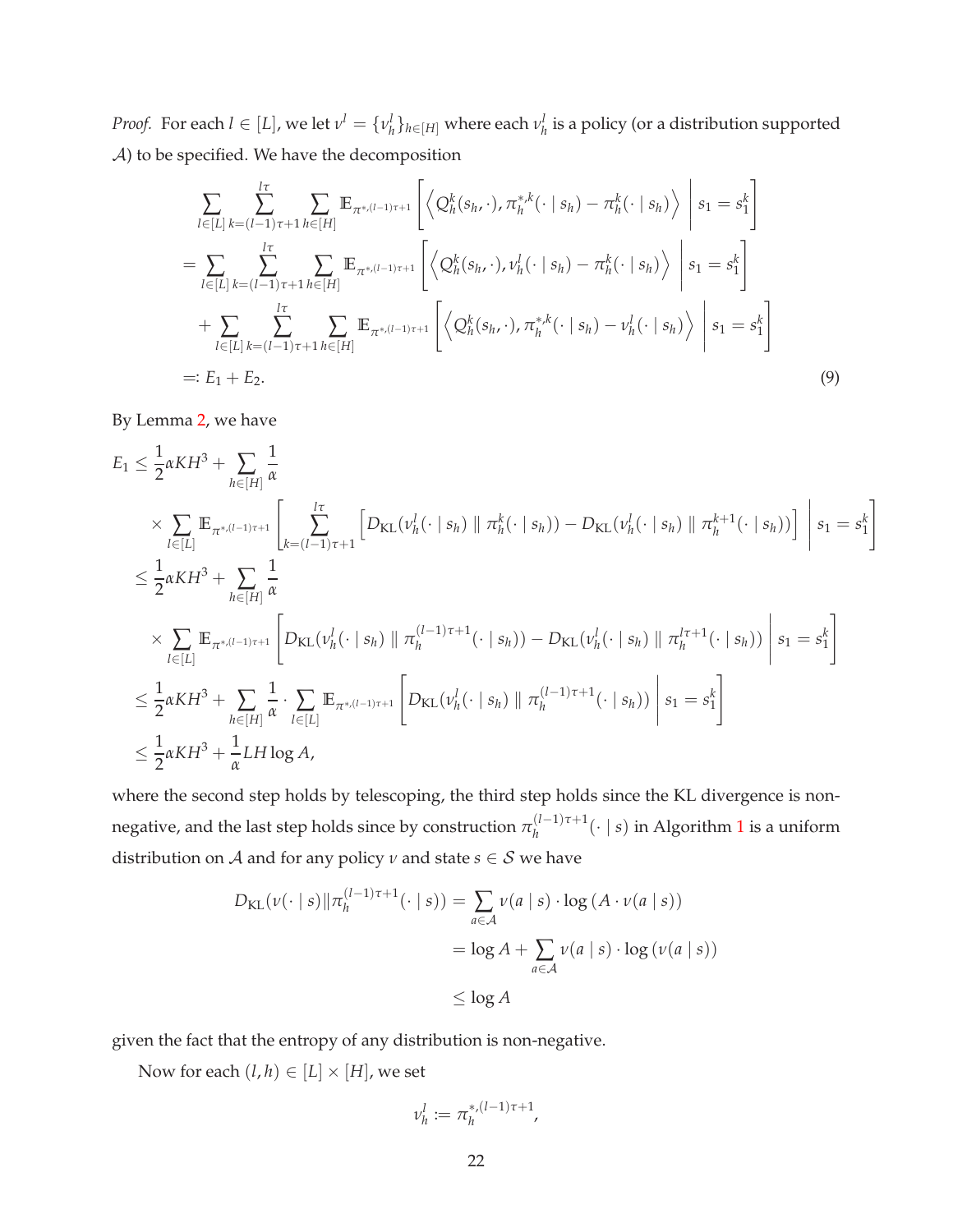that is,  $v_h^l$  is the policy after one update in step *h* of period *l*. For  $D_2$ , we have

$$
E_{2} \leq \sum_{l \in [L]} \sum_{k=(l-1)\tau+1}^{l\tau} \sum_{h \in [H]} \mathbb{E}_{\pi^{*(l-1)\tau+1}} \left[ H \cdot \|\pi_{h}^{*k}(\cdot \mid s_{h}) - \nu_{h}^{l}(\cdot \mid s_{h})\|_{1} \right] s_{1} = s_{1}^{k} \right]
$$
  
\n
$$
= H \cdot \sum_{l \in [L]} \sum_{k=(l-1)\tau+1}^{l\tau} \sum_{h \in [H]} \mathbb{E}_{\pi^{*(l-1)\tau+1}} \left[ \|\pi_{h}^{*k}(\cdot \mid s_{h}) - \pi_{h}^{*(l-1)\tau+1}(\cdot \mid s_{h})\|_{1} \right] s_{1} = s_{1}^{k} \right]
$$
  
\n
$$
\leq H \cdot \sum_{l \in [L]} \sum_{k=(l-1)\tau+1}^{l\tau} \sum_{h \in [H]} \sum_{h \in [H]} \sum_{t=(l-1)\tau+2}^{k} \mathbb{E}_{\pi^{*(l-1)\tau+1}} \left[ \|\pi_{h}^{*k}(\cdot \mid s_{h}) - \pi_{h}^{*k-1}(\cdot \mid s_{h})\|_{1} \right] s_{1} = s_{1}^{k} \right]
$$
  
\n
$$
\leq H \cdot \sum_{l \in [L]} \sum_{k=(l-1)\tau+1}^{l\tau} \sum_{t=(l-1)\tau+1}^{l\tau} \sum_{h \in [H]} \max_{s' \in S} \|\pi_{h}^{*k}(\cdot \mid s') - \pi_{h}^{*k-1}(\cdot \mid s')\|_{1}
$$
  
\n
$$
= H \cdot \tau \cdot \sum_{t \in [K]} \sum_{h \in [H]} \max_{s' \in S} \|\pi_{h}^{*k}(\cdot \mid s') - \pi_{h}^{*k-1}(\cdot \mid s')\|_{1}
$$
  
\n
$$
= H \cdot \tau \cdot P_{T}
$$

where the first step holds by Holder's inequality and the fact that  $\|Q_h^k(s, \cdot)\|_{\infty} \leq H$ , the second step holds by the definition of  $\{v_h^l\}$ , the third step follows from telescoping, and the last step holds by the definition  $P_T \coloneqq \sum_{k \in [K]} \sum_{h \in [H]} ||\pi_h^{*,k} - \pi_h^{*,k-1}||_{\infty}$ .  $\Box$ 

## **B.2.2 Second term in Equation** [\(8\)](#page-20-1)

<span id="page-22-0"></span>The following lemma controls the performance difference due to varying optimal policies across episodes.

**Lemma 4.** *Under Assumption [1,](#page-5-0) we have*

$$
\sum_{l \in [L]} \sum_{k=(l-1)\tau+1}^{l\tau} \sum_{h \in [H]} (\mathbb{E}_{\pi^{*,k}} - \mathbb{E}_{\pi^{*,(l-1)\tau+1}}) \left[ \left\langle Q_h^k(s_h, \cdot), \pi_h^{*,k}(\cdot \mid s_h) - \pi_h^k(\cdot \mid s_h) \right\rangle \middle| s_1 = s_1^k \right]
$$
  
 
$$
\leq C \cdot \tau H^2 P_T,
$$

*where C* > 0 *is a universal constant.*

*Proof.* We denote by  $\mathbb{I}(s_h)$  the indicator function for state  $s_h$ , and we have

<span id="page-22-1"></span>
$$
\sum_{l\in[L]} \sum_{k=(l-1)\tau+1}^{l\tau} \sum_{h\in[H]} (\mathbb{E}_{\pi^{*k}} - \mathbb{E}_{\pi^{*(l-1)\tau+1}}) \left[ \left\langle Q_h^k(s_h, \cdot), \pi_h^{*k}(\cdot \mid s_h) - \pi_h^k(\cdot \mid s_h) \right\rangle \middle| s_1 = s_1^k \right]
$$
\n
$$
\leq \sum_{l\in[L]} \sum_{k=(l-1)\tau+1}^{l\tau} \sum_{h\in[H]} (\mathbb{E}_{\pi^{*k}} - \mathbb{E}_{\pi^{*(l-1)\tau+1}}) \left[ 2H \cdot \mathbb{I}(s_h) \mid s_1 = s_1^k \right]
$$
\n
$$
= \sum_{l\in[L]} \sum_{k=(l-1)\tau+1}^{l\tau} \sum_{h\in[H]} \sum_{t=(l-1)\tau+2}^{k} (\mathbb{E}_{\pi^{*k}} - \mathbb{E}_{\pi^{*k}}) \left[ 2H \cdot \mathbb{I}(s_h) \mid s_1 = s_1^k \right] \tag{10}
$$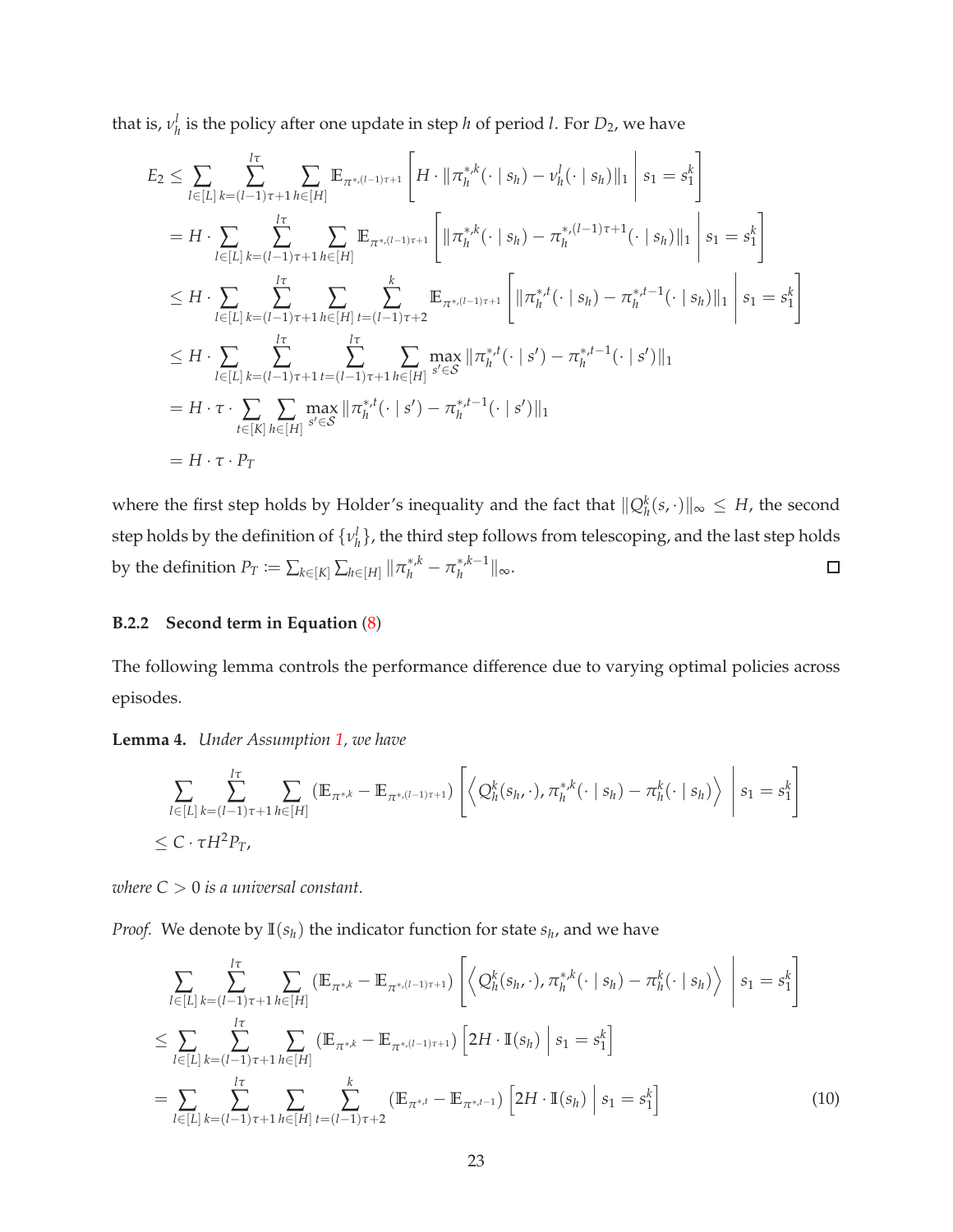where the first step follows from  $\Big|$  $\left\langle Q_h^k(s_h,\cdot), \pi_h^{*,k}(\cdot | s_h) - \pi_h^k(\cdot | s_h) \right\rangle \right| \leq 2H \cdot \mathbb{I}(s_h)$  and the last step holds by telescoping. Let  $\mathcal{P}_i^{\pi}(s)$  be the visitation measure of state *s* in step *i* under policy  $\pi$ , and let us fix an  $h \in [H]$ . Under policies  $\{\pi^{(i)}\}$ , the distribution of  $s_h$  conditional on  $s_1$  is given by

$$
\mathcal{P}_1^{\pi^{(1)}} \mathcal{P}_2^{\pi^{(2)}} \cdots \mathcal{P}_{h-1}^{\pi^{(h-1)}}(s_h \mid s_1) := \sum_{s_2, \ldots, s_{h-1}} \prod_{i \in [h-1]} \mathcal{P}_i^{\pi^{(i)}}(s_{i+1} \mid s_i).
$$

Recall that  $\|\pi - \pi'\|_{\infty} := \max_{s \in S} \|\pi(\cdot \mid s) - \pi'(\cdot \mid s)\|_1$  for any pair of policies  $\pi$  and  $\pi'$ , and  $\mathcal{P}_h^{\pi}(s \mid s') := \sum_{a' \in \mathcal{A}} \mathcal{P}_h(s \mid s', a') \cdot \pi_h(a' \mid s')$  is the transition kernel in step *h* when policy  $\pi$  is executed. We have the following smoothness property for the (conditional) visitation measure  $\mathcal{P}_1^{\pi^{(1)}}\mathcal{P}_2^{\pi^{(2)}}$  $2^{n/2} \cdots \mathcal{P}_{h-1}^{\pi^{(h-1)}}$  $\int_{h-1}^{\pi^{(n-1)}} (s_h \mid s_1)$  thanks to Assumption [1.](#page-5-0)

<span id="page-23-0"></span>**Lemma 5.** *Under Assumption [1,](#page-5-0) for any*  $h \in [H]$ *,*  $j \in [h-1]$ *,*  $s_h$ *,*  $s_1 \in S$ *, and policies*  $\{\pi^{(i)}\}_{i \in [H]} \cup \{\pi'\}$ *we have*

$$
\left| \mathcal{P}_1^{\pi^{(1)}} \cdots \mathcal{P}_j^{\pi^{(j)}} \cdots \mathcal{P}_{h-1}^{\pi^{(h-1)}}(s_h \mid s_1) - \mathcal{P}_1^{\pi^{(1)}} \cdots \mathcal{P}_j^{\pi^{'}-1} \cdots \mathcal{P}_{h-1}^{\pi^{(h-1)}}(s_h \mid s_1) \right|
$$
  
  $\leq C \cdot ||\pi_j^{(j)} - \pi_j'||_{\infty}$ ,

*where C* > 0 *is a universal constant.*

*Proof.* We have

$$
\begin{split}\n& \left| \mathcal{P}_{1}^{\pi^{(1)}} \cdots \mathcal{P}_{j}^{\pi^{(j)}} \cdots \mathcal{P}_{h-1}^{\pi^{(h-1)}}(s_{h} \mid s_{1}) - \mathcal{P}_{1}^{\pi^{(1)}} \cdots \mathcal{P}_{j}^{\pi^{(h-1)}}(s_{h} \mid s_{1}) \right| \\
&\leq & \sum_{s_{2},s_{3},...,s_{h-1}} \left| \mathcal{P}_{j}^{\pi^{(j)}}(s_{j+1} \mid s_{j}) - \mathcal{P}_{j}^{\pi^{'}}(s_{j+1} \mid s_{j}) \right| \cdot \prod_{i \in [h-1] \setminus \{j\}} \mathcal{P}_{i}^{\pi^{(i)}}(s_{i+1} \mid s_{i}) \\
&\leq & \sum_{s_{2},...s_{j},s_{j+2},...,s_{h-1}} \sum_{s_{j+1}} \left| \mathcal{P}_{j}^{\pi^{(j)}}(s_{j+1} \mid s_{j}) - \mathcal{P}_{j}^{\pi^{'}}(s_{j+1} \mid s_{j}) \right| \cdot \max_{s_{j+1} \in S} \prod_{i \in [h-1] \setminus \{j\}} \mathcal{P}_{i}^{\pi^{(i)}}(s_{i+1} \mid s_{i}) \\
&\leq & \sum_{s_{2},...s_{j-1},s_{j+2},...,s_{h-1}} \max_{s_{j} \in S} \sum_{s_{j+1}} \left| \mathcal{P}_{j}^{\pi^{(j)}}(s_{j+1} \mid s_{j}) - \mathcal{P}_{j}^{\pi^{'}}(s_{j+1} \mid s_{j}) \right| \cdot \sum_{s_{j}} \max_{s_{j+1} \in S} \prod_{i \in [h-1] \setminus \{j\}} \mathcal{P}_{i}^{\pi^{(i)}}(s_{i+1} \mid s_{i}) \\
&\leq C \cdot \|\pi_{j}^{(j)} - \pi_{j}'\|_{\infty} \cdot \sum_{s_{2},...,s_{j},s_{j+2},...,s_{h-1}} \max_{s_{j+1} \in S} \prod_{i \in [h-1] \setminus \{j\}} \mathcal{P}_{i}^{\pi^{(i)}}(s_{i+1} \mid s_{i}) \\
&= C \cdot \|\pi_{j}^{(j)} - \pi_{j}'\|_{\infty} \cdot \sum_{
$$

where steps  $(i)$  and  $(ii)$  hold by Holder's inequality, and step  $(iii)$  holds under Assumption [1.](#page-5-0)  $\Box$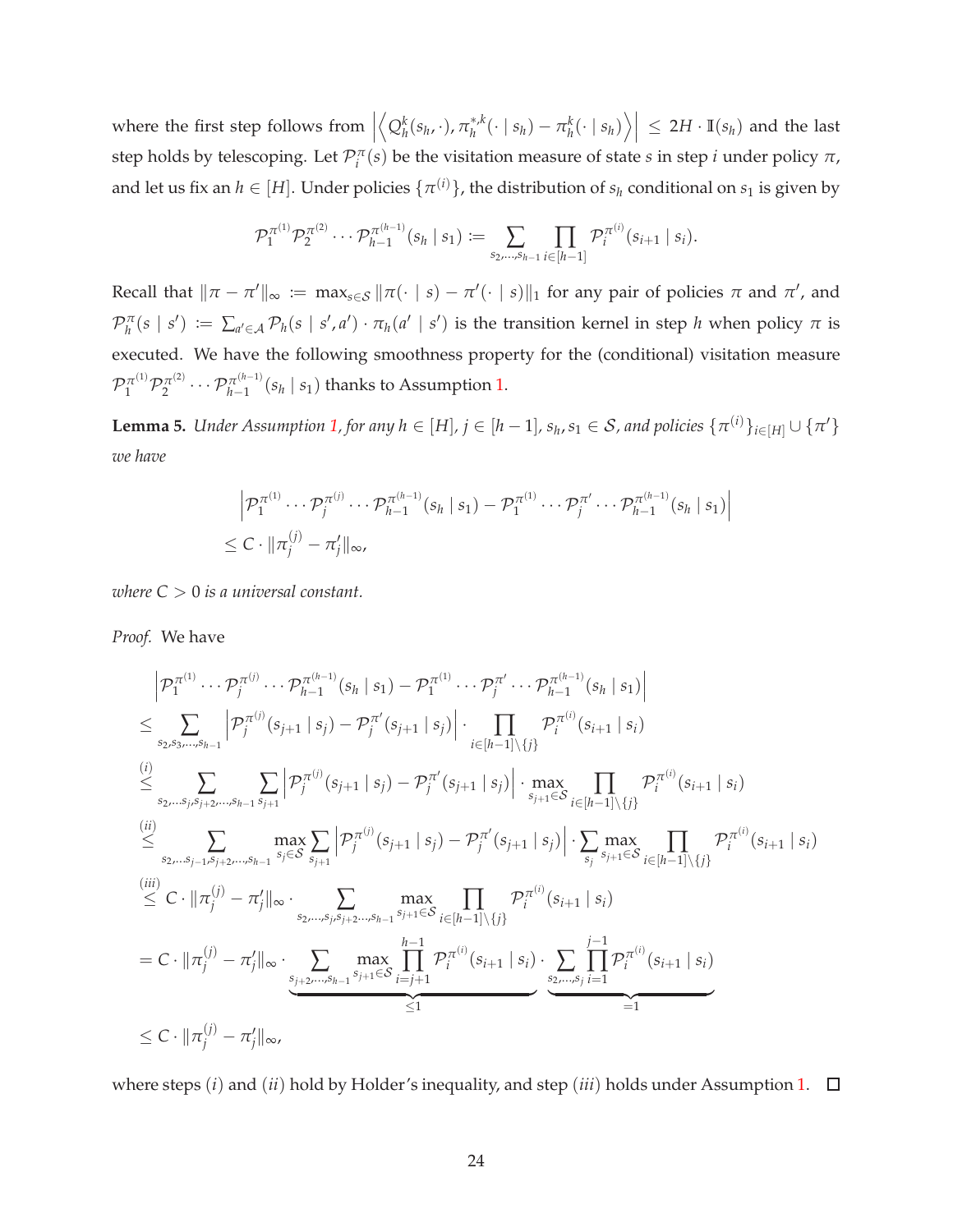Therefore, for  $(k, t, h) \in [K]^2 \times [H]$  such that  $k \leq t - 1$ , we have

<span id="page-24-0"></span>
$$
\begin{split}\n& \left| \left( \mathbb{E}_{\pi^{*t}} - \mathbb{E}_{\pi^{*t-1}} \right) \left[ \mathbb{I}(s_h) \, \middle| \, s_1 = s_1^k \right] \right| \\
&\leq \|\mathcal{P}_1^{\pi^{*t}} \mathcal{P}_2^{\pi^{*t}} \cdots \mathcal{P}_{h-1}^{\pi^{*t}} (\cdot \, \vert \, s_1^k) - \mathcal{P}_1^{\pi^{*t-1}} \mathcal{P}_2^{\pi^{*t-1}} \cdots \mathcal{P}_{h-1}^{\pi^{*t-1}} (\cdot \, \vert \, s_1^k) \|\infty \\
&\leq \|\mathcal{P}_1^{\pi^{*t}} \mathcal{P}_2^{\pi^{*t}} \cdots \mathcal{P}_{h-1}^{\pi^{*t}} (\cdot \, \vert \, s_1^k) - \mathcal{P}_1^{\pi^{*t}} \mathcal{P}_2^{\pi^{*t-1}} \cdots \mathcal{P}_{h-1}^{\pi^{*t-1}} (\cdot \, \vert \, s_1^k) \|\infty \\
&\quad + \|\mathcal{P}_1^{\pi^{*t}} \mathcal{P}_2^{\pi^{*t-1}} \cdots \mathcal{P}_{h-1}^{\pi^{*t-1}} (\cdot \, \vert \, s_1^k) - \mathcal{P}_1^{\pi^{*t-1}} \mathcal{P}_2^{\pi^{*t-1}} \cdots \mathcal{P}_{h-1}^{\pi^{*t-1}} (\cdot \, \vert \, s_1^k) \|\infty \\
&\leq C \cdot \sum_{i \in [h]} \|\pi_i^{*t} - \pi_i^{*t-1}\|_{\infty},\n\end{split} \tag{11}
$$

where the third step follows from further telescoping the first term in the second step and then applying Lemma [5.](#page-23-0) Combining Equations [\(10\)](#page-22-1) and [\(11\)](#page-24-0), we have

$$
\sum_{l\in[L]} \sum_{k=(l-1)\tau+1}^{l\tau} \sum_{h\in[H]} (\mathbb{E}_{\pi^{*,k}} - \mathbb{E}_{\pi^{*,(l-1)\tau+1}}) \left[ \left\langle Q_h^k(s_h, \cdot), \pi_h^{*,k}(\cdot \mid s_h) - \pi_h^k(\cdot \mid s_h) \right\rangle \right] s_1 = s_1^k
$$
\n
$$
\leq \sum_{l\in[L]} \sum_{k=(l-1)\tau+1}^{l\tau} \sum_{h\in[H]} \sum_{t=(l-1)\tau+2}^{k} 2H \cdot C \cdot \sum_{i\in[h]} \|\pi_i^{*,t} - \pi_i^{*,t-1}\|_{\infty}
$$
\n
$$
\leq 2H \cdot C \cdot \sum_{h\in[H]} \left( \sum_{l\in[L]} \sum_{k=(l-1)\tau+1}^{l\tau} \sum_{t=(l-1)\tau+1}^{l\tau} \sum_{i\in[H]} \|\pi_i^{*,t} - \pi_i^{*,t-1}\|_{\infty} \right)
$$
\n
$$
= 2H \cdot C \cdot \sum_{h\in[H]} \left( \tau \sum_{t\in[K]} \sum_{i\in[H]} \|\pi_i^{*,t} - \pi_i^{*,t-1}\|_{\infty} \right)
$$
\n
$$
\leq 2C \cdot H^2 \cdot \tau \cdot P_T,
$$

where in the last step we used the definition  $P_T\coloneqq\sum_{k\in[K]}\sum_{i\in[H]}\|\pi_i^{*,k}-\pi_i^{*,k-1}\|_\infty$ .  $\Box$ 

## **B.2.3 Putting together**

<span id="page-24-1"></span>Finally, we establish the following result on the performance difference.

**Lemma 6.** Recall that  $P_T := \sum_{k \in [K]} \sum_{i \in [H]} ||\pi_i^{*,k} - \pi_i^{*,k-1}||_{\infty}$ . Under Assumption [1,](#page-5-0) we choose  $\alpha = \sqrt{\log A}$  in Algorithm 1, and the have *KH*<sup>2</sup> *in Algorithm [1,](#page-9-0) and we have*

$$
\sum_{l \in [L]} \sum_{k=(l-1)\tau+1}^{l\tau} \sum_{h \in [H]} \mathbb{E}_{\pi^{*,k}} \left[ \left\langle Q_h^k(s_{h}, \cdot), \pi_h^{*,k}(\cdot \mid s_h) - \pi_h^k(\cdot \mid s_h) \right\rangle \middle| s_1 = s_1^k \right]
$$
  
=  $2H^2 \sqrt{K \log A} + C \cdot \tau H^2 P_T$ ,

*for some universal constant*  $C > 0$ *.*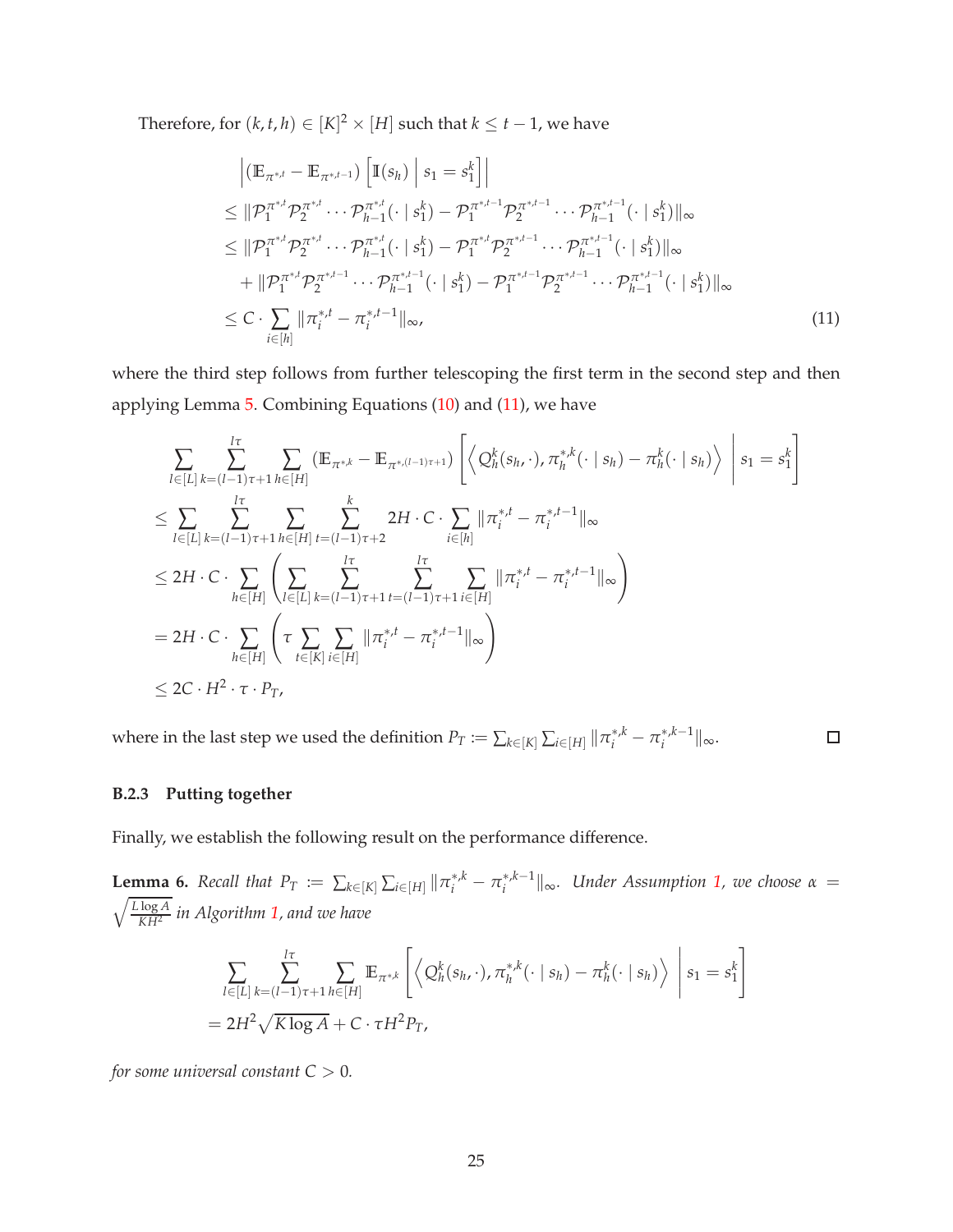*Proof.* Recall from Equation [\(8\)](#page-20-1) that for any  $l \in [L]$ , we have

$$
\sum_{l\in[L]} \sum_{k=(l-1)\tau+1}^{l\tau} \sum_{h\in[H]} \mathbb{E}_{\pi^{*,k}} \left[ \left\langle Q_h^k(s_{h}, \cdot), \pi_h^{*,k}(\cdot \mid s_h) - \pi_h^k(\cdot \mid s_h) \right\rangle \middle| s_1 = s_1^k \right]
$$
\n
$$
= \sum_{l\in[L]} \sum_{k=(l-1)\tau+1}^{l\tau} \sum_{h\in[H]} \mathbb{E}_{\pi^{*,(l-1)\tau+1}} \left[ \left\langle Q_h^k(s_{h}, \cdot), \pi_h^{*,k}(\cdot \mid s_h) - \pi_h^k(\cdot \mid s_h) \right\rangle \middle| s_1 = s_1^k \right]
$$
\n
$$
+ \sum_{l\in[L]} \sum_{k=(l-1)\tau+1}^{l\tau} \sum_{h\in[H]} (\mathbb{E}_{\pi^{*,k}} - \mathbb{E}_{\pi^{*,(l-1)\tau+1}}) \left[ \left\langle Q_h^k(s_{h}, \cdot), \pi_h^{*,k}(\cdot \mid s_h) - \pi_h^k(\cdot \mid s_h) \right\rangle \middle| s_1 = s_1^k \right].
$$

By applying Lemmas [3](#page-20-0) and [4,](#page-22-0) we have

$$
\sum_{l\in[L]} \sum_{k=(l-1)\tau+1}^{l\tau} \sum_{h\in[H]} \mathbb{E}_{\pi^{*,k}} \left[ \left\langle Q_h^k(s_{h}, \cdot), \pi_h^{*,k}(\cdot \mid s_h) - \pi_h^k(\cdot \mid s_h) \right\rangle \middle| s_1 = s_1^k \right]
$$
  
\n
$$
\leq \alpha KH^3 + \frac{1}{\alpha} LH \log A + \tau H P_T + C' \cdot \tau H^2 P_T
$$
  
\n
$$
= 2H^2 \sqrt{KL \log A} + \tau H P_T + C' \cdot \tau H^2 P_T
$$
  
\n
$$
\leq 2H^2 \sqrt{KL \log A} + C \cdot \tau H^2 P_T,
$$

where the equality above holds by our choice of  $\alpha$ , and  $C$ ,  $C' > 0$  are universal constants.  $\Box$ 

## **B.3 Model prediction error**

<span id="page-25-1"></span>We need the following results to control the bonus  $\Gamma_h^k(\cdot,\cdot)$  (defined in Line [5](#page-19-4) of Algorithm [3\)](#page-19-1) accumulated over episodes.

**Lemma 7.** Let  $\lambda = 1$  and  $\beta = C \cdot H \sqrt{S \log(dT/p)}$  in Algorithm [1,](#page-9-0) where  $C > 0$  is a universal constant *and*  $p$  ∈ (0, 1]. With probability at least  $1 - p/2$  and for all  $(k, h, s, a)$  ∈  $[K] \times [H] \times S \times A$ , it holds that

$$
-2\Gamma_h^k(s,a) \leq \iota_h^k(s,a) \leq 0.
$$

*Proof.* The proof follows that of [\[9](#page-14-9), Lemma 4.3] specialized to the tabular setting by replacing Lemma D.2 therein with [\[5](#page-13-6), Lemma 12].  $\Box$ 

<span id="page-25-0"></span>**Lemma 8** ([\[9](#page-14-9), Lemma D.6]; [\[29,](#page-15-11) Lemma D.2])**.** *Let* {*φt*}*t*≥<sup>0</sup> *be a bounded sequence in* **<sup>R</sup>***<sup>d</sup> satisfying*  $\sup_{t\geq 0} \|\phi_t\| \leq 1$ . Let  $\Lambda_0 \in \mathbb{R}^{d \times d}$  be a positive definite matrix with  $\lambda_{\min}(\Lambda_0) \geq 1$ . For any  $t \geq 0$ , we  $\delta$ *define*  $\Lambda_t := \Lambda_0 + \sum_{i \in [t-1]} \phi_i \phi_i^\top$ . Then, we have

$$
\log\left[\frac{\det(\Lambda_{t+1})}{\det(\Lambda_0)}\right] \leq \sum_{i\in[t]} \phi_i^{\top} \Lambda_i^{-1} \phi_i \leq 2\log\left[\frac{\det(\Lambda_{t+1})}{\det(\Lambda_0)}\right].
$$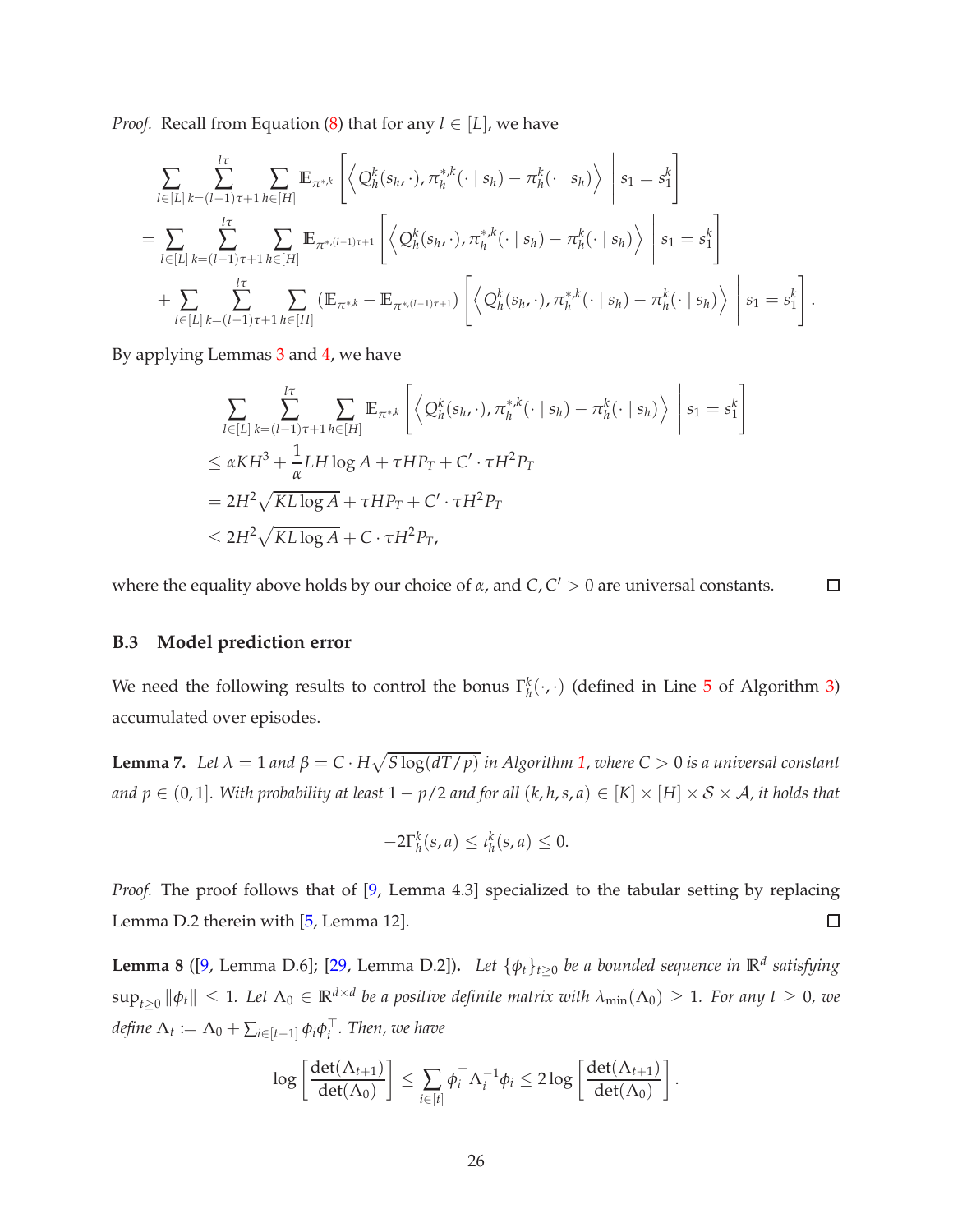**Lemma 9.** *We have*

$$
\sum_{k\in[K]} \sum_{h\in[H]} \Gamma_h^k(s_h^k, a_h^k) \leq \beta H \sqrt{2dK \log((K+\lambda)/\lambda)}.
$$

*Proof.* Given the construction of  $\Lambda_h^k$  in Algorithm [1,](#page-9-0) we have for any  $h \in [H]$ ,

$$
\sum_{k \in [K]} \phi(s_h^k, a_h^k)^\top (\Lambda_h^k)^{-1} \phi(s_h^k, a_h^k) \le 2 \log \left[ \frac{\det(\Lambda_h^{K+1})}{\det(\Lambda_h^1)} \right] \le 2d \log \left[ \frac{K + \lambda}{\lambda} \right],
$$

where the last step holds since the construction of Algorithm [1](#page-9-0) implies that  $\Lambda_h^1 = \lambda \cdot I$  and

$$
\Lambda_h^{k+1} = \sum_{t \in [k]} \phi(s_h^t, a_h^t) \phi(s_h^t, a_h^t)^\top + \lambda \cdot \mathbf{I} \preceq (k + \lambda) \cdot \mathbf{I},
$$

which yields

$$
\log \left[\frac{\det(\Lambda_h^{K+1})}{\det(\Lambda_h^1)}\right] \leq \log \left[\frac{\det((K+\lambda) \cdot \mathbf{I})}{\det(\lambda \cdot \mathbf{I})}\right] = d \log \left[\frac{K+\lambda}{\lambda}\right].
$$

Therefore, by the Cauchy-Schwarz inequality and Lemma [9,](#page-25-0) we have

$$
\sum_{k \in [K]} \sum_{h \in [H]} \Gamma_h^k(s_h^k, a_h^k) \leq \beta \cdot \sum_{h \in [H]} \left( K \cdot \sum_{k \in [K]} \phi(s_h^k, a_h^k)^\top (\Lambda_h^k)^{-1} \phi(s_h^k, a_h^k) \right)^{1/2}
$$

$$
= \beta H \sqrt{2dK \log((K + \lambda)/\lambda)}.
$$

## <span id="page-26-0"></span>**B.4 Martingale bound**

**Lemma 10.** *Consider*  $M_{K,H}$  *in Lemma [1.](#page-19-3) With probability*  $1 - \delta/2$ *, we have* 

$$
|M_{K,H}| \leq \sqrt{16H^2T \cdot \log(4/\delta)}.
$$

*Proof.* From Lemma [1](#page-19-3) and by the Azuma Hoeffding inequality, we have for any  $t \geq 0$ ,

$$
\mathbb{P}\left(\left|M_{K,H}\right|\geq t\right)\leq 2\exp\left(-\frac{t^2}{16H^2T}\right).
$$

Setting  $t = \sqrt{16H^2T \cdot \log(4/\delta)}$ , we have

$$
|M_{K,H}| \leq \sqrt{16H^2T \cdot \log(4/\delta)}
$$

with probability at least  $1 - \delta/2$ .

 $\Box$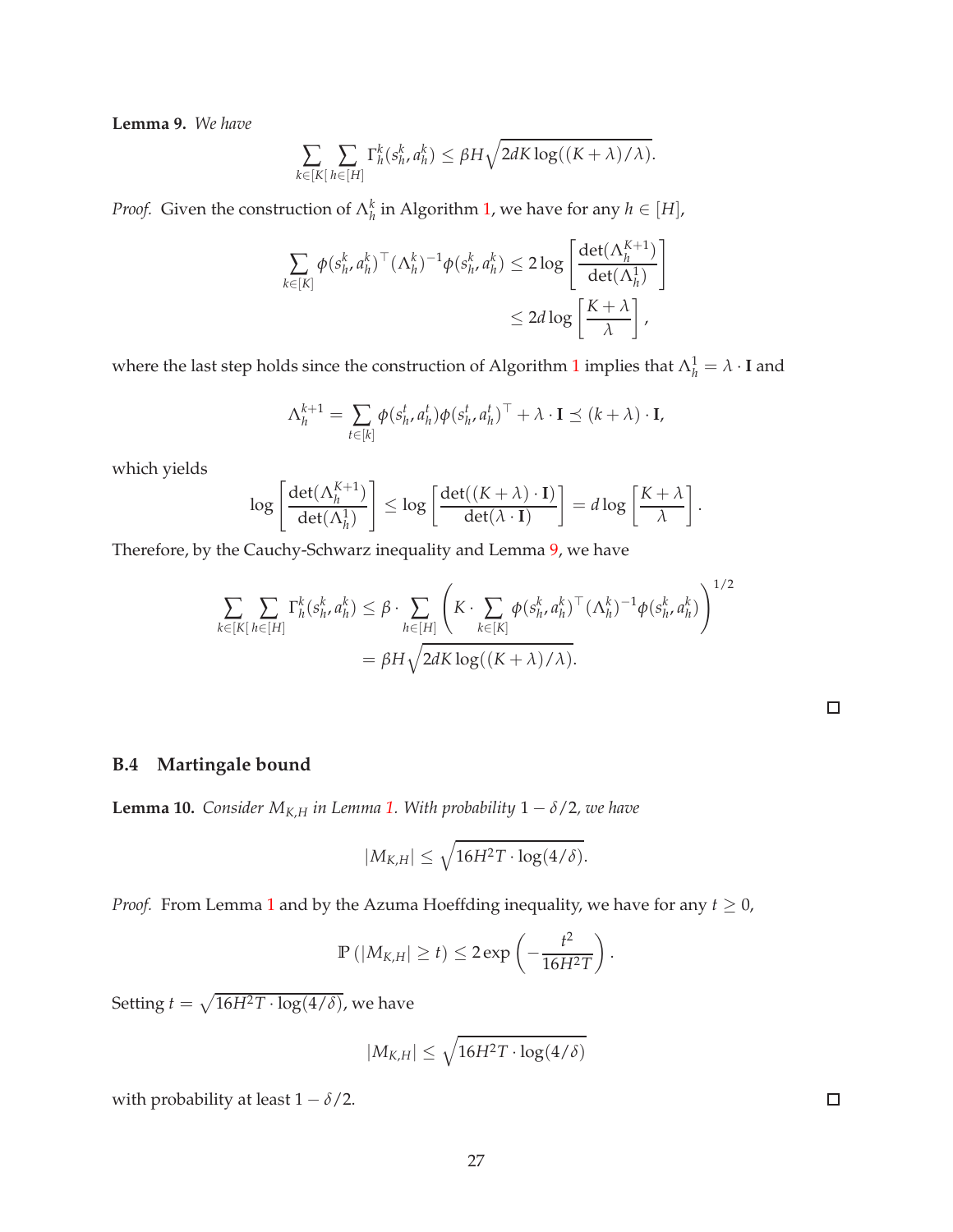# <span id="page-27-0"></span>**B.5 Proof of Lemma [1](#page-19-3)**

For any function  $f : \mathcal{S} \times \mathcal{A} \to \mathbb{R}$  and any  $(k, h, s) \in [K] \times [H] \times \mathcal{S}$ , define the operators

$$
(\mathbb{J}_{k,h}^*f)(s) = \left\langle f(s,\cdot), \pi_h^{*,k}(\cdot \mid s) \right\rangle, \qquad (\mathbb{J}_{k,h}f)(s) = \left\langle f(s,\cdot), \pi_h^k(\cdot \mid s) \right\rangle.
$$

and the function

$$
\xi_h^k(s) := (\mathbb{J}_{k,h}^* Q_h^k)(s) - (\mathbb{J}_{k,h} Q_h^k)(s) = \left\langle Q_h^k(s,\cdot), \pi_h^{*,k}(\cdot \mid s) - \pi_h^k(\cdot \mid s) \right\rangle.
$$

The proof mostly follows that of [\[9](#page-14-9), Lemma 4.2], except that we replace  $\pi^*$  and  $\mathbb{J}_h$  therein by  $\pi^{*,k}$ and  $\mathbb{J}^*_{k,h'}$  respectively. Therefore, we outline the key steps only and refer the readers to the proof of [\[9](#page-14-9), Lemma 4.2] for full details.

Recall that  $\pi^{*,k}$  is the optimal policy in episode  $k.$  We have

D-Regret(K) = 
$$
\sum_{k \in [K]} \left[ V_1^{\pi^{*,k},k}(s_1^k) - V_1^{\pi^k,k}(s_1^k) \right]
$$
  
= 
$$
\sum_{l \in [L]} \sum_{k=(l-1)\tau+1}^{l\tau} \left[ V_1^{\pi^{*,k},k}(s_1^k) - V_1^{\pi^k,k}(s_1^k) \right].
$$

We have

<span id="page-27-1"></span>
$$
V_1^{\pi^{*,k},k}(s_1^k) - V_1^{\pi^k,k}(s_1^k) = \underbrace{V_1^{\pi^{*,k},k}(s_1^k) - V_1^k(s_1^k)}_{G_1} + \underbrace{V_1^k(s_1^k) - V_1^{\pi^k,k}(s_1^k)}_{G_2}.
$$
 (12)

From [\[9](#page-14-9), Section B.1], we have for any  $k \in [K]$ ,

$$
G_{1} = \sum_{h \in [H]} \mathbb{E}_{\pi^{*,k}} [t_{h}^{k}(s_{h}, a_{h}) | s_{1} = s_{1}^{k}] + \sum_{h \in [H]} \mathbb{E}_{\pi^{*,k}} \left[ \left\langle Q_{h}^{k}(s_{h}, \cdot), \pi_{h}^{*,k}(\cdot | s_{h}) - \pi_{h}^{k}(\cdot | s_{h}) \right\rangle | s_{1} = s_{1}^{k} \right],
$$
\n(13)

and

<span id="page-27-3"></span><span id="page-27-2"></span>
$$
G_2 = -\sum_{h \in [H]} t_h^k(s_h^k, a_h^k) + \sum_{h \in [H]} (D_{h,1}^k + D_{h,2}^k), \tag{14}
$$

where

$$
D_{h,1}^k := \left(\mathbb{J}_{k,h}(Q_h^k - Q_h^{\pi^k,k})\right)(s_h^k) - (Q_h^k - Q_h^{\pi^k,k})(s_h^k, a_h^k),
$$
  

$$
D_{h,2}^k := \left(\mathbb{P}_h(V_{h+1}^k - V_{h+1}^{\pi^k,k})\right)(s_h^k, a_h^k) - (V_{h+1}^k - V_{h+1}^{\pi^k,k})(s_{h+1}^k).
$$

From Line [11](#page-10-0) of Algorithm [1,](#page-9-0) we have

$$
Q_h^k, Q_h^{\pi^k,k}, V_{h+1}^k, V_{h+1}^{\pi^k,k} \in [0, H],
$$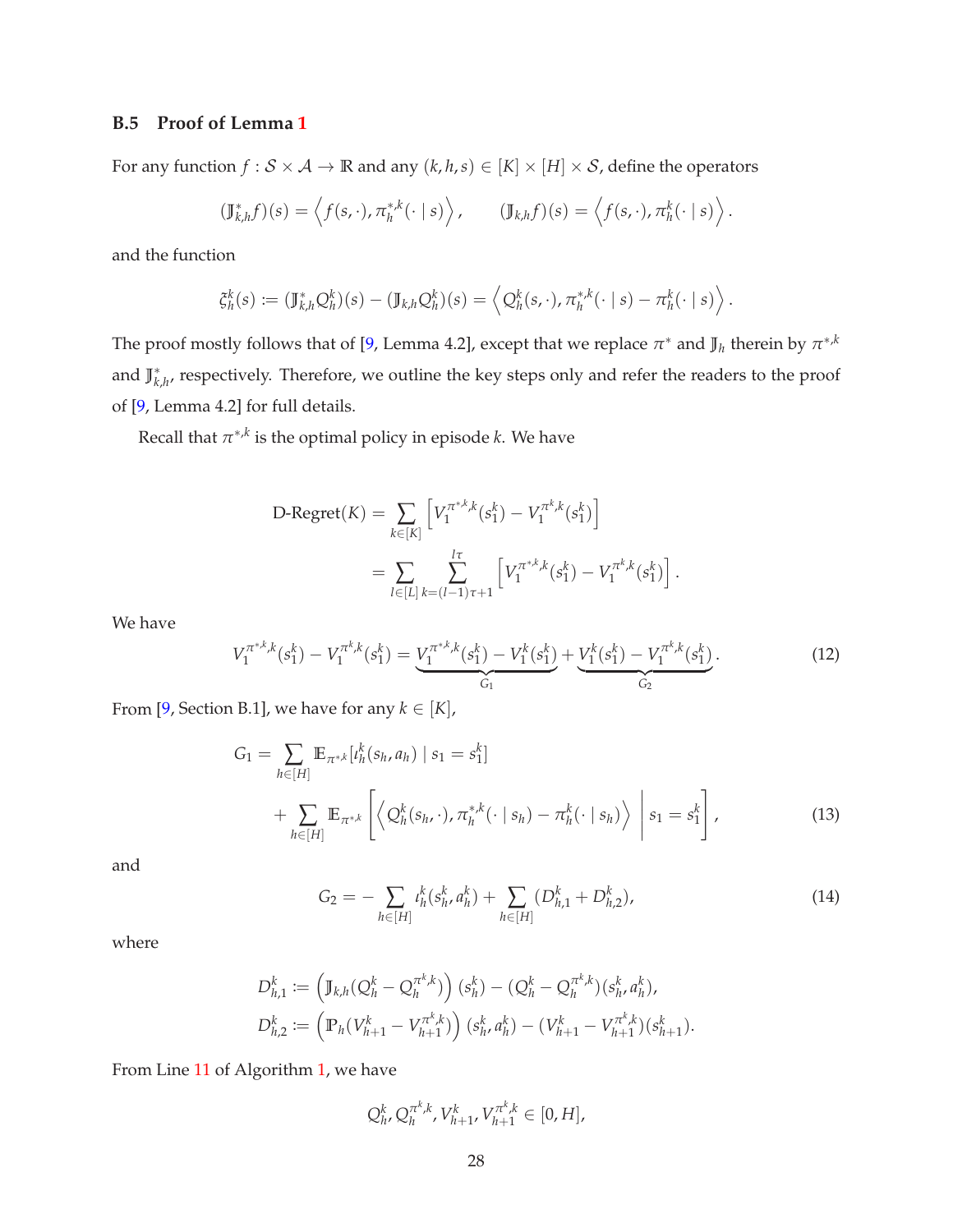which implies  $D_{h,1}^k$  $\left| , \right|D^{k}_{h,2}$  $\left| \leq 2H$  for any  $(k, h) \in [K] \times [H]$ . Writing  $M_h^k := D_{h,1}^k + D_{h,2}^k$ , we have that

<span id="page-28-1"></span>
$$
M_{K,H}:=\sum_{k\in[K]}\sum_{h\in[H]}M_h^k
$$

<span id="page-28-0"></span>is a martingale where  $\left|M_h^k\right| \leq 4H$ . The proof is completed in view of Equations [\(12\)](#page-27-1), [\(13\)](#page-27-2) and [\(14\)](#page-27-3).

# **C Proof of Theorem [1](#page-9-1)**

By Lemmas [7](#page-25-1) and [9,](#page-25-0) we have

$$
\sum_{l \in [L]} \sum_{k=(l-1)\tau+1}^{l\tau} \sum_{h \in [H]} \left[ \mathbb{E}_{\pi^{*k}}[t_h^k(s_h, a_h) \mid s_1 = s_1^k] - t_h^k(s_h^k, a_h^k) \right]
$$
  

$$
\leq 2 \sum_{k \in [K]} \sum_{h \in [H]} \Gamma_h^k(s_h^k, a_h^k) \leq 2\beta H \sqrt{2dK \log((K+\lambda)/\lambda)}.
$$
 (15)

We apply Lemmas [6](#page-24-1) and [10](#page-26-0) as well as Equation [\(15\)](#page-28-1) to the conclusion of Lemma [1.](#page-19-3) With the choice of  $\lambda = 1$  and  $\beta = C_{\beta}H\sqrt{S\log(dT/\delta)}$  and the identity  $K = L\tau$ , we have

$$
D\text{-Regret}(K) \le 2H^2 \sqrt{KL \log A} + C \cdot \tau H^2 P_T + 2\beta H \sqrt{2dK \log((K+\lambda)/\lambda)}
$$
  
+  $\sqrt{16H^2T \cdot \log(4/\delta)}$   

$$
\le 2H^2 \sqrt{KL \log A} + C \cdot \tau H^2 P_T + 2C_{\beta} H^2 \sqrt{S \log(dT/\delta)} \sqrt{2dK \log(K+1)}
$$
  
+  $\sqrt{16H^2T \cdot \log(4/\delta)}$   
=  $2H^2 \sqrt{KL \log A} + C \cdot \tau H^2 P_T + 2C_{\beta} \sqrt{2H^3S^2AT \cdot \log(dT/\delta) \cdot \log(K+1)}$   
+  $\sqrt{16H^2T \cdot \log(4/\delta)}$   

$$
\le 2H^2 \sqrt{KL \log A} + C \cdot \tau H^2 P_T + C' \sqrt{2H^3S^2AT \cdot \log^2(dT/\delta)}
$$
(16)

where  $C, C' > 0$  are universal constants, the second step above holds by the definition of  $\beta$ , and the third step holds by the identity  $T = KH$ .

We discuss several cases.

• If  $0 \le P_T \le \sqrt{\frac{\log A}{K}}$  $\frac{gA}{K}$ , then by elementary calculation we have  $\left(\frac{T\sqrt{\log A}}{HP_T}\right)$ *HP<sup>T</sup>*  $\bigwedge^{2/3}$  $\geq K$ . This implies *τ* = *K* by our choice of *τ*, and therefore *L* = 1. Then Equation [\(16\)](#page-28-2) yields

<span id="page-28-2"></span>D-Regret(K) 
$$
\leq 2H^2 \sqrt{K \log A} + C \cdot H^2 \sqrt{K \log A} + C' \sqrt{2H^3 S^2 AT \log^2(dT/\delta)}
$$
  
=  $(2+C)\sqrt{H^3 T \log A} + C' \sqrt{2H^3 S^2 AT \log^2(dT/\delta)}$ .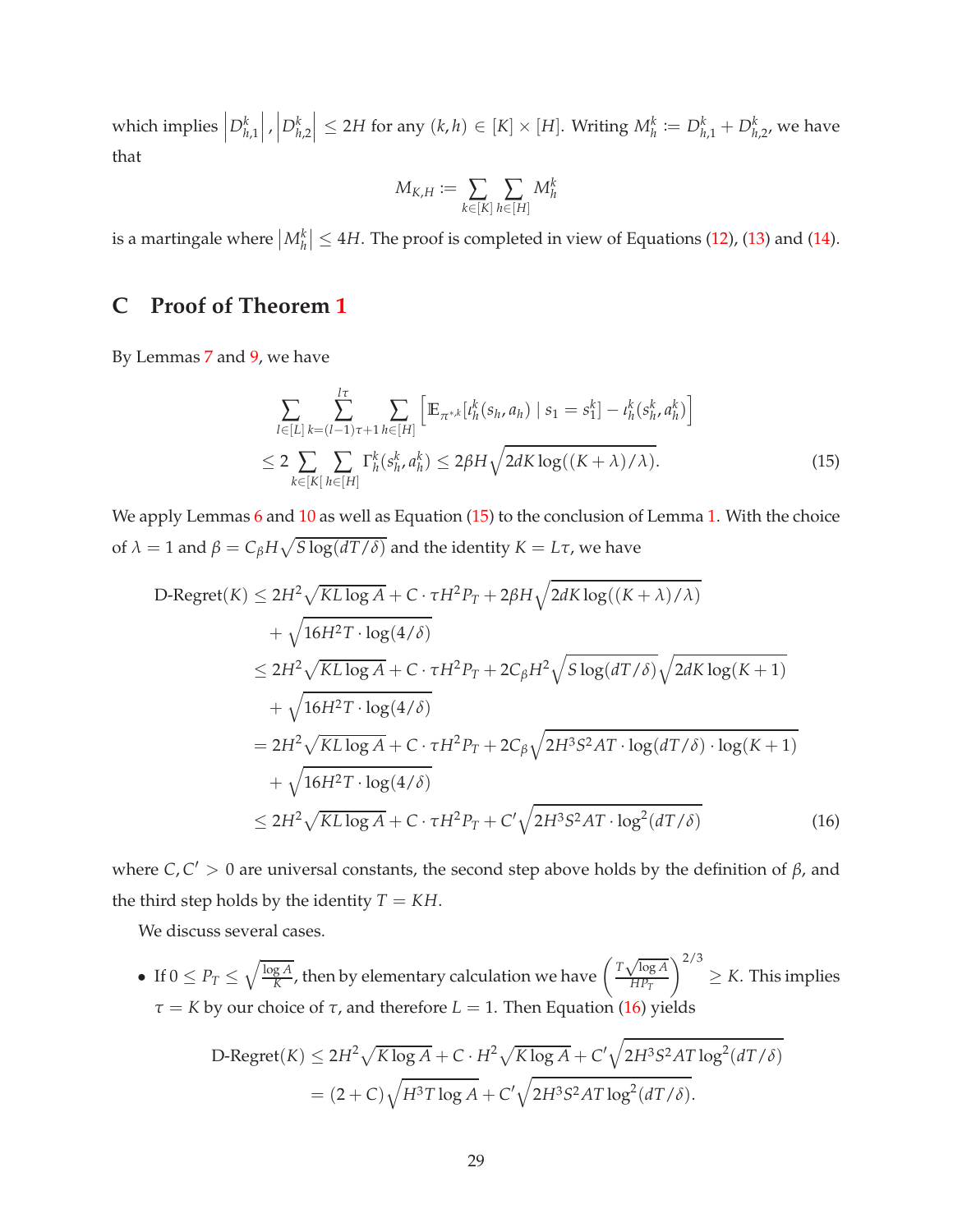• If 
$$
\sqrt{\frac{\log A}{K}} \le P_T \le 2^{-3/2} \cdot K \sqrt{\log A}
$$
, we have and  $2 \le \tau \le K$  and Equation (16) implies  
\nD-Regret $(K) \le 2 \cdot \frac{1}{\sqrt{\tau}} H T \sqrt{\log A} + C \cdot \tau H^2 P_T + C' \sqrt{2H^3 S^2 A T \cdot \log^2 (dT/\delta)}$   
\n $\le (4+C) \cdot \left(H^2 T \sqrt{\log A}\right)^{2/3} P_T^{1/3} + C' \sqrt{2H^3 S^2 A T \cdot \log^2 (dT/\delta)}$ ,

where the first step holds by  $K = L\tau$ , and in the last step we applied the choice of  $\tau =$  $\int T \sqrt{\log A}$ *HP<sup>T</sup>*  $\left\langle \frac{2}{3} \right|$ .

• If  $P_T > 2^{-3/2} \cdot K \sqrt{\log A}$ , we have  $\left(\frac{T\sqrt{\log A}}{HP_T}\right)$ *HP<sup>T</sup>*  $\int^{2/3}$  < 2 and therefore  $\tau = 1$  and  $L = K$ . Then Equation [\(16\)](#page-28-2) yields

D-Regret(K) 
$$
\leq 2HT\sqrt{\log A} + C \cdot H^2 P_T + C'\sqrt{2H^3S^2AT \cdot \log^2(dT/\delta)}
$$
  
 $\leq (8+C)H^2 P_T + C'\sqrt{2H^3S^2AT \cdot \log^2(dT/\delta)}$ ,

It is not hard to see that all of the above arguments also go through if we replace  $P_T$  with its upper bound. The proof is completed by combining the last case above with the trivial bound D-Regret $(K) \leq T$ .

# <span id="page-29-0"></span>**D Proof of Theorem [2](#page-11-0)**

<span id="page-29-1"></span>The proof follows the same reasoning as in Appendix  $C$ , except that Lemmas [6](#page-24-1) no longer applies. In the following, we provide an alternative to Lemmas [6](#page-24-1) adapted for Algorithm [2.](#page-10-1)

**Lemma 11.** *For any s*  $\in$  *S, we have* 

$$
\sum_{l\in[L]} \sum_{k=(l-1)\tau+1}^{l\tau} \sum_{h\in[H]} \left\langle Q_h^k(s,\cdot), \pi_h^{*,k}(\cdot \mid s) - \pi_h^k(\cdot \mid s) \right\rangle
$$
  

$$
\leq \alpha D_T + \frac{1}{\alpha} L H \log A + \tau H P_T.
$$

*Proof.* Let us fix an  $s \in S$ . For each  $l \in [L]$ , we let  $v^l = \{v^l_h\}_{h \in [H]}$  where each  $v^l_h$  is a policy (or a distribution supported A) that depends only on *l* and *h*. We have the decomposition

$$
\sum_{l\in[L]} \sum_{k=(l-1)\tau+1}^{l\tau} \sum_{h\in[H]} \left\langle Q_h^k(s,\cdot), \pi_h^{*,k}(\cdot \mid s) - \pi_h^k(\cdot \mid s) \right\rangle
$$
  

$$
\leq \sum_{l\in[L]} \sum_{k=(l-1)\tau+1}^{l\tau} \sum_{h\in[H]} \left\langle Q_h^k(s,\cdot), \nu_h^l(\cdot \mid s) - \pi_h^k(\cdot \mid s) \right\rangle
$$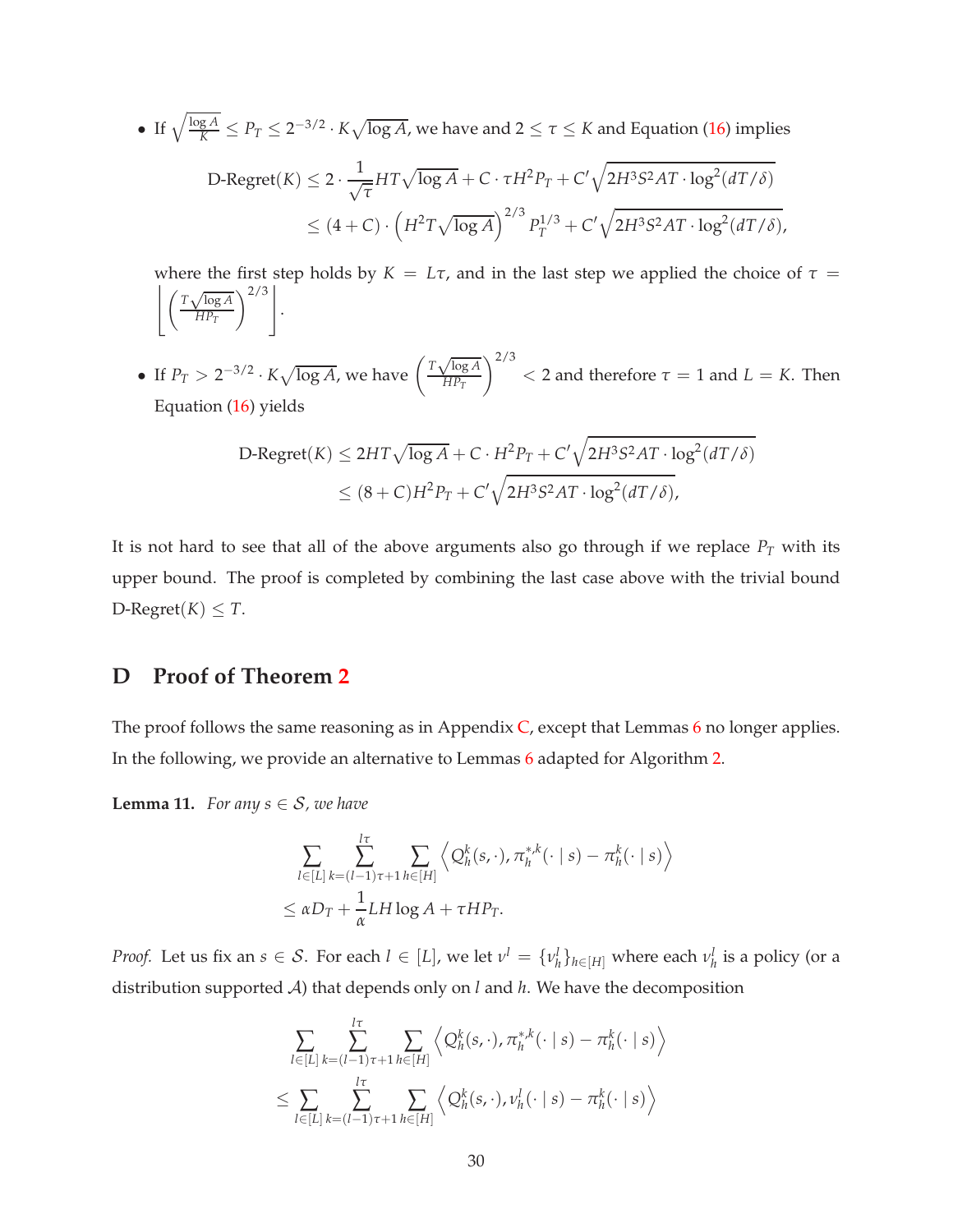+ 
$$
\sum_{l \in [L]} \sum_{k=(l-1)\tau+1}^{l\tau} \sum_{h \in [H]} \left\langle Q_h^k(s,\cdot), \pi_h^{*,k}(\cdot \mid s) - \nu_h^l(\cdot \mid s) \right\rangle
$$
  
=:  $E_1 + E_2$ .

The term  $E_2$  can be controlled in exactly the same way as in the proof of Lemma [3.](#page-20-0) Therefore, we only control *E*1. Note that the policy update steps in Algorithm [2](#page-10-1) (Lines [8](#page-19-2) and [12\)](#page-10-2) essentially follow the update steps of OMD (see e.g. [\[50](#page-17-10), Section 3.1.1] for details). This observation enables us to take advantage of the following lemma, which is a version of [\[50](#page-17-10), Proposition 5] adapted to our case.

<span id="page-30-0"></span>**Lemma 12.** *For any*  $(l, h, s) \in [L] \times [H] \times S$ *, we have* 

$$
\sum_{k=(l-1)\tau+1}^{l\tau} \left\langle Q_h^k(s,\cdot), \nu_h^l(\cdot \mid s) - \pi_h^k(\cdot \mid s) \right\rangle
$$
  

$$
\leq \frac{\log A}{\alpha} + \alpha \cdot \sum_{k=(l-1)\tau+1}^{l\tau} \|Q_h^k(s,\cdot) - Q_h^{k-1}(s,\cdot)\|_{\infty}^2 - \frac{1}{8\alpha} \cdot \sum_{k=(l-1)\tau+1}^{l\tau} \|\pi_h^k - \pi_h^{k-1}\|_{\infty}^2.
$$

*Proof.* The result follows from [\[50,](#page-17-10) Proposition 5] and we note that the quantity *R* defined therein is upper bounded by log *A*.  $\Box$ 

By Lemma [12](#page-30-0) and the definition of  $D_T$  in Equation [\(5\)](#page-6-0), we have

$$
E_1 \leq L \cdot H \cdot \frac{\log A}{\alpha} + \alpha \cdot D_T,
$$

<span id="page-30-1"></span>We have the following result on the performance difference, similar to Lemma [6.](#page-24-1)

 $\Box$ 

**Lemma 13.** Recall that  $P_T := \sum_{k \in [K]} \sum_{i \in [H]} ||\pi_i^{*,k} - \pi_i^{*,k-1}||_{\infty}$ . Under Assumption [1,](#page-5-0) we choose  $\alpha = \sqrt{\frac{LH \log A}{n}}$  in Algorithm 2, and we have *D<sup>T</sup> in Algorithm [2,](#page-10-1) and we have*

$$
\sum_{l\in[L]} \sum_{k=(l-1)\tau+1}^{l\tau} \sum_{h\in[H]} \mathbb{E}_{\pi^{*,k}} \left[ \left\langle Q_h^k(s_{h}, \cdot), \pi_h^{*,k}(\cdot \mid s_h) - \pi_h^k(\cdot \mid s_h) \right\rangle \middle| s_1 = s_1^k \right]
$$
  
=  $2\sqrt{D_T L H \log A} + C \cdot \tau H^2 P_T$ ,

*for some universal constant*  $C > 0$ *.* 

*Proof.* Now, for any  $l \in [L]$  we have the decomposition

$$
\sum_{l\in[L]} \sum_{k=(l-1)\tau+1}^{l\tau} \sum_{h\in[H]} \mathbb{E}_{\pi^{*,k}} \left[ \left\langle Q_h^k(s_h,\cdot), \pi_h^{*,k}(\cdot \mid s_h) - \pi_h^k(\cdot \mid s_h) \right\rangle \middle| s_1 = s_1^k \right]
$$